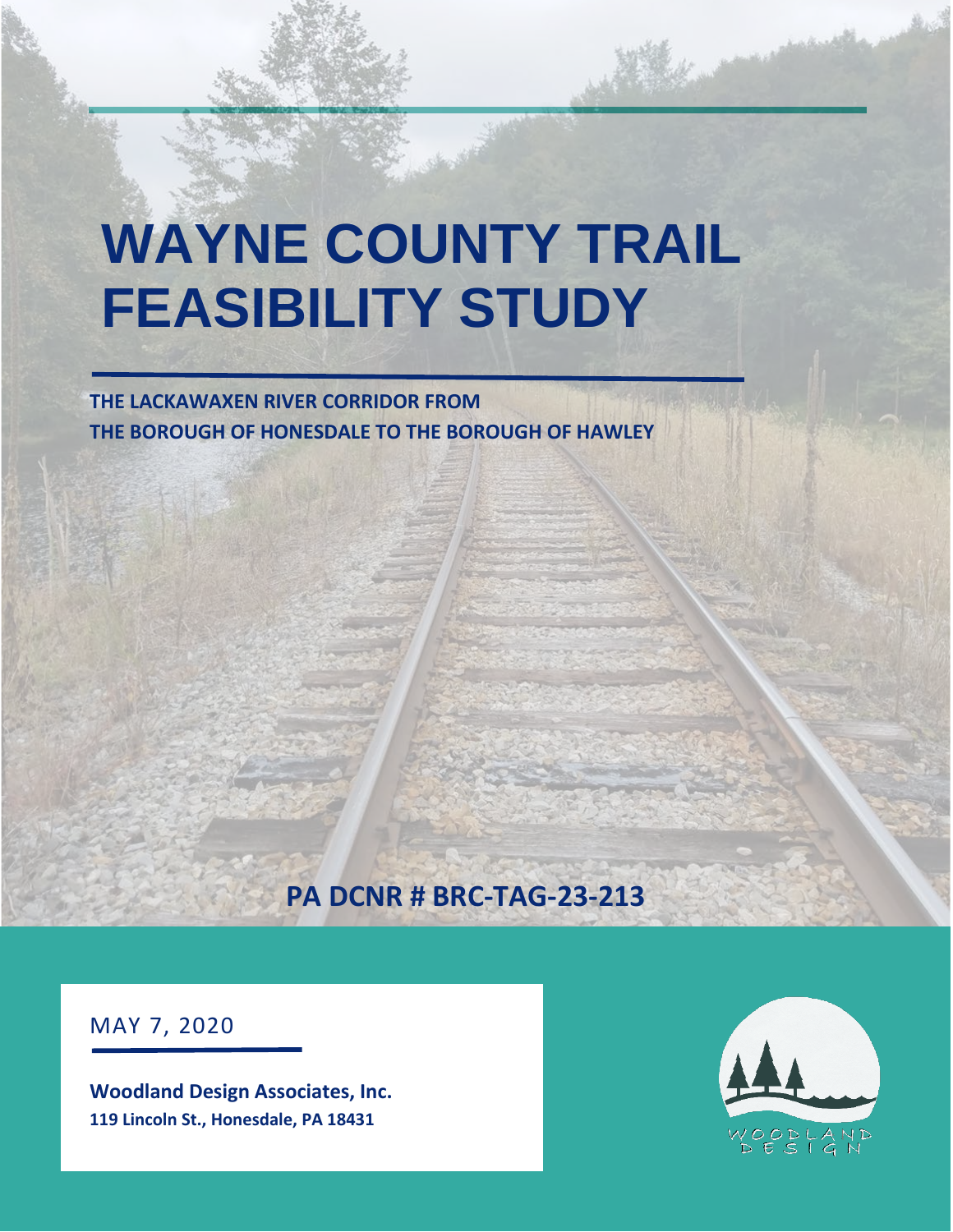## **Acknowledgments**

#### **This study was funded in part by**



#### **WAYNE COUNTY BOARD OF COMMISSIONERS:**

Brian Smith Wendall Kay Joseph Adams Jocelyn Cramer

#### **THE WAYNE PIKE TRAILS AND WATERWAYS ALLIANCE**

A local partnership comprised of concerned citizens, various trail and recreation enhancement committees and local business members

#### **STUDY COMMITTEE MEMBERS:**

Hawley Borough Representative – Grant Genzlinger Wayne Conservation District Representatives– Colleen Campion/Keith Pierson Honesdale Borough Representative– Jim Jennings Ministerial Representative – Father Ed Erb County Staff Representatives – Vicky Botjer, Andrew Seder County Planning Representative – Derek Williams Local Business/neighbor – Tom Dein/Dorflinger Landowner/Bucks Cove Hunting Club Representative – John Feik Wayne Memorial Hospital Representative – Lisa Champeau Wayne Highlands School District Representative – Greg Frigoletto Wayne Highlands Study Representative – Student Miranda Fritz Wallenpaupack School District Representative– Mike Silsby Palmyra Township Representative - Paul Natale Texas Township Representative – Jeff DeYoung

#### **WOODLAND DESIGN ASSOCIATES, INC. TEAM:**

Michael Wood RLA, ASLA, Principal Emily Wood, RLA Jayson Wood, RLA, CPRP, LEED AP Nathan Ruckinger, RLA Jessie DeGori, Environmental Planner

#### **PROFESSIONAL SUPPORT FROM:**

Wayne County Planning Department Thomas J. Shepstone, *Shepstone Management*, Honesdale, PA John F. Spall, Esquire, *Spall, Rydzewski, Anderson, Lalley & Tunis, P.C.*, Hawley, PA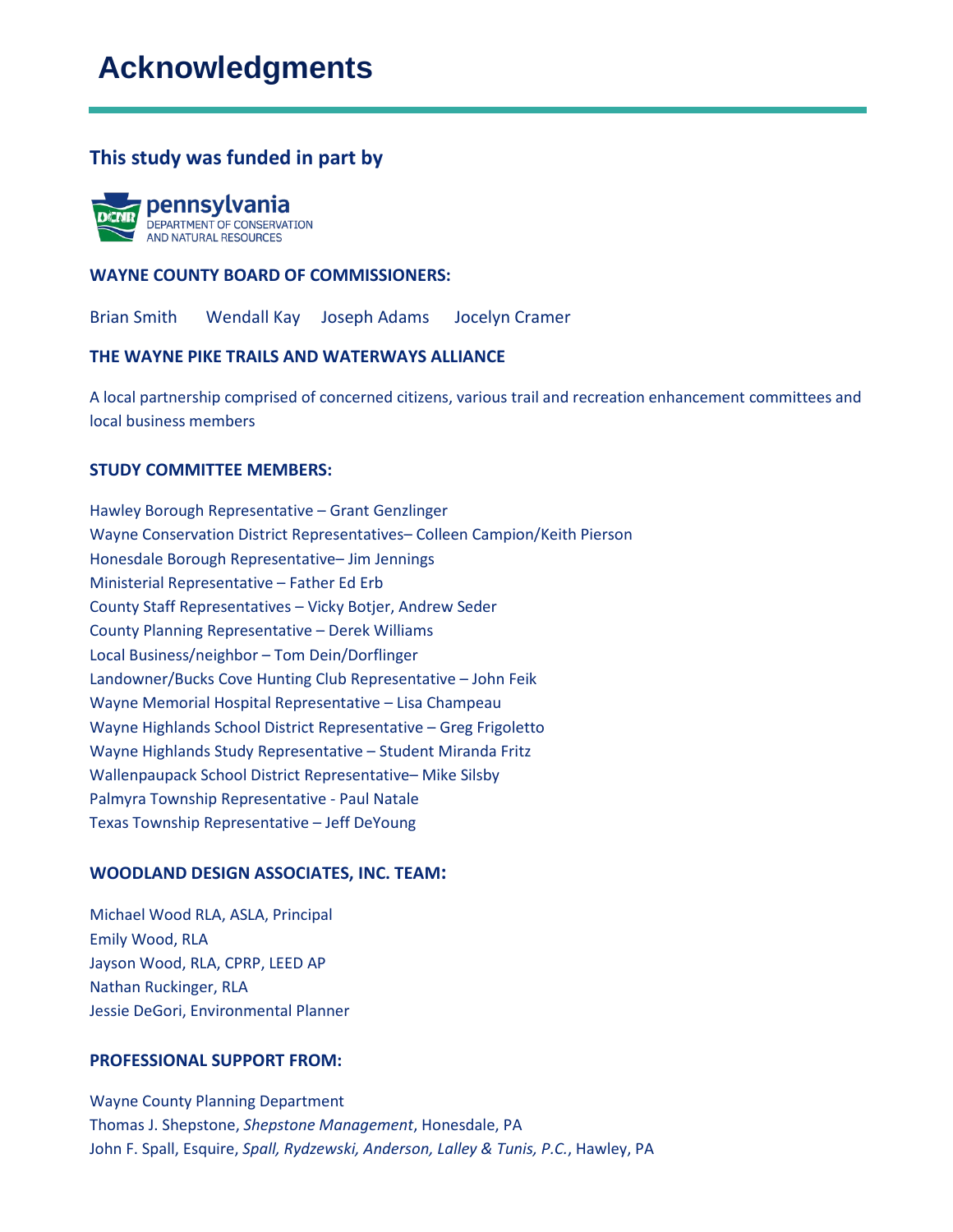| a.                                                                   |
|----------------------------------------------------------------------|
| b.                                                                   |
| C.                                                                   |
| d.                                                                   |
| e.                                                                   |
| f.                                                                   |
| g.                                                                   |
| h.                                                                   |
| Valuation Engineering Mapping (Val Maps) (Appendix A-9)16<br>i.      |
| Pennsylvania National Diversity Inventory (PNDI) (Appendix B-1)17    |
| Pennsylvania Historical & Museum Commission (PHMC) (Appendix B-2) 17 |
|                                                                      |
|                                                                      |
|                                                                      |
|                                                                      |
|                                                                      |
| Key Person Interviews (Stakeholders & Jurisdictional) (Appendix G)22 |
|                                                                      |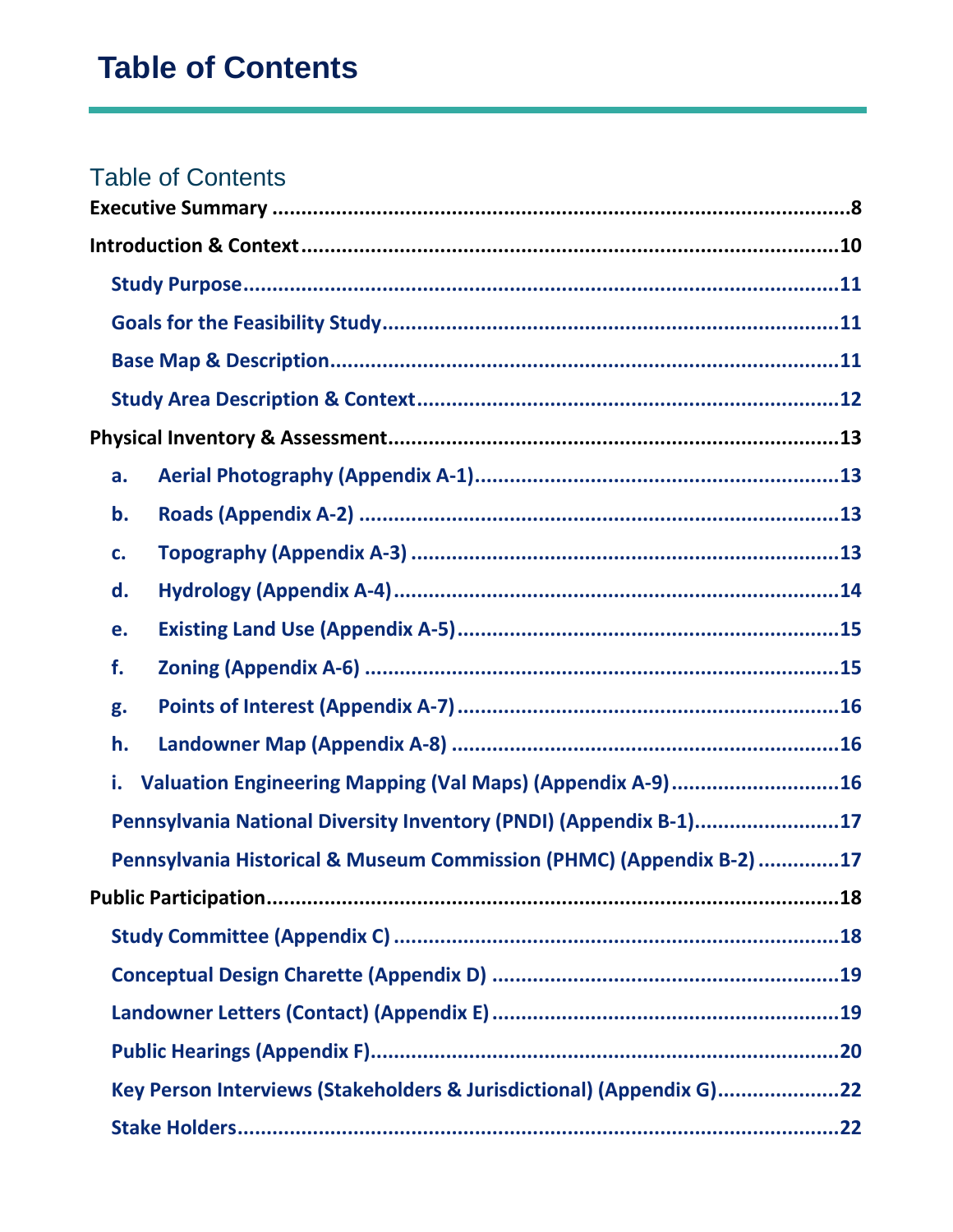| Summary of Railroad Right-Of-Way Legal Findings (Appendix I)32   |  |
|------------------------------------------------------------------|--|
|                                                                  |  |
|                                                                  |  |
|                                                                  |  |
|                                                                  |  |
|                                                                  |  |
| Trail Management, Operation, Maintenance, & Fiscal Feasibility39 |  |
|                                                                  |  |
|                                                                  |  |
|                                                                  |  |
|                                                                  |  |
|                                                                  |  |
|                                                                  |  |
|                                                                  |  |
|                                                                  |  |
|                                                                  |  |
|                                                                  |  |
|                                                                  |  |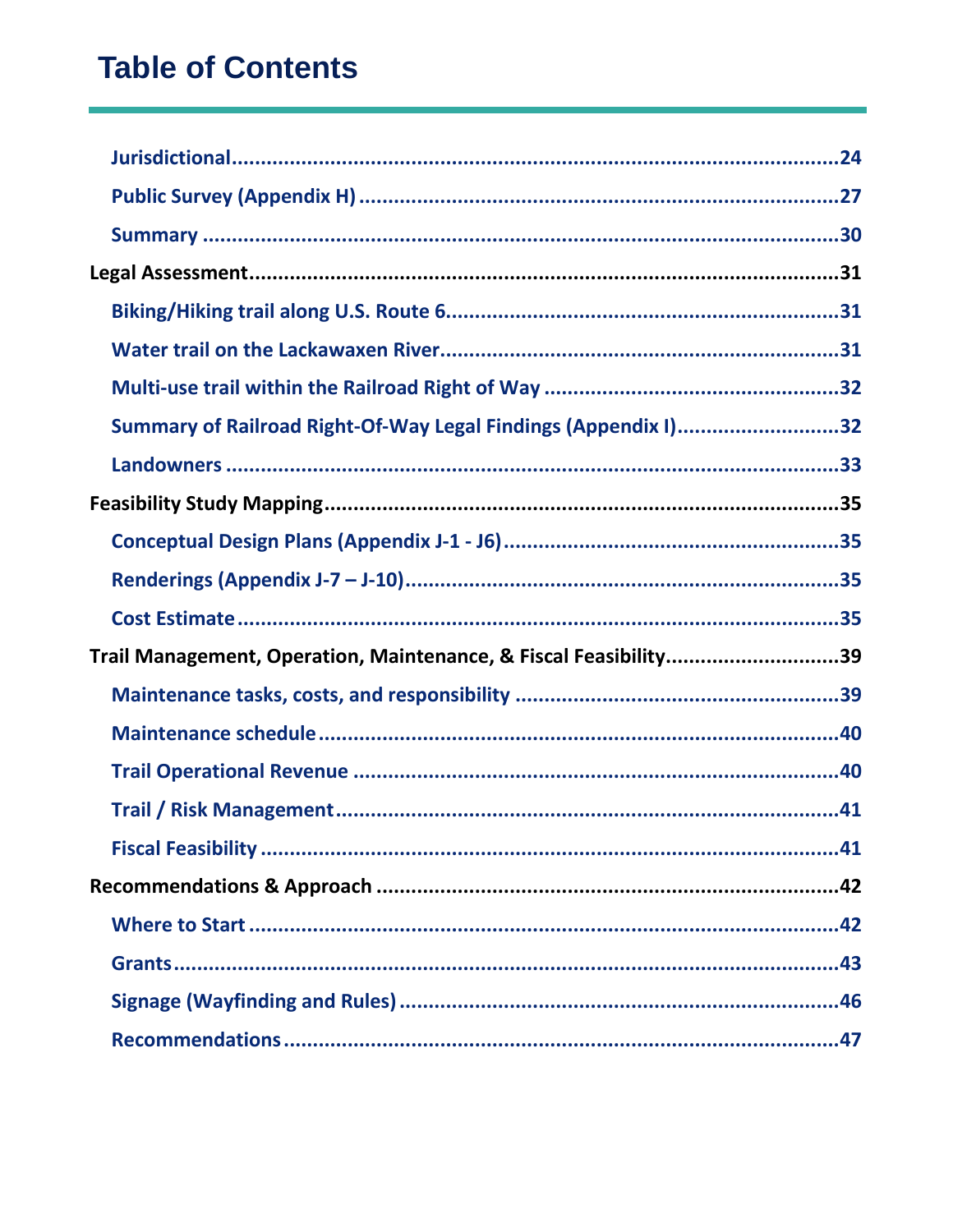### Appendices - Table of Contents

#### **Appendix A – Base Mapping**

- **A-0 Base Maps**
- **A-1 Aerial Photography**
- **A-2 Roads Maps**
- **A-3 Topographic Maps**
- **A-4 Hydrology Maps**
- **A-5 Existing Use Maps**
- **A-6 Zoning Maps**
- **A-7 Points of Interest Maps**
- **A-8 Landowner Maps**
- **A-9 Val Maps**

#### **Appendix B – Environmental and Historical Review**

**B-1 PNDI B-2 PHMC**

#### **Appendix C – Study Committee Meetings and Notes**

- **C-1 Meeting #1**
- **C-2 Meeting #2**
- **C-3 Meeting #3**
- **C-4 Meeting #4**
- **C-5 Meeting #5**
- **C-6 Meeting #6**

#### **Appendix D – Design Charette Notes**

- **D-1 Charette Notes**
- **D-2 Charette Photos and Maps**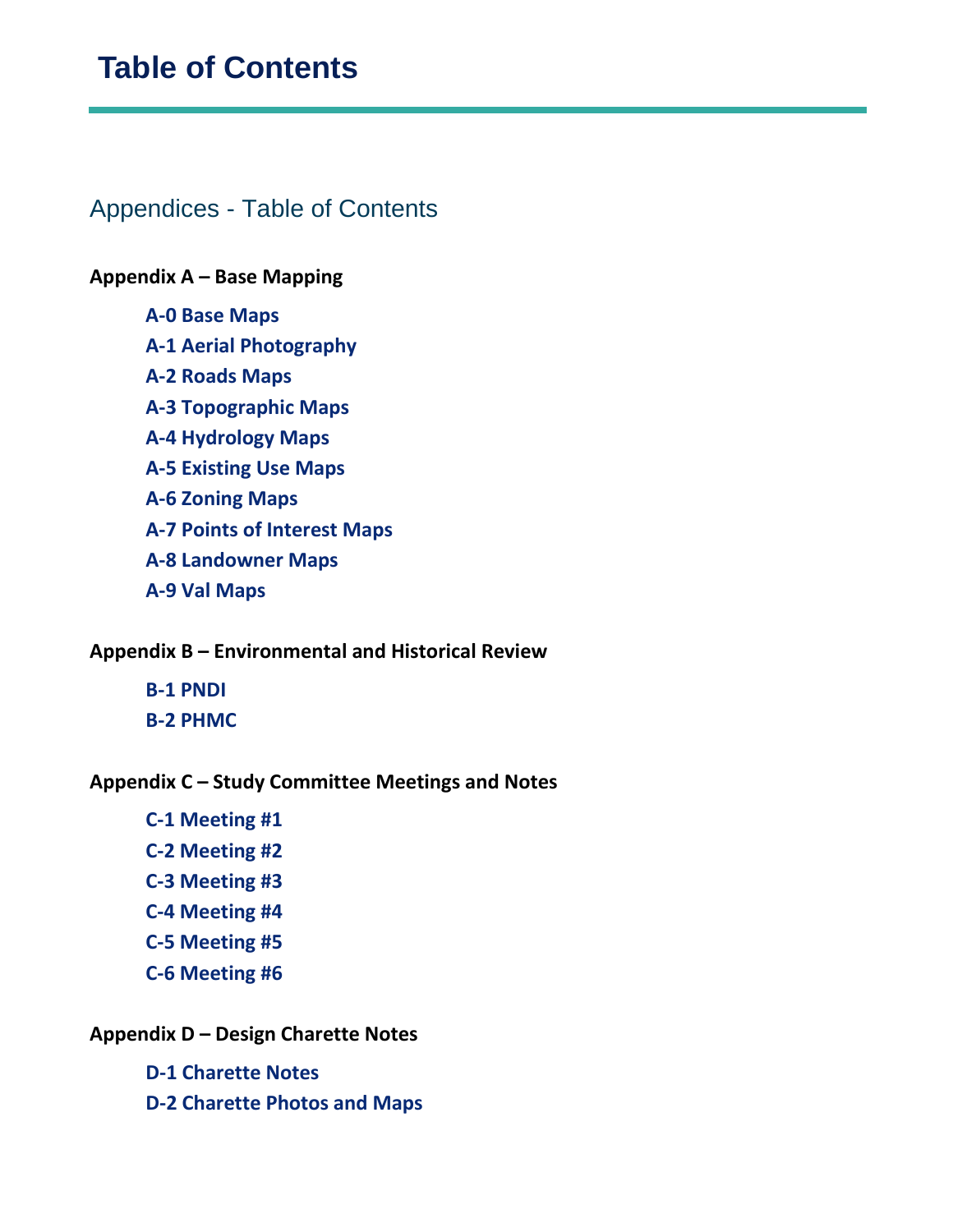#### **Appendix E – Landowner Letters**

**E-1 Landowner Letter Example**

**E-2 Pennsylvania's Recreational Use of Land and Water Act Insert**

**E-3 Landowner Response Chart**

**E-4 Trail Easement Agreement Example**

#### **Appendix F – Public Presentations**

**F-1 Public Meeting #1 - Local Advertisement F-2 Public Meeting #1 - Presentation Agenda F-3 Public Meeting #1 - Presentation Power Point F-4 Public Meeting #1 - Public Comment Notes F-5 Public Meeting #1 - Public Email Comments Received F-6 Public Meeting #2 - Local Advertisement F-7 Public Meeting #2 - Presentation Agenda F-8 Public Meeting #2 - Presentation Power Point F-9 Public Meeting #2 - Public Comment Notes F-10 Public Meeting #2 - Public Email Comments Received F-11 Public Meeting #2 - Additional Correspondence**

**Appendix G – Key Person (Stakeholder) Interviews**

- **G-1 Tom Myles, Train Operator/Business Owner**
- **G-2 Dan Corrigan, Local Business Owner**
- **G-3 Rudy Schemitz, Local Business Owner**
- **G-4 Trout Unlimited Board, Local Conservation Group**
- **G-5 PennDOT, Jurisdictional Stakeholder**
- **G-6 Public Utility Commission, Jurisdictional Stakeholder**
- **G-7 Wayne Conservation District, Jurisdictional Stakeholder**
- **G-8 Honesdale Borough Council, Jurisdictional Stakeholder**
- **G-9 Hawley Borough, Jurisdictional Stakeholder**
- **G-10 Texas Township, Jurisdictional Stakeholder**
- **G-11 Palmyra Township, Jurisdictional Stakeholder**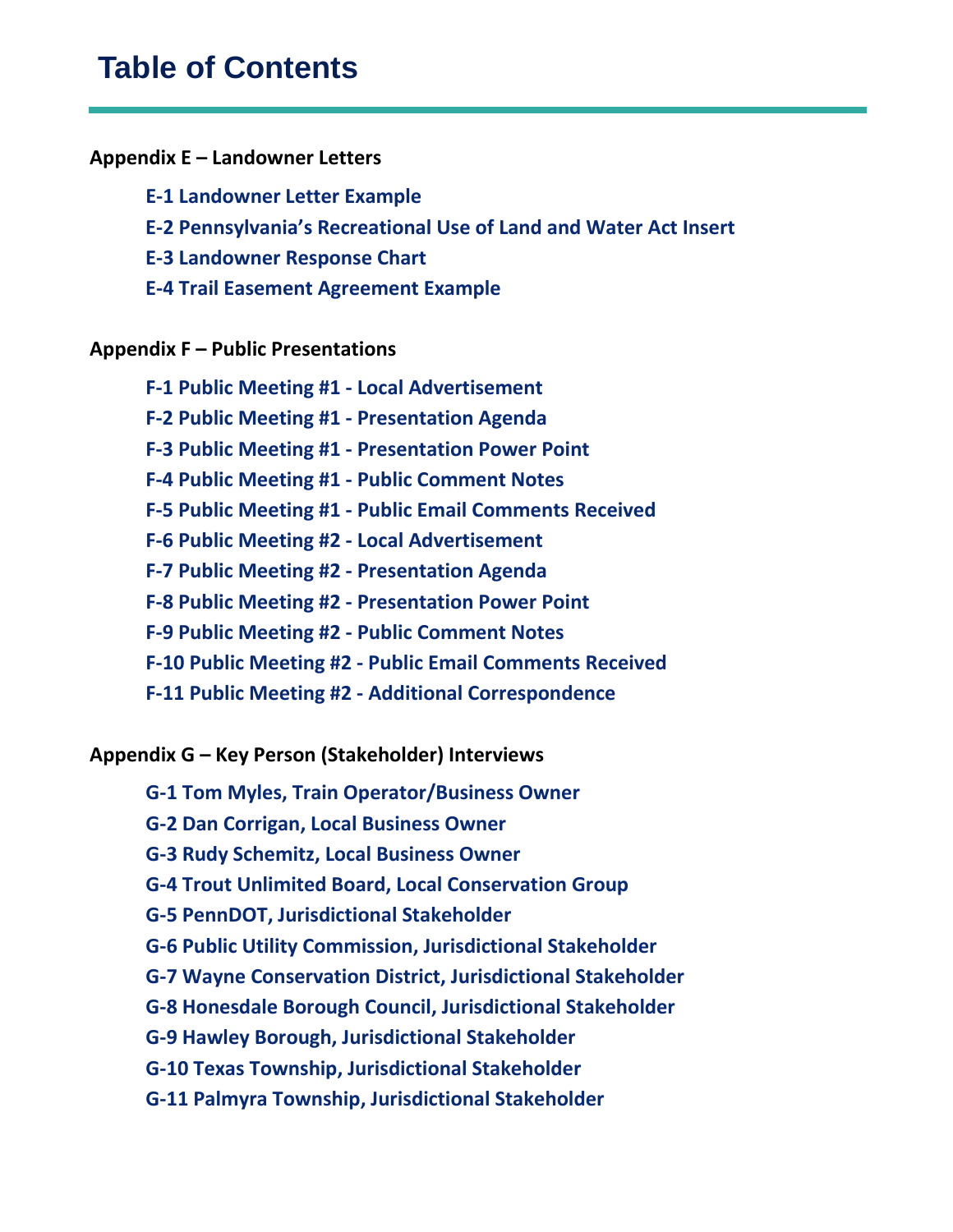#### **Appendix H – Survey Results**

#### **H-1 Survey Questions and Results from Survey Monkey, unedited**

#### **Appendix I – Legal Assessment**

- **I-1 Right-Of-Way Restriction Letter**
- **I-2 Quit Claim Deed**
- **I-3 Legal Opinion Letter**

#### **Appendix J – Conceptual Design Plans and Renderings**

- **J-1 Conceptual Design Plan 1**
- **J-2 Conceptual Design Plan 2**
- **J-3 Conceptual Design Plan 3**
- **J-4 Conceptual Design Plan 4**
- **J-5 Conceptual Design Plan 5**
- **J-6 Conceptual Design Plan 6**
- **J-7 River Access and Trailhead Enlargement Plan**
- **J-8 River Access and Trailhead Rendering**
- **J-9 Conceptual Raised Trail Rendering**
- **J-10 Conceptual State Route Crossing Rendering**
- **J-11 Cost Estimate Figure**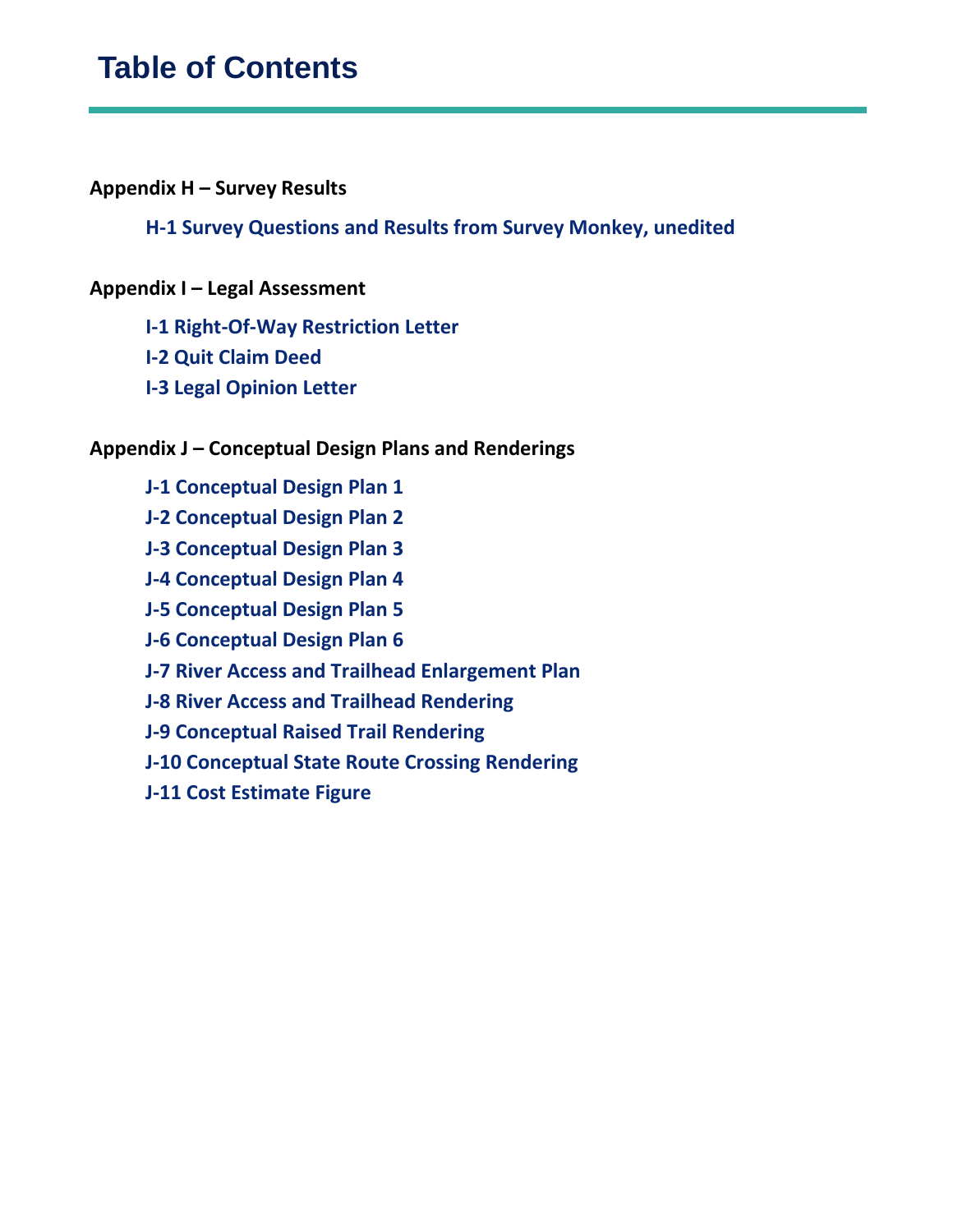## <span id="page-7-0"></span>**Executive Summary**

Wayne County, Pennsylvania is known for its scenic beauty, natural areas, rolling farmlands, outdoor recreation, and close-knit family ties. With outstanding agriculture, tourism, and rich industrial history, current residents have placed a high value on accessing their natural and historic surroundings, whether at museums or along pedestrian and water trails. In recent years, citizens have asked repeatedly for a direct link to the natural environment via a trail system between the Boroughs of Honesdale and Hawley within the Lackawaxen River corridor. Many trail users have come forward with input regarding a desire to hike, bike, paddle, commute, bird watch, and socially connect along the Lackawaxen River. Many have demonstrated a willingness to spend both money and time toward these interests. Even more have expressed the ability of this trail to fill not only a physical trail-way gap between the towns, but also a greater social, economic, and environmental gap.

The Wayne County Trail Feasibility Study, specifically between the Boroughs of Honesdale and Hawley and within the Lackawaxen River corridor, began with exploring the need for, and potential of, a trail network combining hiking, biking, and boating within the area. A community-based process examined the opportunities to create connections between key community recreational resources and the local economy.

After completing an inventory and analysis of existing conditions and regulations, extensive interaction with the public was pursued. A study committee was created, including community members involved with business, recreational, tourism, and municipal backgrounds. A successful online survey assisted in interpreting the public's need, desires, and concerns. Public hearings were held to identify the pros and cons of such a proposed trail system. Once gathered, solutions could be developed. As the planning process continued and the trail ideas were developed, public support and interest in the project increased.

Based upon the data acquired, a Trail Concept Plan was created, illustrating the potential of a future multi-use trail system within the Lackawaxen River corridor. The Trail Concept Plan depicted the large scale and long-range vision for what the trail system could become - using the river, railroad, and U.S. Route 6 corridors to interconnect key community resources, existing trails, recreational facilities, economic hubs, and cultural opportunities.

The successful implementation of this large-scale vision for the trail system within the Lackawaxen River corridor must begin with a strong and obvious starting point. Gathered public opinion suggests the trail should prioritize the design and development of the 'core' of the trail: the railroad line route between Hawley and Honesdale. The study also identified other trail connections along the easterly side of the Lackawaxen River, within Honesdale Borough and Texas Township, including Indian Orchard and White Mills. These can be connected to the trail 'core' via new multi-use trail spurs. Tying into existing trails in northern Honesdale Borough was included as part of the hiking portion of the study as well. Public opinion also encouraged the development and inclusion of the PA Route Bike Route Y (US Bike Route 36) between the two Boroughs along Route 6.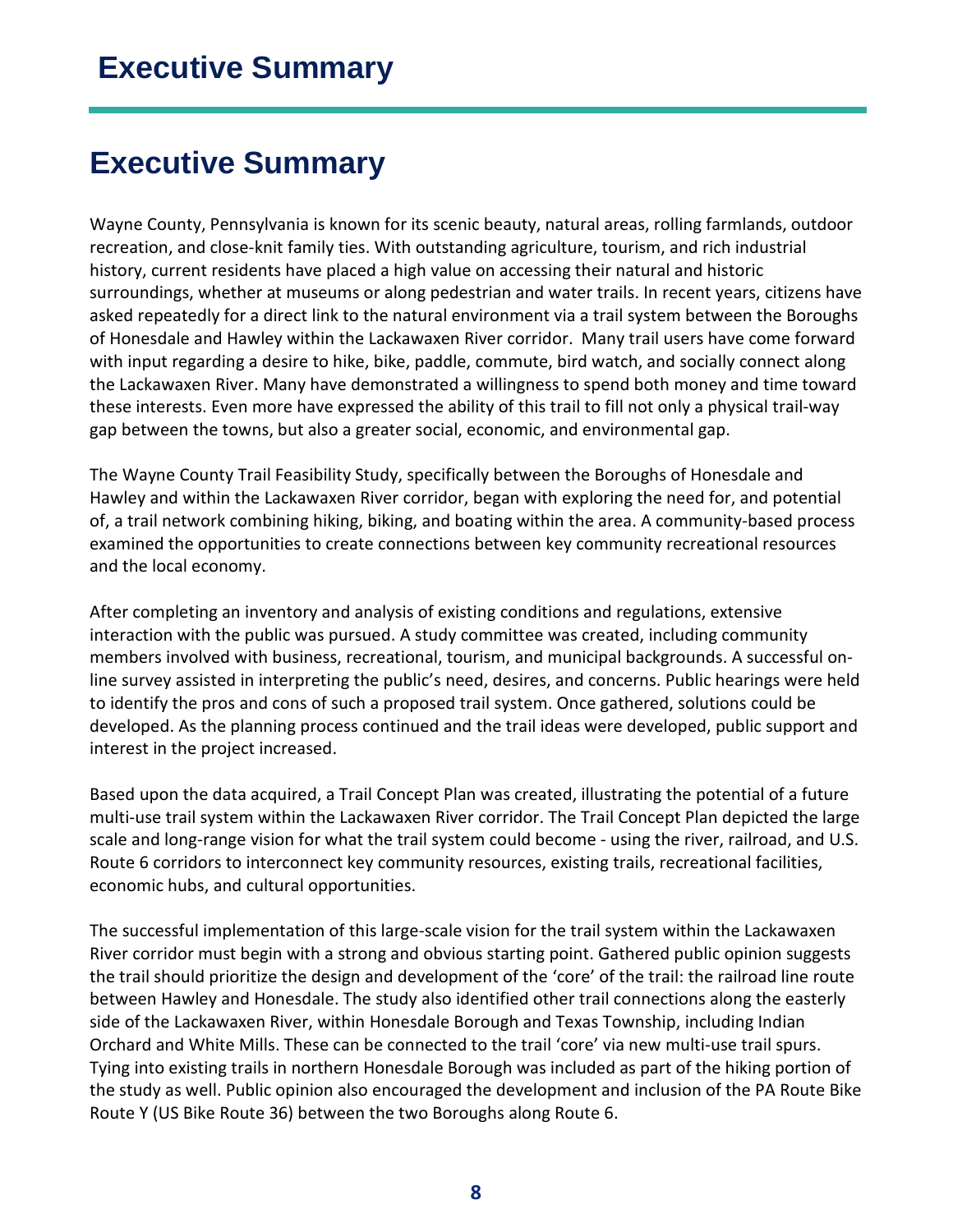## **Executive Summary**

Ultimately, the Wayne County Trail Feasibility Study has determined that public support for the project is strong and that it is physically feasible to construct the segments of the Trail Concept Plan. It is hoped that the Feasibility Study and appendices materials continue to reach additional residents in the community and continue to mobilize public and private support for the project. Beyond assessing the opportunities and challenges associated with each trail segment, this study also includes proposed funding and phasing strategies to implement the Trail Concept Plan.

The realization of the Wayne County Lackawaxen River Trail System begins with the completion of this successful feasibility study. Now is a critical time to build upon public support and interest with the intent to move beyond planning into design and construction of the trail system. Developed and refined in response to the needs and concerns expressed by residents, landowners, recreational users, business owners, and municipal officials, the construction of the first segment is essential to maintaining community interest and building community partnerships.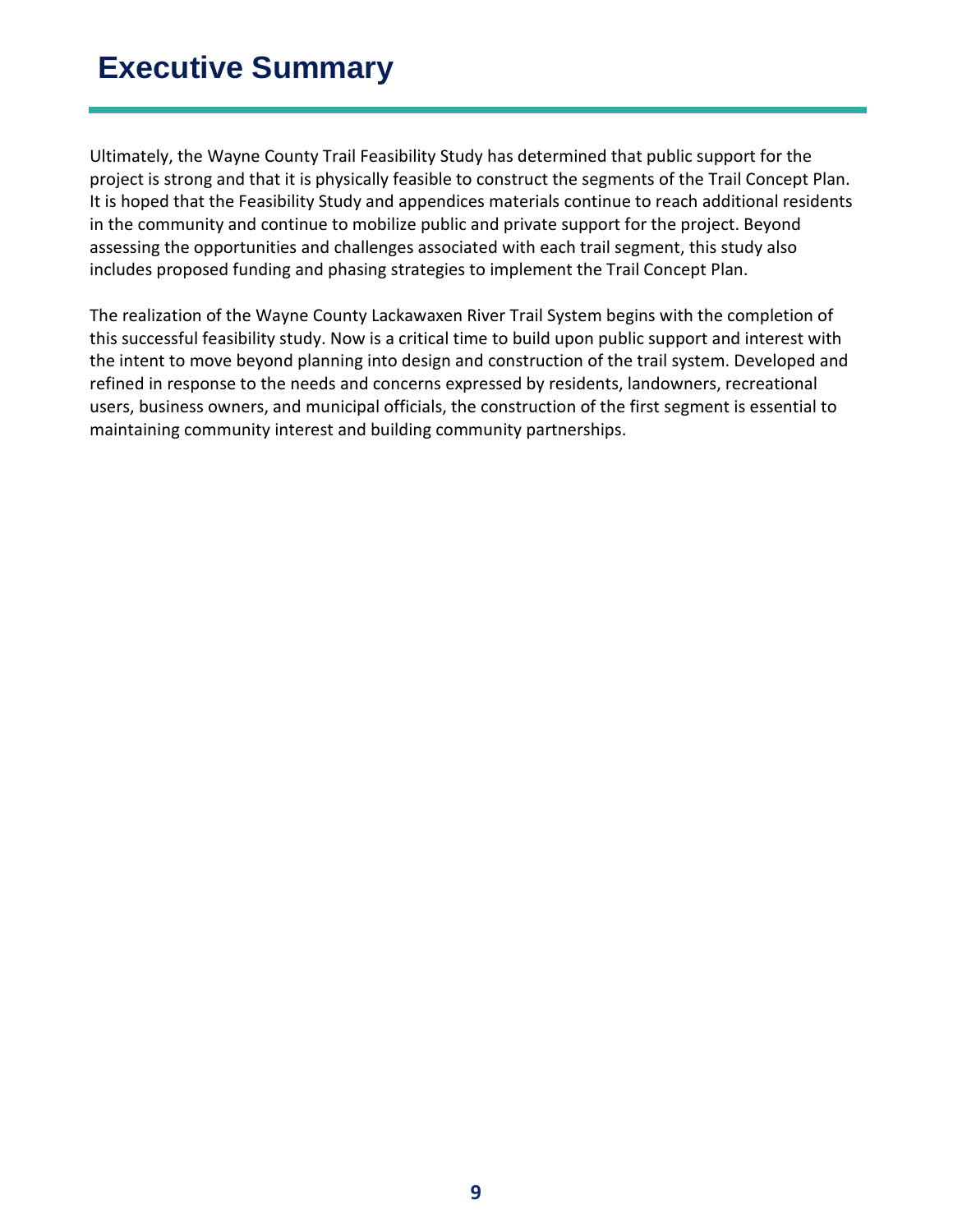## <span id="page-9-0"></span>**Introduction & Context**

Wayne County, Pennsylvania is a largely rural county in north-eastern Pennsylvania with a population of just over 50,000 residents (2010 Census); priding itself in its scenic beauty, healthy flora and fauna, outdoor recreational opportunities, agriculture, tourism, and storied industrial history. Though Wayne County's past focused strongly on the transportation of coal on the Delaware and Hudson Canal and the development of America's first steam locomotive, a large portion of the population continues to practice agriculture, tourism, and/or small business services. More recently, recreation areas, such as Lake Wallenpaupack, various resorts, the Delaware and Lackawaxen Rivers, and the towns of Hawley and Honesdale, have become tourist destinations, bringing employment and economic opportunities. Most tourists and residents regularly partake in year-round outdoor recreation in the area; including, but not limited to: snowshoeing, hiking, fishing, hunting, cross country skiing, kayaking, canoeing, bicycling, team sports, bird watching, photography, geocaching, and plant identification.

Honesdale, Pennsylvania, which is the county-seat, currently features a population of just under 4,500 (2010 Census) people. Incorporated in 1831, its historic significance is easily seen at its working railroad museum, which provides interpretive rides through White Mills, along the Lackawaxen River to Hawley. Numerous public outdoor spaces and trails exist in Honesdale, including Apple Grove Picnic Area, Irving Cliff, Triangle Park, the Park Street Complex Trail, and Central Park.

The village of White Mills, formed in 1803 at the site of a large sawmill, provided continued transportation support for coal from the Lackawanna Valley to New York City. Today, this area is home to nearly 500 residents and features a museum. A portion of the original canal lock and walkable towpath, a glass factory museum with a trail, and a large sports and recreation facility are present focal points.

Hawley, Pennsylvania located near the shores of Lake Wallenpaupack, a local, major tourist destination, features existing trails across the lake's dam and along the Lackawaxen River. Hawley's historic character echoes the transportation of coal down the Delaware and Hudson Canal and features the beautifully restored Bellemonte Silk Mill and O'Connor Cut Glassware Factory. With a population of 1,200 people (2010 Census) the town balloons in the summer months as tourists flock to the lake, Bingham Park, and numerous outdoor opportunities; bringing a large, relied upon, economic influx.

Many of Wayne County's citizens reside and work within the Hawley/Honesdale region and recognize that an automobile is required to safely access nearby services. Residents have recently brought this issue to light and suggested a solution: a connection to the natural environment, in the form of a multi-use, bike and canoe/kayak trail system.

The Lackawaxen River with the Stourbridge Line (an active tourist/commercial railroad) on its western side, uniquely connects these Boroughs. This corridor is home to an abundance of plant and animal species and provides a striking opportunity for the area. By developing this corridor, the historically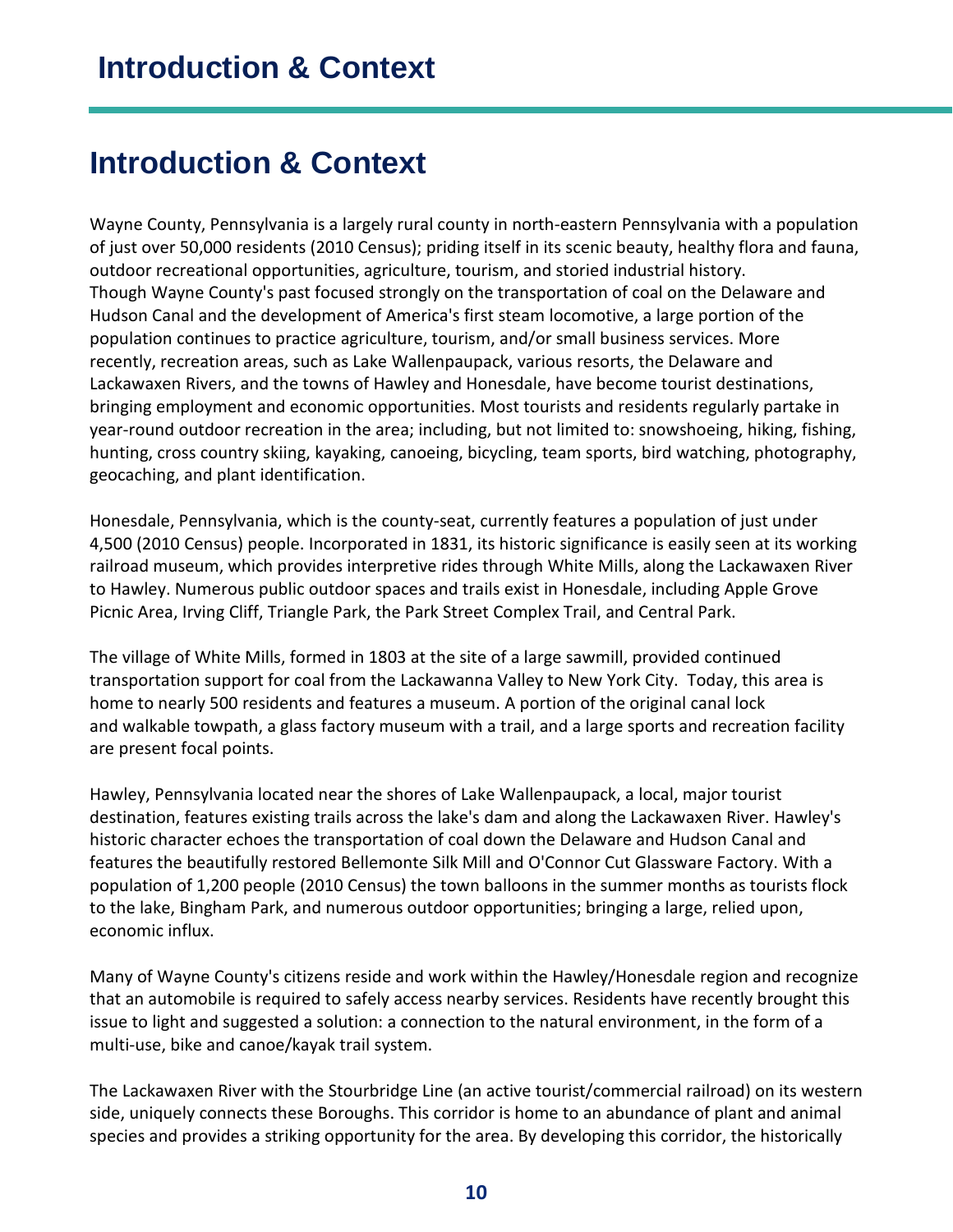## **Introduction & Context**

significant regional locations identified by the *Local History Round Table in their "Local History Past-Port—for the Northern Pocono Mountains Region"* are strengthened to make a one-of-a-kind cultural experience; along with a strong social connection between the Boroughs, the river, and the local environment.

### <span id="page-10-0"></span>Study Purpose

The purpose of the Wayne County Trail Feasibility Study is to research and develop a viable, conceptual multi-use trail system between the Boroughs of Honesdale and Hawley, Pennsylvania. The study will identify legal, environmental, and physical opportunities and constraints, inventory public support, and provide recommendations for phased construction. A basic cost estimate will also be included.

### <span id="page-10-1"></span>Goals for the Feasibility Study

- 1. Determine a viable multi-use/bike/water trail route/corridor connecting the Boroughs of Honesdale and Hawley
- 2. Connect the proposed trail system to recreation areas (both existing and future), municipal grounds, trails, and determined access points
- 3. Identify the opportunities and constraints of providing the trail system; legally, economically, and physically
- 4. Provide a trail system which strengthens quality of life and community character through connections between the river, businesses, and cultural and recreational destinations

## <span id="page-10-2"></span>Base Map & Description

Over the course of the Feasibility Study, the Design Team presented findings to the Study Committee and County Commissioners in a series of meetings. A list of the Study Committee members is found on page 2 of this document. A record of meeting minutes and guidance is included in this report *(Appendix C)*. At the direction of the Study Committee and the County Commissioners, a study area base map focusing on the Lackawaxen River between the Boroughs of Honesdale and Hawley, Pennsylvania was created. The study corridor was developed by identifying State Route 6 as the eastern boundary and offsetting the Lackawaxen River one-thousand feet to the west, to include the railroad right-of-way. Adjacent uses to this corridor were immediately inventoried through a conceptual regional study, advised by the Study Committee. All adjacent trails, access points, and areas of recreational and cultural interest were included. Throughout the study, the base map was adjusted to include additional points of significance brought to the Committee's attention. A map showing the initial corridor, in a scaled plan view drawing, is provided as *Appendix A-0*.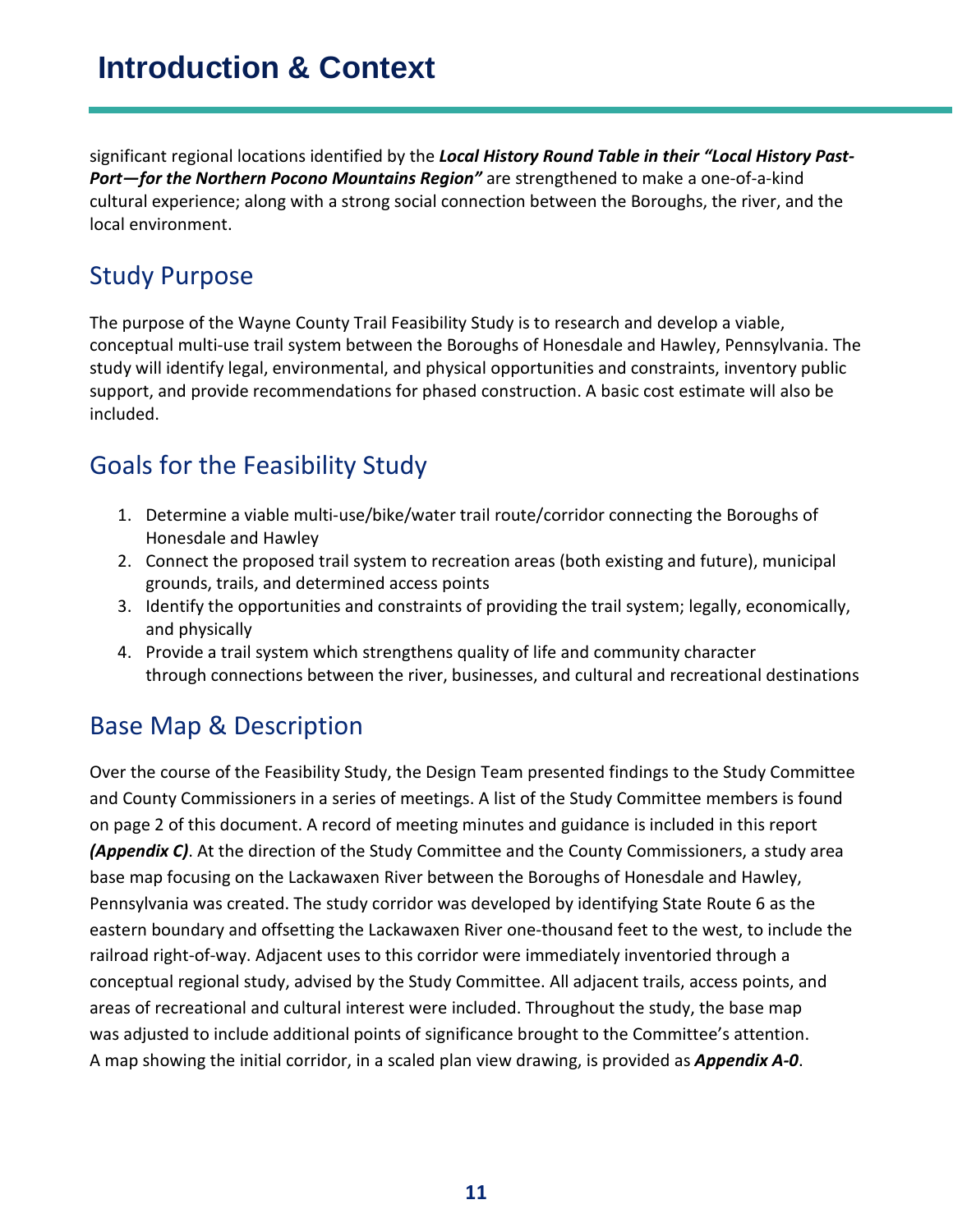### <span id="page-11-0"></span>Study Area Description & Context

The Study Area begins at Apple Grove Picnic Area in the Northern reaches of the Borough of Honesdale and connects to North Main Street, Honesdale via State Route 191 where it joins a small spur to the existing Park Street Complex within the downtown area. Park Street, to the east, was included to link existing trails at Irving Cliff and Riverside Drive as well as honor Borough and privately-owned tracts of land which potentially provide strong commercial or public connections to the Lackawaxen River. Through Honesdale, existing walkways, sidewalks, and crosswalks allow access to the post office, public library, and downtown commodities like restaurants, shops, and Central Park.

The study corridor continues along the Lackawaxen River; between U.S. Route 6 (eastern edge) and adjacent railroad line (western edge), from Fourth Street, Honesdale, to White Mills, where it connects to a large property offering public outdoor recreation (the Sports Factory of NEPA). The existing culturally and historically significant trail systems at the Dorflinger-Suydam Estate is a highlighted connection point in White Mills. Along the west side of the River, the corridor features beautiful scenic river views, large swaths of woodland, and connections to Bucks Cove Road, a gravel road owned by Texas Township.

From White Mills, the trail corridor continues to follow the railroad to the west and U.S. Route 6 to the east. Focal points along this portion include the Wayne County Historical Society's Lock 31 and the newly opened portions of the Lackawaxen River eastside Towpath down to the Settlers Inn. This section of the proposed trail is highlighted by Pennsylvania hardwood ridges, riverine ecosystems, and broad corridor views up and down the river. A few connections to rural residences and municipal roads occur as the corridor approaches the Borough of Hawley. Hawley, much like Honesdale, features a train station where the tracks cross Main Avenue (U.S. Route 6). At Hawley, the corridor connects to the large, and well known, Bingham Park and the River Walk trail system. At this location existing walkways, sidewalks, and crosswalks allow access to the post office, public library, downtown Hawley, and ultimately, Wallenpaupack Area High School and Lake Wallenpaupack. Although the Lackawaxen River and railroad right-of-way continue to Lackawaxen, Pennsylvania, and local interest has been expressed, the Committee agreed that Main Avenue, Hawley would be a logical endpoint for this Feasibility Study.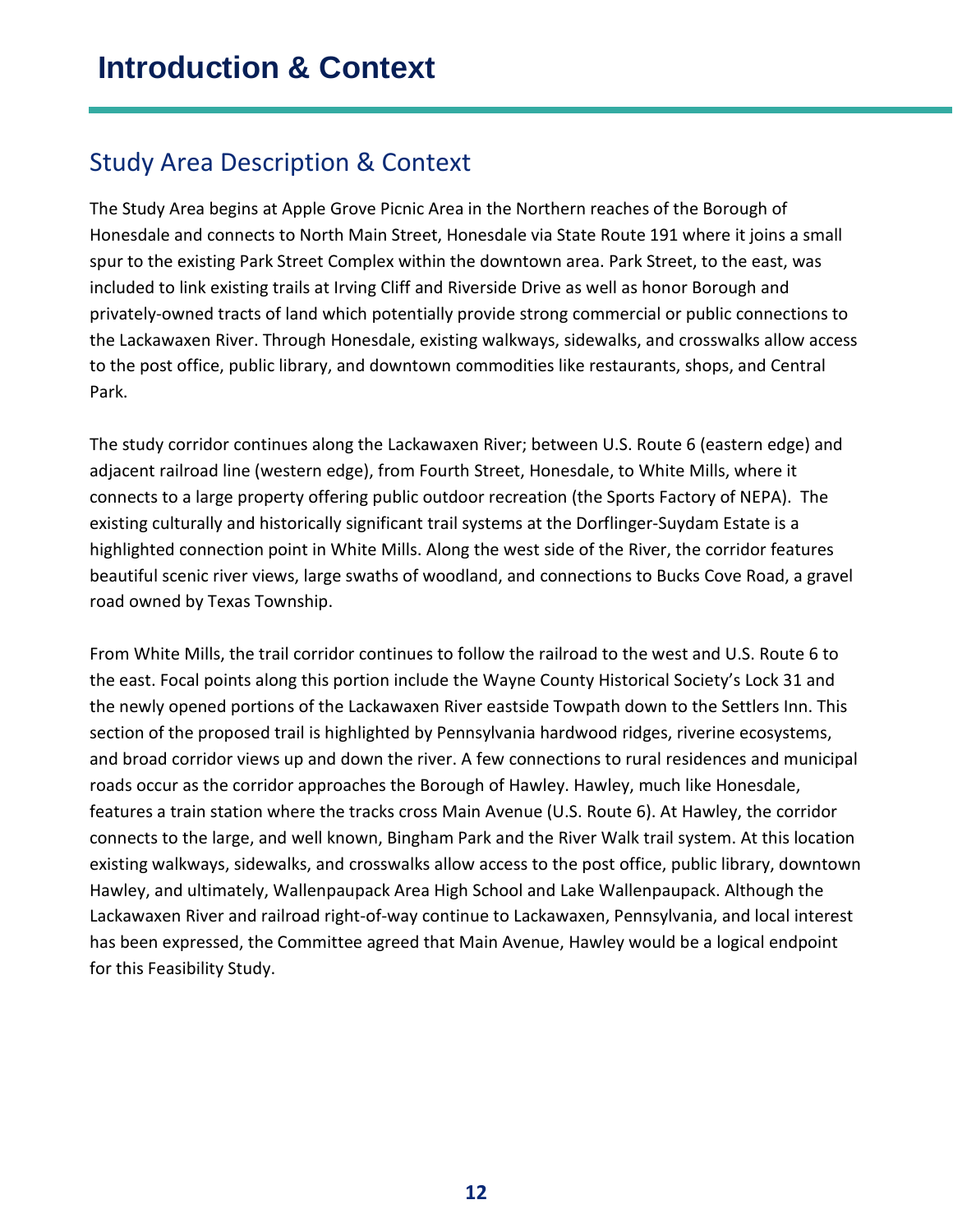## <span id="page-12-0"></span>**Physical Inventory & Assessment**

### <span id="page-12-1"></span>a. Aerial Photography (Appendix A-1)

Current aerial imagery provides a wide range of information pivotal to the planning process. Aerial imagery was gathered early in the study process and provided to the Study Committee. Landmarks, roadways, and adjacent streams were immediately highlighted. Aerial imagery allowed the Committee to easily establish the projects context and location by identifying familiar items at a comfortable scale. During discussions and presentations, the aerial imagery became an underlying datum from which information was gathered, displayed, conveyed, and sketched upon. All aerial imagery was provided by the Wayne County Planning & GIS Department in 2019.

## <span id="page-12-2"></span>b. Roads (Appendix A-2)

Early in the planning process, roads within the Study Area were identified and mapped. State Routes were noted to show separate jurisdictional management. Where the conceptual trail crosses, or is within the right-of-way of a state route, it is subject to specific requirements outlined by the Pennsylvania Department of Transportation. This is further elaborated upon in the *PennDOT Jurisdictional Key Interview* on pages 23-24 of this report. Other roads and accesses were identified as either under township jurisdiction or private driveways. These locations were later reviewed with the landowner and the appropriate municipality to determine the allowance of a recreational trail as described. The Wayne County Planning & GIS Department also gathered and provided the roadway information used in this analysis.

## <span id="page-12-3"></span>c. Topography (Appendix A-3)

As the trail study corridor parallels the Lackawaxen River valley, the adjacent lands from Honesdale to Hawley have historically provided a physical route, for both the railroad and the D & H Canal, that was advantageous due to the gentle slope change for that distance. At the northerly end of the study corridor along State Route 191 next to the entrance to Apple Grove Park, the elevation is 986 feet above sea level. At the southerly end of the study corridor where the railroad meets Main Avenue in Hawley, the elevation is 900 feet above sea level. The distance between the two points is approximately 10.5 miles following the centerline of the railroad track from Fourth Street, Honesdale to Main Avenue, Hawley. An elevation change of only 86 feet. This equates to a grade slope change of less than 1% overall. Realizing this is only approximate, even with a conservative buffer, the topography can be deemed gentle enough to be advantageous to ADA requirements for trail access.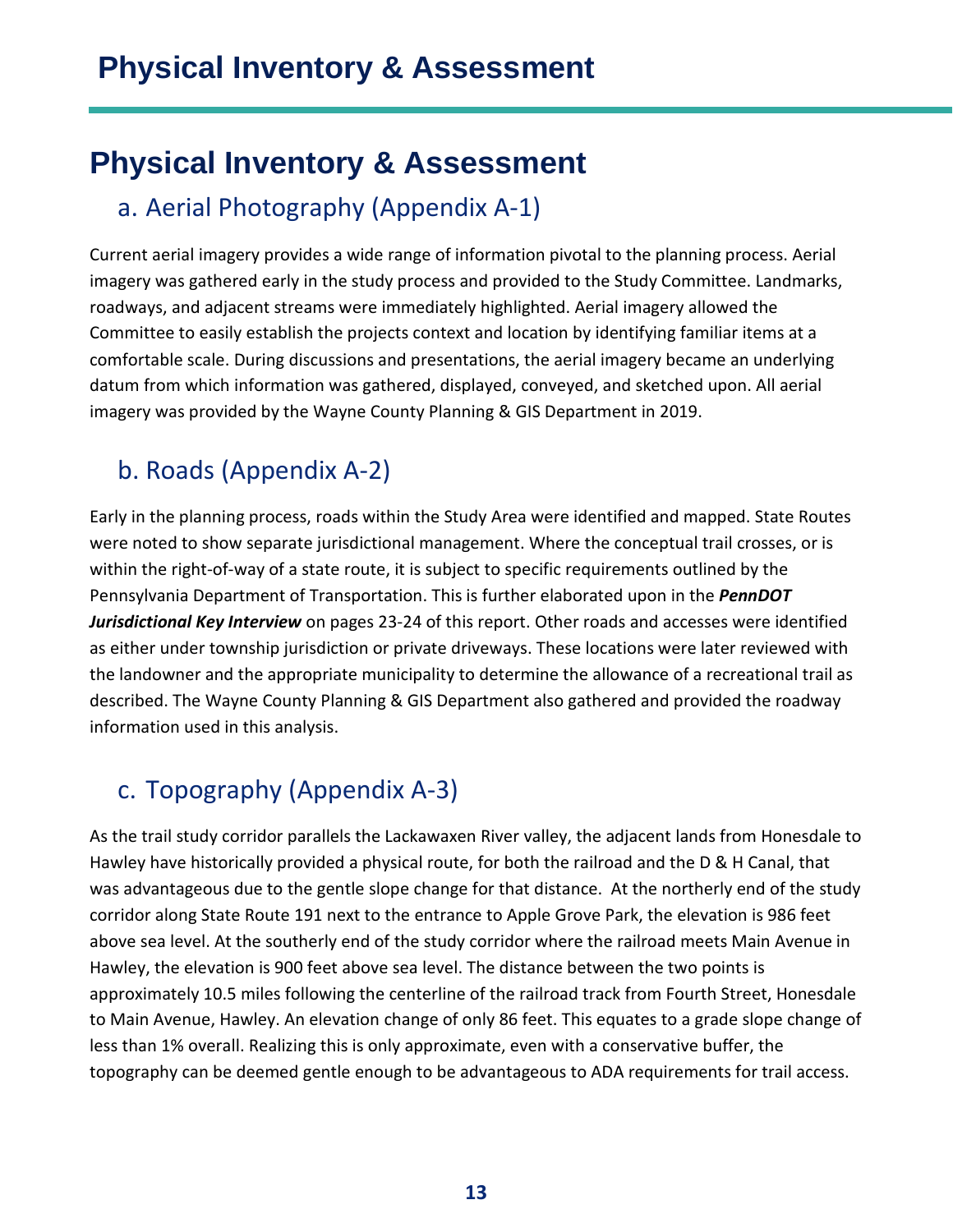The topography along the railroad and river corridor varies greatly between the Boroughs of Honesdale and Hawley once out of the river valley. The railroad has an adjacent access route paralleling the tracks for much of the route, but river and stream erosion have caused narrowing and slumping points of concern; necessitating grading and stabilization for a trail to be placed.

Picturesque rock outcroppings and the meandering river offer numerous scenic views along the passageway. While limitations exist from a topographic standpoint, creating an ADA accessible trail along this route is feasible; barring acquisition of any necessary permits from the Pennsylvania Department of Environmental Protection (PA DEP) and Wayne Conservation District.

Within both Boroughs and behind some of the commercial properties along the river, urban conditions exist; this is a stark contrast to the corridor's largely meandering, natural, and scenic composition but lends itself to opportunities for connection to areas with economic interest.

## <span id="page-13-0"></span>d. Hydrology (Appendix A-4)

The hydrology within the Study Area is one of the main focal points of the project as the railroad and proposed trail system follow along the Lackawaxen River. Streams and wetlands have been inventoried and are traversed along the way. As the study of the hydrology along the corridor was carried out, multiple sources of information were combined to create a succinct map. This allowed for an inventory of areas and crossings where regulatory and permitting requirements may have to be met. The "Regulated Floodway" and "Regulated Floodplain" information was acquired from the Federal Emergency Management Agency (FEMA) dataset that has been created and distributed through the Pennsylvania Spatial Data Access (PASDA). Additionally, information from a dataset created by the National Wetlands Inventory (NWI) demonstrates the abundance, characteristics, and distribution of wetlands within the study corridor.

The hydrology map presented *(Appendix A-4)* illustrates the study corridor and existing railroad alignment's relation to these hydrologic features. The inventory of these areas gave the Design Team an opportunity to plan for alternative routes or alternative trail types in areas where the trail is expected to encounter hydrologic features. Points of concern were pointed out and an in-field investigation was conducted to assess existing features.

Part of the trail system under consideration is the use of the Lackawaxen River as a water trail to be utilized for boating via canoe and kayak, as well as other recreational opportunities such as fishing. It was found that the Lackawaxen River is a "navigable stream" according to the Pennsylvania Department of Environmental Protection's *List of Streams Subject to the Submerged Lands License Program (09/03).* In that list, the Lackawaxen River is specifically listed under the category of "Public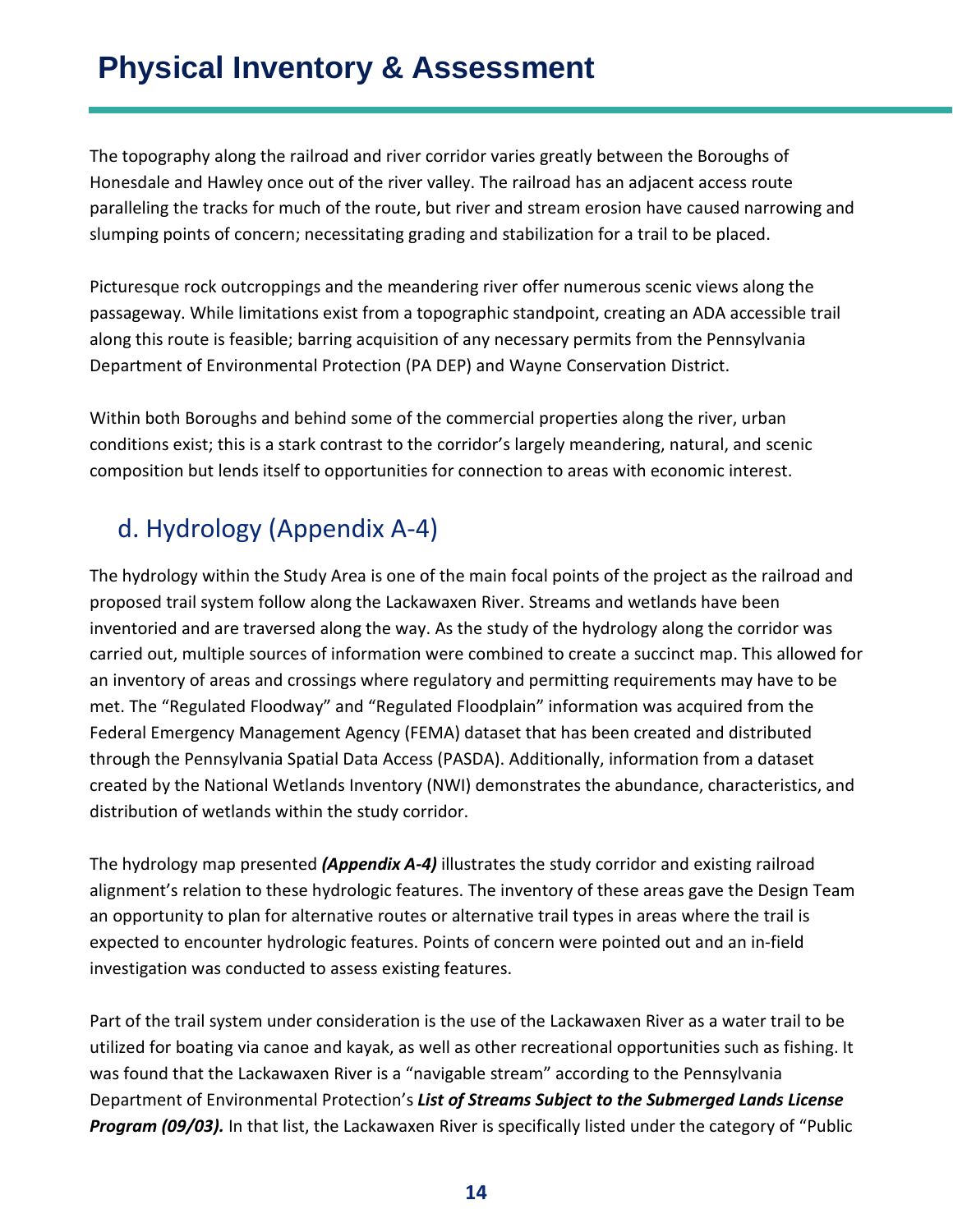Highway". The allowable uses in public waters are quite broad and extend to fishing, boating, wading, floating, swimming and otherwise recreating. The public does not have a right to cross through private property to gain access to public waters. However, when entering a public waterway lawfully (e.g., through a public access point), the public can wade, boat, fish, float or otherwise be in the waterway from bank to bank where it passes through private property.

As future portions of this project are planned, wetland delineations will need to be conducted in order to assess possible impact of the trail to existing wetlands or waters and the specific, required permits attained. Potential requirements set forth by the Wayne Conservation District and Pennsylvania Department of Environmental Protection were further reviewed with the Conservation District in the Key Person Interviews section of this report.

## <span id="page-14-0"></span>e. Existing Land Use (Appendix A-5)

The existing land use of a community dictates key areas that pose opportunities for recreational infrastructure and those areas that will pose complications from a design, planning, or easement/ acquisition standpoint. Along the railroad, within the railroad right-of-way, the land-use is consistently characterized as "Transportation". Other existing land-uses inventoried include "Industrial", "Utilities", "Forest", "Commercial", and "Residential". The Lackawaxen River is labeled as "Waters". As a result, portions of the trail may qualify for conditional use hearings in portions of municipalities where a trail is considered a "conditional use". This is further elaborated on in the zoning portion of the report below.

The dataset of information for existing land use was developed by the Wayne County Planning & GIS Department and provided to Woodland Design Associates, Inc. (Woodland Design) for inclusion in the planning process.

## <span id="page-14-1"></span>f. Zoning (Appendix A-6)

Studying the zoning along the corridor and potential trail routes, the Design Team examined uses of adjacent properties and connections. Creating connections to areas of similar or complementary zoning allows for future development and use along the corridor.

Zoning designations within the Study Corridor include: Industrial, Rural, Highway Commercial, Central Commercial, Residential/Professional, Single-Family Residential. Through meetings with the municipalities and the review of applicable ordinances, it was determined that all, or portions of, proposed recreational (and multi-use trail) uses may be subject to municipal review(s) as they meet the definition of a "Conditional Use" in certain zoned areas. As a result, the applicable municipality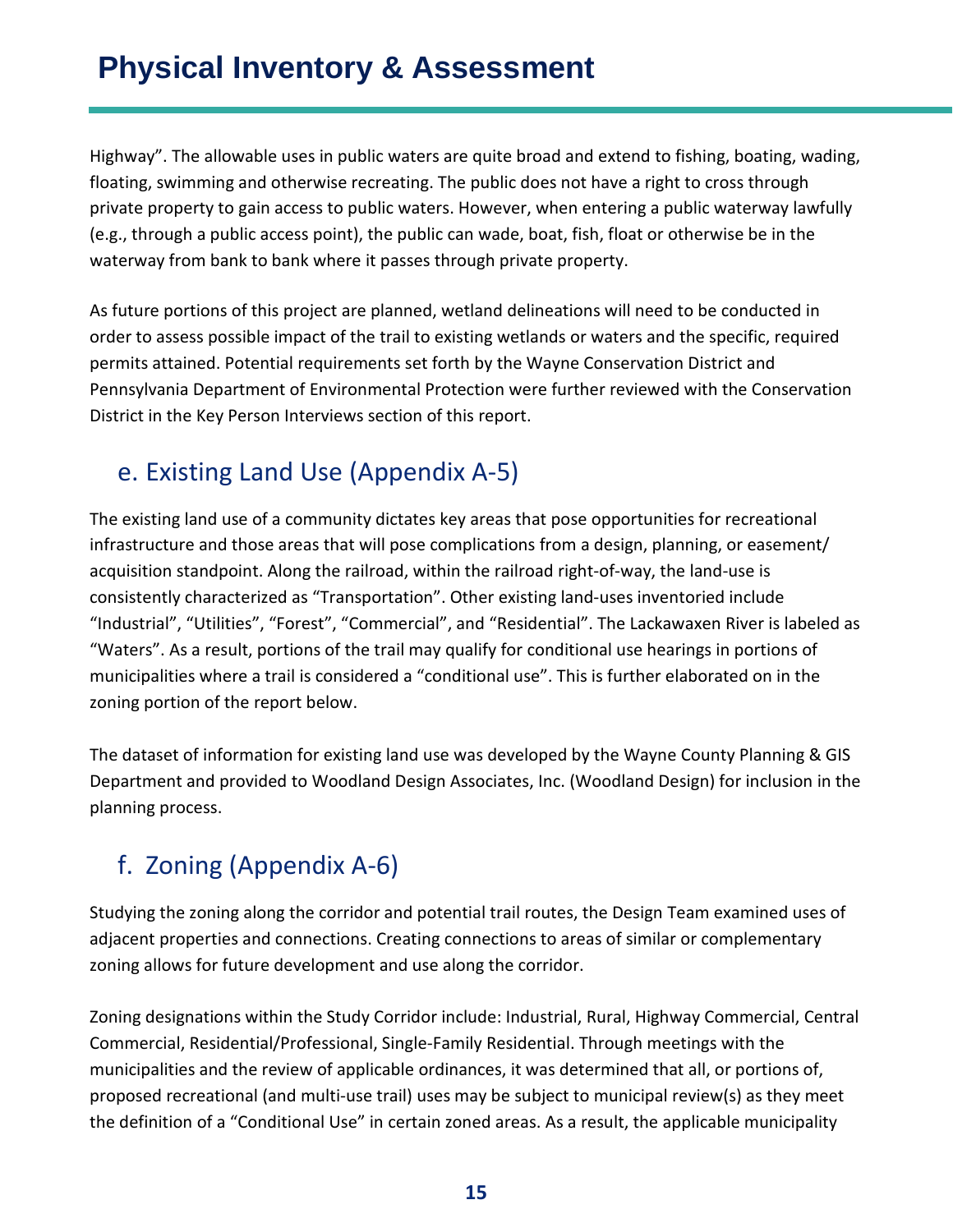may require public hearings and/or impose design and construction conditions to protect the health, safety, and welfare of its citizens. The Study Committee was fortunate, during the Feasibility Study, to include members who served within the Boroughs of Honesdale and Hawley, as well as, the Townships of Texas and Palmyra as their respective Zoning Officers.

## <span id="page-15-0"></span>g. Points of Interest (Appendix A-7)

Outlining the points of interest along the Study Corridor created nodes for the Study Committee to focus on connecting. These nodes included village and borough centers, historical, recreational, commercial, and informational areas. Highlighting these areas and identifying needed connections allowed for conceptual path identification. Typically, the simplest, shortest path is ideal and was recorded. Group activities and activities of similar types were noted, to place them in proximity or develop their connections appropriately.

## <span id="page-15-1"></span>h. Landowner Map (Appendix A-8)

With the potential trail corridor identified, Woodland Design reached out to the Wayne County Planning Department to receive property line boundaries and landowner information for all the tax assessed properties within the Study Corridor. A Landowner Map was created, inventorying the landowners, property locations, and proximity to the trail corridor. Tax addresses were also listed for contact later in the process, should the Committee suggest trail connections or pathways through private landowner property. It was noted that the biggest single private landowner impacted by the trail route was the railroad line owner and its operator, who was instrumental in the movement to conduct a study, having interest in the trail as a tourist facility to compliment the current railroad operation. Further explanation regarding this process is included in the *"Landowner Letter (Contact) (Appendix E)"* section of this report.

## <span id="page-15-2"></span>i. Valuation Engineering Mapping (Val Maps) (Appendix A-9)

In discussions with railroad personnel "**Valuation Engineering Mapping**" was brought to the attention of the Design Team. These engineering maps, termed "Val Maps", were made to clearly delineate the location, width, right-of-way location, and scope of the railway line during its creation. The Val Maps for the rail line segments within the study area were provided by Myles Group, the operator of the train system between Honesdale and Hawley. The maps clearly show the rail rightof-way and its position adjacent to or within properties, as it was outlined when it was founded in 1864. The maps also clearly document the deeds which the railroad affects. A copy of these maps is included in the noted appendix.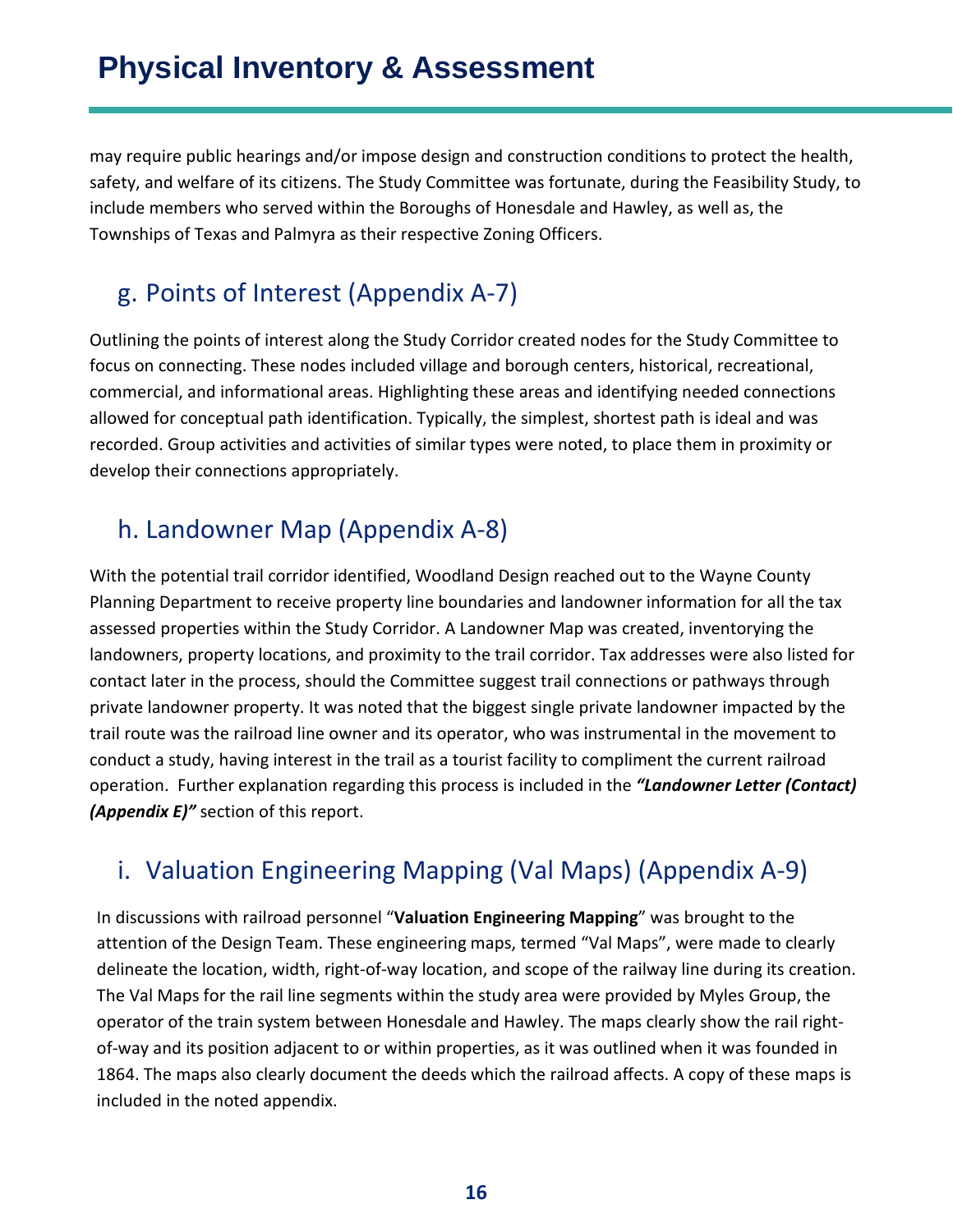## <span id="page-16-0"></span>Pennsylvania National Diversity Inventory (PNDI) (Appendix B-1)

All projects which propose disturbance or a change to the natural environment via earth moving or similar disruption require computer notification and filing through the Commonwealth's "**Pennsylvania National Diversity Inventory**" (PNDI) system maintained by the Pennsylvania Department of Conservation and Natural Resources (PA DCNR). On November 5, 2018, this screening was performed using the Pennsylvania Conservation Explorer's Conservation Planning and PNDI Environmental Review tool. The review included the entire Study Corridor identified by the Committee. By using the broad Study Corridor, all proposed trails within it were included and adjustments could be made throughout the process without a need to conduct additional PNDIs.

The PNDI screening tool compares the Study Corridor to areas where species (flora and fauna) of special concern listed under the Endangered Species Act of 1973, the Wild Resource Conservation Act, The Pennsylvania Fish and Boat Code, and the PA Game and Wildlife Code, are known to be or may be present. The screening identified that the Study Corridor was in proximity of a bald eagle nest which falls under the jurisdiction of the U.S. Fish and Wildlife Service. Per the request of the PNDI review, supplemental information was provided to the U.S. Fish and Wildlife Service for their consideration regarding work in the area where Bald Eagle Nests are present. In their reply they have requested that different buffers be followed based on construction activities, date and time of construction, and ongoing activities (walking and recreation).

It must be noted that this screening is good for two (2) years from the date the search was conducted. It is highly recommended that any proposed activity includes an updated search at that time. Within *Appendix B-1* is a copy of *Supplement #1*, Pennsylvania Natural Diversity Inventory Search Form (November 5, 2018) with its results.

### <span id="page-16-1"></span>Pennsylvania Historical & Museum Commission (PHMC) (Appendix B-2)

For all projects which propose disturbance or a change to the natural environment via earth moving or similar disruption, the Commonwealth of Pennsylvania requires notification and review by the State Historical and Preservation Office through The Pennsylvania Historical and Museum Commission (PHMC). On August 13, 2019 photos, drawings, a letter of intent, and applicable forms were received by the PHMC for review. On August 15, 2019, a signed letter was received from PHMC stating, **"the project will have no effect on historic properties"**. It is highly recommended that any proposed activity includes an updated search at that time in that specific area. Within *Appendix B-2* is a copy of *Supplement #2*, Pennsylvania Historical and Museum Commission (PHMC) (August 13, 2019) with all photos, forms, and results.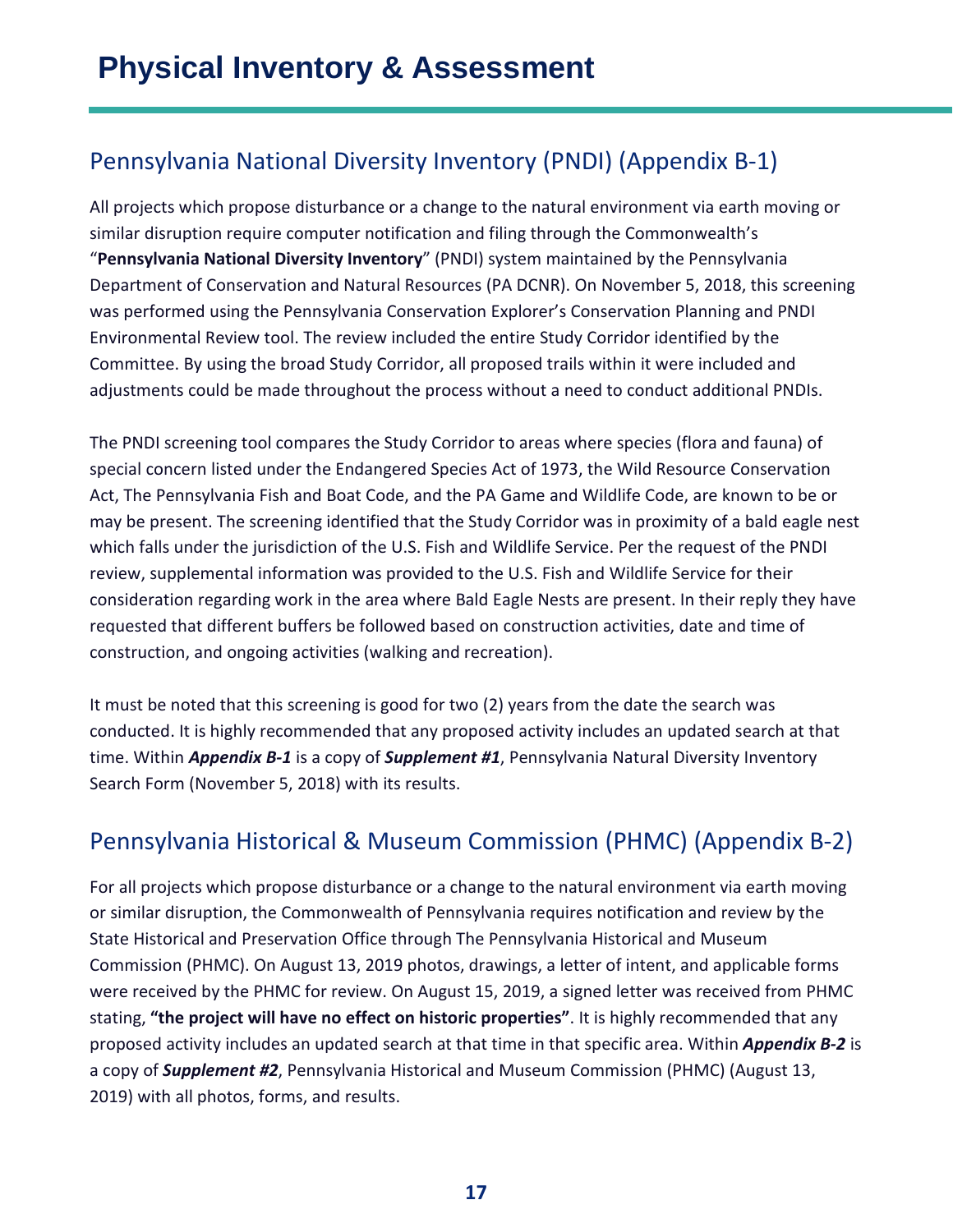## <span id="page-17-1"></span><span id="page-17-0"></span>Study Committee (Appendix C)

The Wayne County Trail Feasibility Study Committee was assembled in August of 2018. The committee members, listed on the acknowledgement page of this report, include officials from Wayne County, Texas & Palmyra Townships, Hawley & Honesdale Borough, the Wayne Conservation District, local school districts, as well as community leaders and local business owners.

Over the course of six (6) meetings, the Study Committee reviewed and provided feedback for each of the attached appendices (requesting data gathering, information, map, and report assembly, etc.). Their insight provided critical information regarding landowners, local nodes and connections, and the public's interpretation of the presentation and intent of the trail system. Meeting notes were taken and issued for all six (6) meetings; with specific requests and changes noted. These are provided, with the PowerPoint presentations, in *Appendix C*. General items reviewed and requested during these meeting include the identification of physical constraints, the results of the public survey (covered in later sections), preferred multi-use trail locations, and trail head locations, among much more.

The following is a chart of the dates, times, and locations of the Study Committee meetings conducted:

| <b>Study Committee: Meeting #1</b>     |                                             |  |  |
|----------------------------------------|---------------------------------------------|--|--|
| September $6^{th}$ , 2018 - 12:00pm    | <b>Wayne County Communications Building</b> |  |  |
| <b>Study Committee: Meeting #2</b>     |                                             |  |  |
| November 7th, 2018 - 12:00pm           | <b>Wayne County Communications Building</b> |  |  |
| <b>Study Committee: Meeting #3</b>     |                                             |  |  |
| January 9th, 2019 - 12:00pm            | <b>Wayne County Communications Building</b> |  |  |
| <b>Conceptual Design Charette</b>      |                                             |  |  |
| March 6 & 11th, 2019, 11:30am - 2:00pm | <b>Wayne County Communications Building</b> |  |  |
| <b>Study Committee: Meeting #4</b>     |                                             |  |  |
| April 3rd, 2019 - 12:00pm              | <b>Wayne County Communications Building</b> |  |  |
| <b>Study Committee: Meeting #5</b>     |                                             |  |  |
| August 13th, 2019 - 12:00pm            | <b>Wayne County Communications Building</b> |  |  |
| <b>Study Committee: Meeting #6</b>     |                                             |  |  |
| January 15, 2020 - 12:00pm             | <b>Wayne County Communications Building</b> |  |  |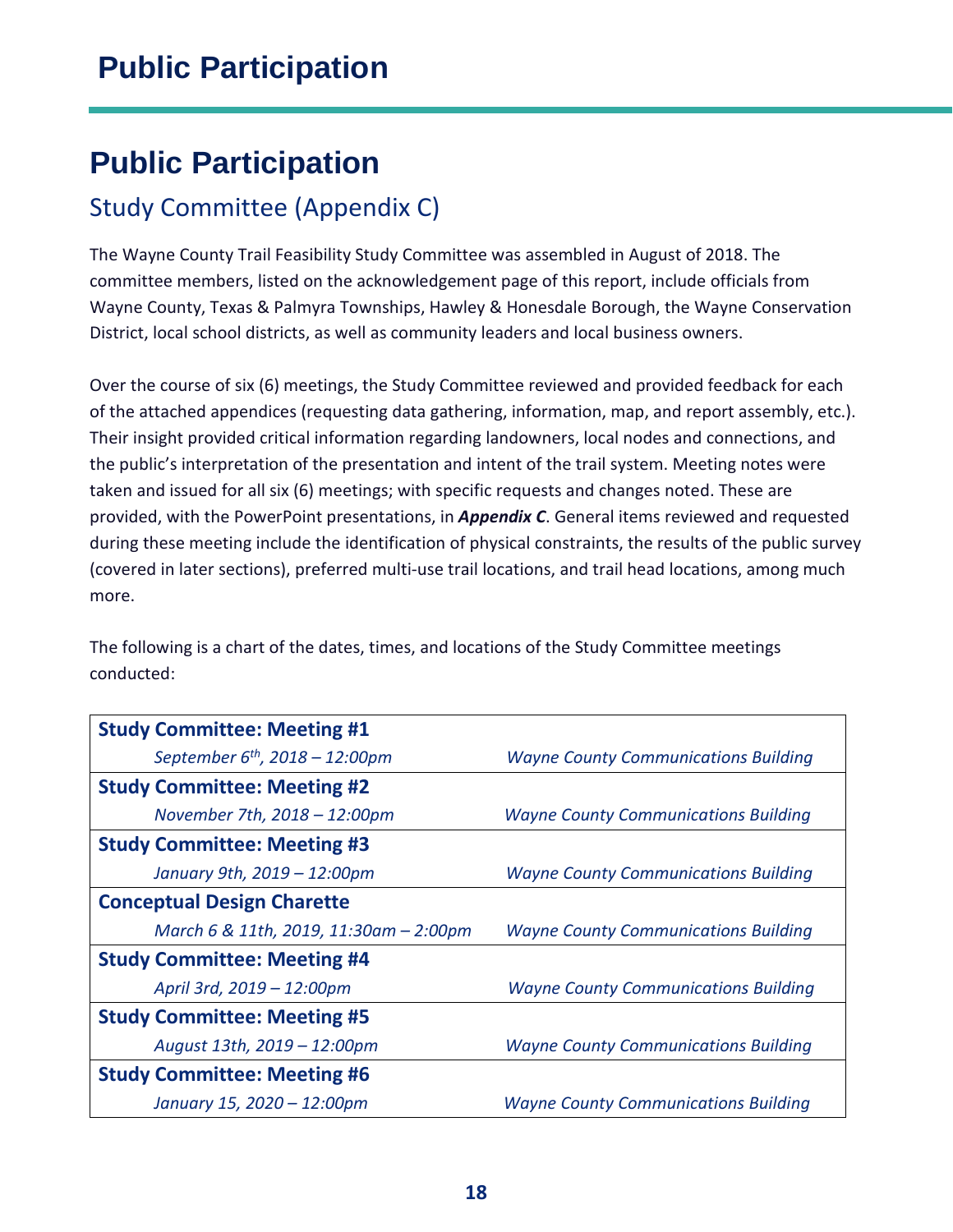### <span id="page-18-0"></span>Conceptual Design Charette (Appendix D)

On March 6<sup>th</sup> and 11<sup>th</sup>, 2019 the Study Committee met with the Design Team to participate in a "Conceptual Design Charette". A charette is a brainstorming session where large groups are asked to markup and "design" a site based on specified parameters in a set amount of time. As the project lead, Woodland Design provided six (6), 1":300' scale laminated aerial base maps with significant items labeled. Study Committee members were divided into six (6), four (4) to six (6) person groups, with each group member from a unique area of the community. This was done to generate diverse conversation and perspective(s). Each group was given one (1) laminated map portion for approximately twenty (20) minutes. During that time, they were asked to mark the plan with information using a dry-erase marker. Specifically, the teams were asked to develop desired trail path(s), connections and nodes, trailheads, parking, bridges, and river access points. Each group was encouraged to write out additional information or reasons for connecting or not connecting items. A team member from Woodland Design worked with each group to answer questions and for general guidance. At the conclusion of each twenty (20) minute session, a team member from Woodland Design photographed the marked-up map and any additional notes before erasing the information to provide a clean map for the next group.

The photographs of the marked-up maps are included in *Appendix D*. The data provided by the Study Committee during this Charette was used to guide the creation of the *Conceptual Design Plans, supplied as Appendix J1-J6*.

Many of the notes received during the Charrette expressed a need to connect the proposed trail system to other areas across private properties. This ultimately led to inventorying and contacting the landowners who may be impacted to see if they were open to the possibility of a public multi-use trail crossing their property.

## <span id="page-18-1"></span>Landowner Letters (Contact) (Appendix E)

Over the course of the project multiple areas were identified where the proposed multi-use trail crossed private property or would benefit from having an access crossing private property; either to access the river or an existing trail, building, or public area. Once these connecting spurs across private properties were inventoried, the contact information for the individual landowners was generated by the Wayne County Planning & GIS Department. A chart of these landowners, with a corresponding location map, is included in *Appendix E*.

In the Landowner Chart, the tax map identification and whether the landowner is open to discussing the use of their property through a recreational easement with the Wayne County Commissioners is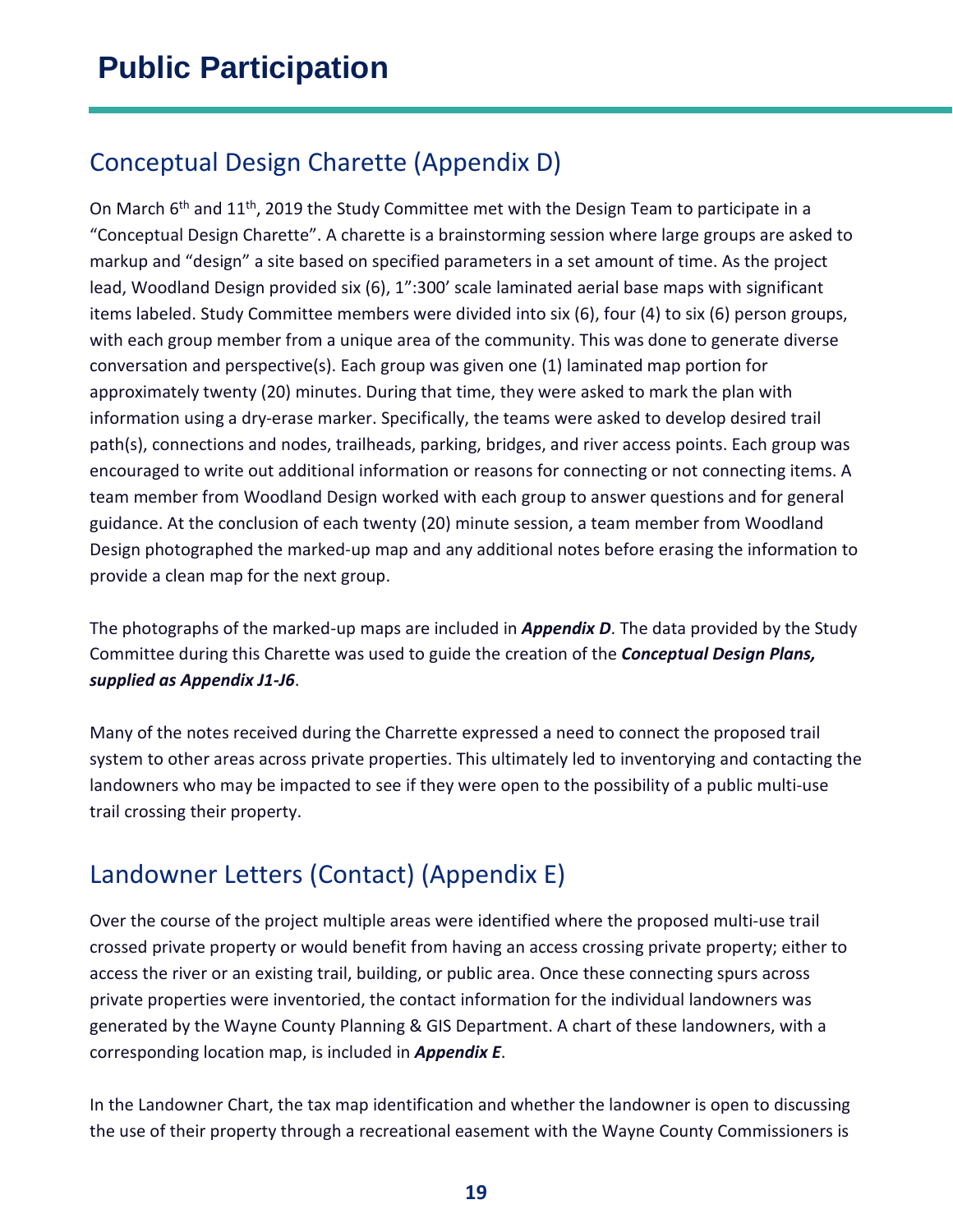noted. Additional information, including contact name, email addresses and phone numbers are not included in this report, but will be provided to the Commissioners, as requested, to reach individual property holders; as this is deemed sensitive, private information.

The form letter sent to landowners is included in *Appendix E* as well. These letters included the insert provided in *Appendix E, titled "Pennsylvania's Recreational Use of Land and Water Act"* which explains the immunity defense, "…limit[ing] liability, resulting from personal injury or property damage, of landowners who make their land available to the public for recreation free of charge." As this is the preferred approach by the Study Committee. *Appendix E-4* includes a "Model Trail Agreement" as an example easement agreement for those moving forward with acquisition and design on behalf of the County.

## <span id="page-19-0"></span>Public Hearings (Appendix F)

Throughout the Feasibility Study, along with presenting to the Study Committee, the Design Team presented the project at two hearings, which were made open to the public, once during the process and again to present the Final Draft Report and Conceptual Design Plans. Both public meetings took place at White Mills Fire Hall in the evening.

Notes from the meeting, including public comments, an article published in the local newspaper, the Wayne Independent, advertising the public survey and summarizing the hearing are included in *Appendix F*. Citizens were encouraged to provide additional opinions, if they felt more comfortable, via the public survey or by reaching out to the Commissioners via email. One (1) email was received for Public Meeting #1 and 110 were received for Public Meeting #2. These are included in *Appendix F*.

The following is a chart of the dates, times, and locations of the Public Hearings were conducted:

| <b>Public Meeting #1</b>    |                                 |  |  |  |
|-----------------------------|---------------------------------|--|--|--|
| February 6th, 2019 - 7:00pm | <b>White Mills Fire Company</b> |  |  |  |
| <b>Public Meeting #2</b>    |                                 |  |  |  |
| February 27, 2020 - 7:00pm  | <b>White Mills Fire Company</b> |  |  |  |

Emphasized comments which were included, considered, and reflected in the plans and report include:

- 1. The presence of trash along roadways and the potential for trash and dumping to occur on or near the trail.
- 2. The presence of transients, campers, and non-residents staying overnight on the trail and posing a danger.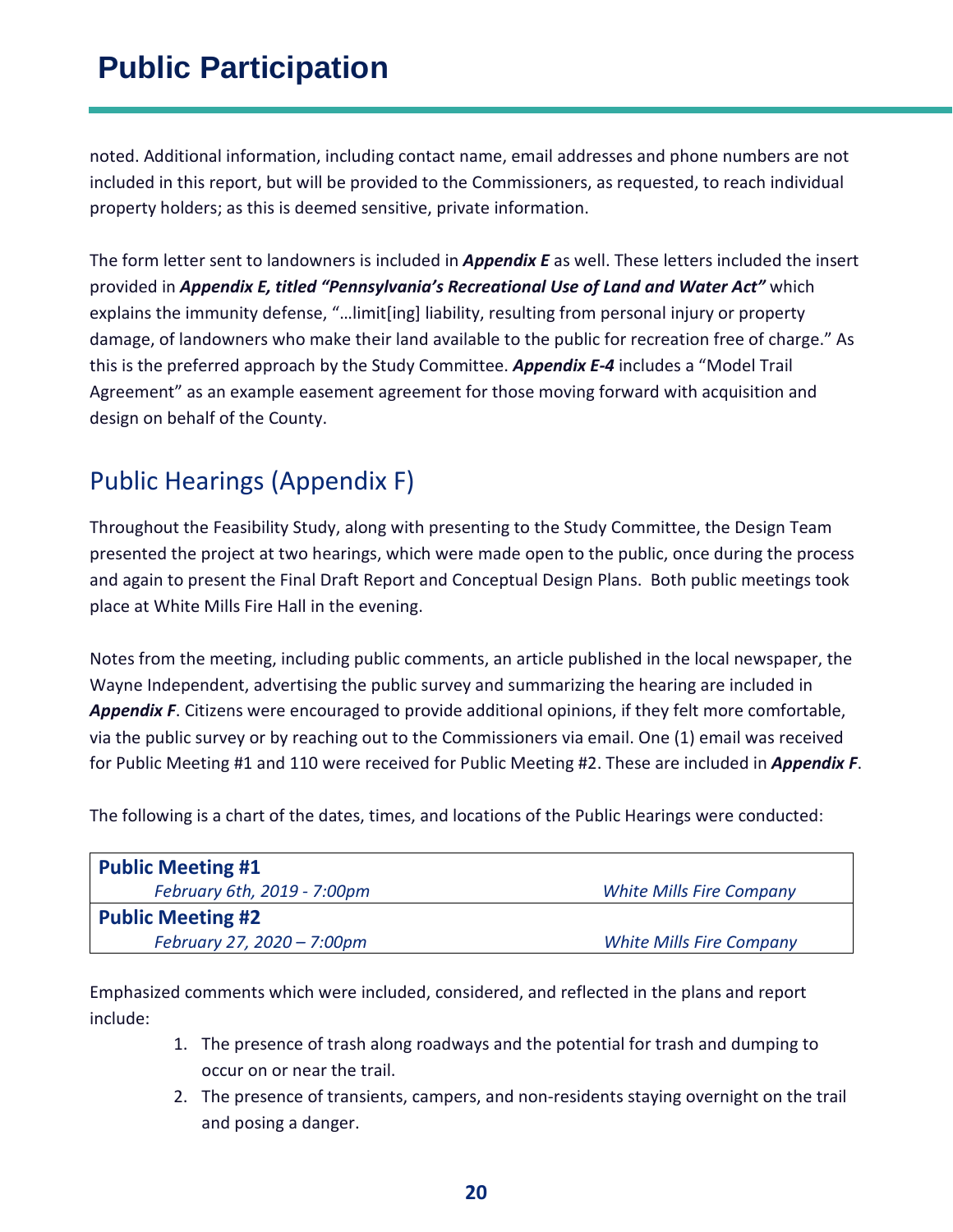- 3. The use of drugs and alcohol on or near the trail.
- 4. Residents who opposed the trail identified their property or provided their address so their property could be avoided.
- 5. Safety with hunting areas on adjacent lands.
- 6. Trespassing on adjoining private lands.
- 7. Vandalism on adjoining private lands.
- 8. Acknowledgement of existing recreational opportunities in the County.
- 9. Taxes who is paying taxes for the properties under the rail line?
- 10. How are other local trails addressing the issues that are brought up repeatedly (see above)?

Recommendations addressing these concerns are included in the final Conceptual Design Plans, Renderings, and Recommendations section of this report. These include having rules and regulations on signage regarding fines for trash dumping, littering, damage to property, staying overnight, camping, and use of drugs and alcohol on the trail. Posted open and close times should be included on the trail signage and applicable laws cited. Residents' properties who oppose the multi-use trail were noted and avoided in the Conceptual Design Plans. These should remain unaffected by the physical trail placement.

As these concerns were brought forth by the public, it was also noted by those present that the concerns listed above would be understood within the basic mindset of the experienced trail user, likely reducing those concerns, and even the seasoned trail user would actually police those concerns along the proposed route. Per a request during the public meeting, a brief discussion was held with a local trail group, specifically Lynn Conrad of the D&H Rail Trail, which shed additional light on how these basic concerns can be addressed (Appendix F-11).

Comments at the public meeting also resulted in additional research into land ownership and taxes which are noted in Appendix F-11. In summary, all land not owned outright by the railroad are taxed to the landowner. It was noted that two of the landowners where this occurred are enrolled in the Clean & Green program, indicating they are fully aware of their ownership. There are five (5) additional parcels were this occurs, however at this location the trail jumps off the rail line and is shown running down an adjacent township road, eliminating this issue.

During the public comment period, the Pennsylvania Fish & Boat Commission (PAF&BC) reviewed the study and is excited to participate in water trail development (Appendix F-11). Supplemental information provided by PAF&BC and DCNR has been added to the grants section of this report.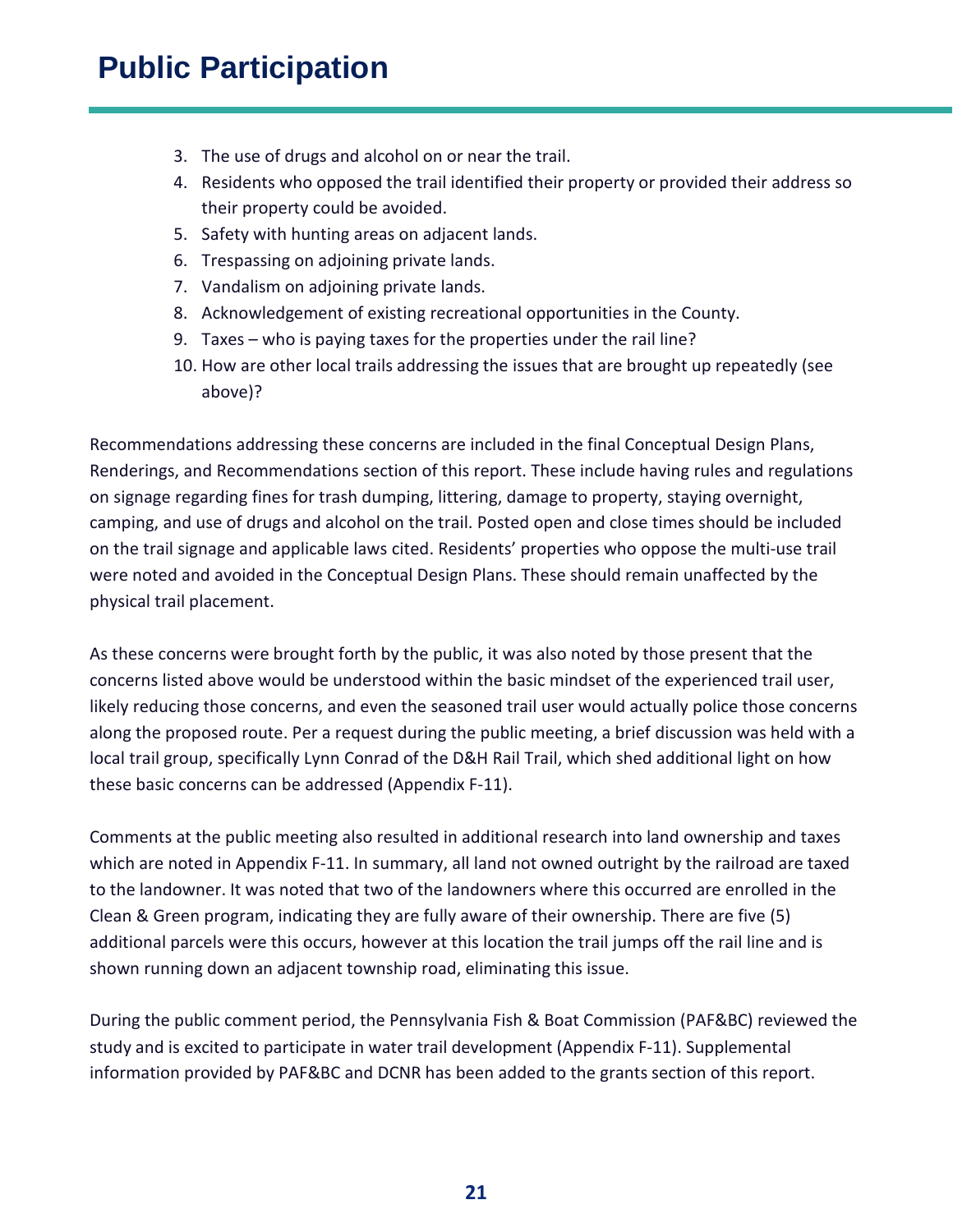Other additional existing, similar opportunities for recreation are set to be inventoried and evaluated by the County shortly, as it was awarded a grant in 2018 through the PA DCNR 2018 Community Conservation Partnership Program to prepare a Comprehensive Recreation, Park and Greenway Plan which is slated to begin mid-2020.

### <span id="page-21-0"></span>Key Person Interviews (Stakeholders & Jurisdictional) (Appendix G)

During the Feasibility Study the Design Team kept a list of key individuals outside of the Study Committee, who the Study Committee members asked to be interviewed. Each of these individuals provided a unique perspective due to their role in or adjacent to trail systems in general or this specific trail study. The list of key persons was divided into two categories: "Stake Holders" and "Jurisdictional".

"Stake Holder" key persons have a vested interest in this specific trail, as either owners of properties, a community leader, or a local business owner who will frequently use the trail. "Jurisdictional" key persons are individuals who will provide public agency review or third-party mediation due to their positions in a public agency. Although a synopsis of everyone's interview is provided in this report, *Appendix H* features notes taken during each interview, with quotes and the questions posed.

### <span id="page-21-1"></span>Stake Holders

#### **Tom Myles (Appendix G-1)**

Tom Myles is the operator of the railroad within the study corridor. This interview was conducted over two separate field days while walking the length of the railroad between Honesdale and Hawley. During the interview, Mr. Myles expressed his interest in the project, and an eagerness to see the trail project come to fruition seeing it as a logical tourist use. He also detailed some of his design criteria for creating the 10-foot-wide multi-use trail along the railroad.

During the interview it was learned that the Myles Group is not the owner of the railroad property, but rather Paul Brancato, President of the Stourbridge Railroad. Subsequently the Design Team reached out to Mr. Brancato to both inform him of the Feasibility Study and seek support for the Study and permission to enter the property to conduct the due diligence necessary to complete the study. On January 7, 2019, an email was received providing written cooperation for the Study and the ability to access (**Appendix G-1**).

Some of Mr. Myles preferred design guidelines for the trail are as follows: The trail shall be placed a minimum of (8) eight ft. from closest rail (PUC's guideline is 12' minimum from center of rail, see PUC section below); the trail should be designed to be on river side of tracks as much as possible; trail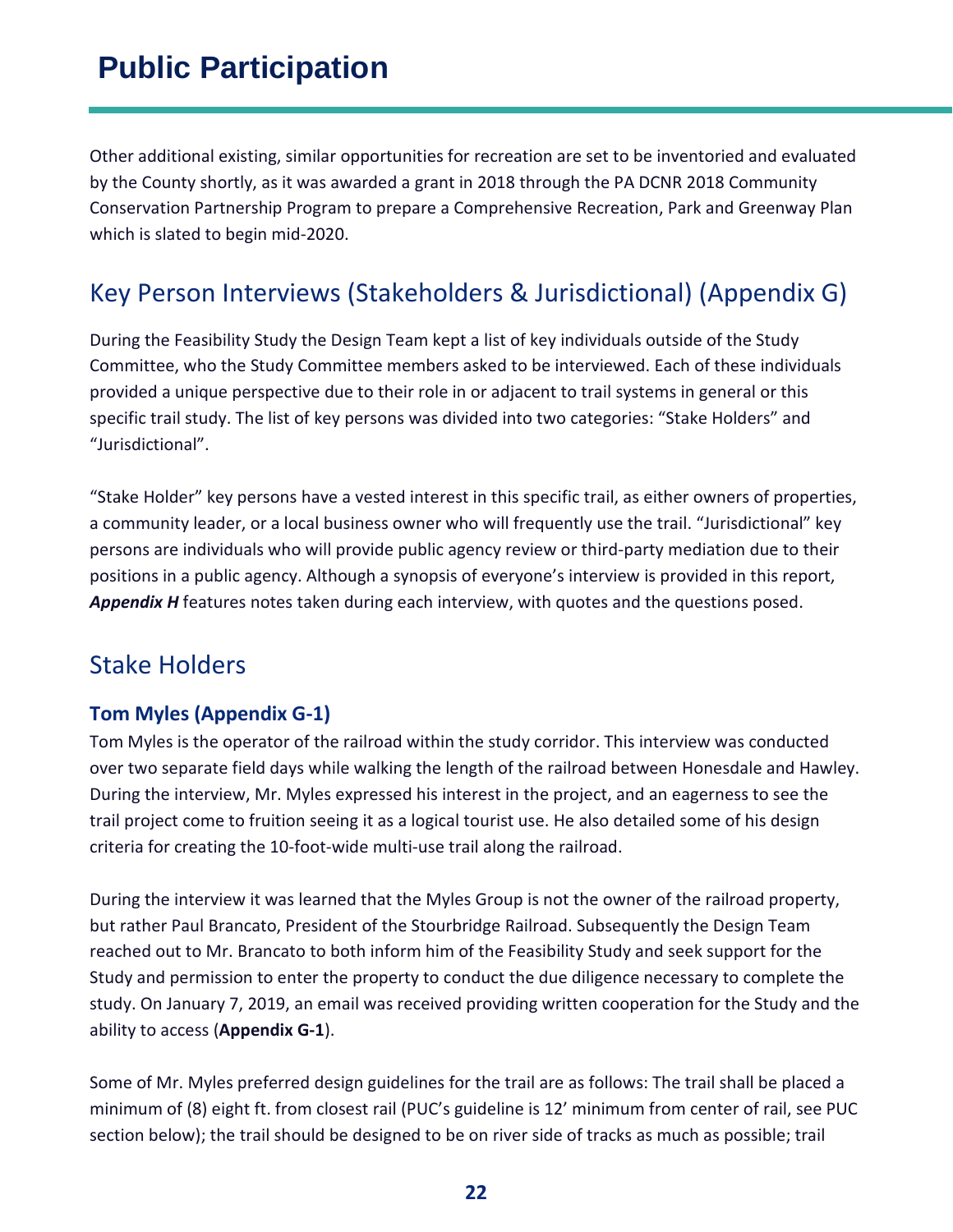crossings over the tracks should be minimized and directional fencing utilized; existing drainage facilities should be maintained; and the trail elevation should not be graded higher than the railroad bed; trail use should be limited to hiking, biking, cross-country skiing, and snow shoeing, no motorized vehicles, or horses should be allowed. Mr. Myles also mentioned that he had been given a verbal commitment to a donation of stone from a local commercial development site that could be used for a trail subbase. It was a substantial quantity of stone, which should be considered a donation for future grant application money matching. Mr. Myles also noted that several of the adjoining property owners along the route from Honesdale to Hawley had shown an independent interest in obtaining private railroad crossing to access their lands transected by the railroad. He asked that coordination also occur to try to utilize some of these crossings, if installed, as a trail crossing.

#### **Dan Corrigan (Appendix G-2)**

Dan Corrigan is a local entrepreneur and business owner in Honesdale, Pennsylvania. His businesses, Sawmill Cycles and Northeast Wilderness Experience (NEWE), "Offer [multiple]…rail and river program[s], which start in Honesdale and end [down river] in Hawley". These programs include hiking, kayaking, canoeing, paddle boarding, snowshoeing, biking, and otherwise getting out in the natural environment year-round.

Dan and his team are constantly inventorying local natural destinations, including trails, parks, restaurants, hikes, and other public assets. Using this information, they adjust schedules and outdoor programming to bring local and visiting people to them. They currently already have arrangements to kayak and canoe along the Lackawaxen River, loading and unloading at private accesses at the Sports Factory and Settlers Inn Properties, among many others. Dan strongly supports the development of a local cooperative trail which NEWE can use; ultimately to the benefit of all citizens, local or visiting.

#### **Rudy Schemitz (Appendix G-3)**

Mr. Schemitz is a local businessman and landowner with a key parcel of land along the study corridor in White Mills (the Sports Factory). During an on-site meeting in May 2019 with the County Commissioners and Woodland Design, Rudy expressed his willingness to provide a public trail loop, river access, parking, and a trail access (trail head) on his lot along the Lackawaxen River. The Sports Factory parcel at this location currently provides ball fields and recreational space for the local public. The addition of State Route crossings will strengthen the connection with the outdoor recreational property, the Sports Factory building and the trail. Additional renderings are provided showing how the elements reviewed would be applied at this location *Appendix G-3*. Mr. Schemitz is open to the County pursuing grants and moving forward to provide the elements discussed on his property. Most importantly, an easement agreement will need to be drafted and signed in order to meet the requirements and terms outlined by DCNR; in order to qualify for most grants and limit liability. The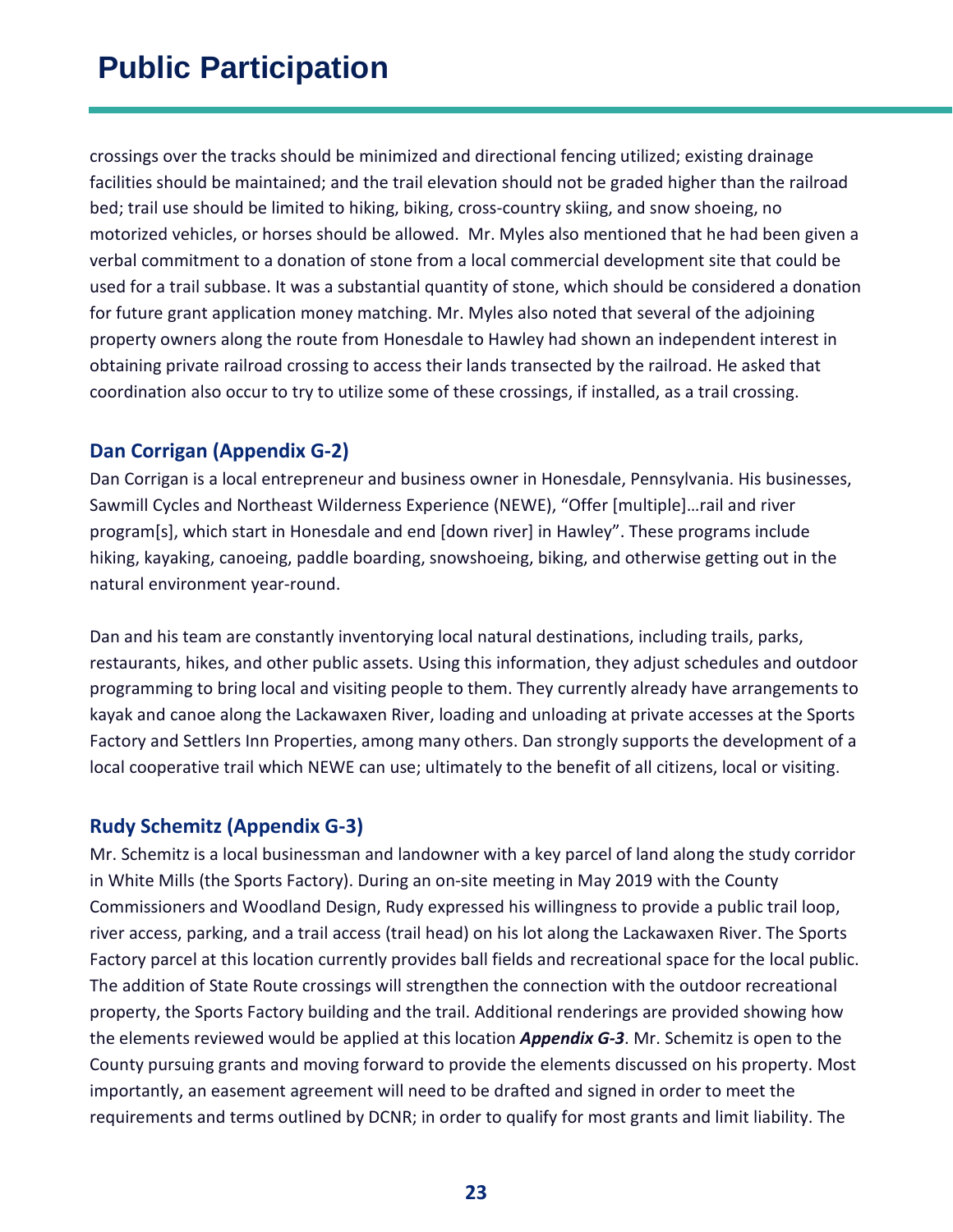financier and attorney(s) have also expressed a strong desire to review these intentions prior to moving forward with these plans at the Sports Factory location.

#### **Trout Unlimited (Appendix G-4)**

Woodland Design met with the local Wayne-Pike Chapter of Trout Unlimited on April 9th, 2019, by request, to explain the Feasibility Study and why it may be of interest to Trout Unlimited (TU). In attendance were the members of the Trout Unlimited Board as well as general members of the group.

Trout Unlimited' s primary interest was directed at creating an access to the Lackawaxen River for disabled veterans for recreational opportunities. TU urged Woodland Design to explore the idea of collaborating with the Veterans Support Program (VSP) to create such an access. Overall, there was a great deal of support from the group, with interest in the timeframe of the Study, and what the next steps would be once the Study is complete.

### <span id="page-23-0"></span>Jurisdictional

#### **Pennsylvania Department of Transportation (PennDOT) (Appendix G-5)**

Woodland Design met with April Hannon and Kristi Cucura of PennDOT on July 31, 2019 to gather information regarding PennDOT requirements for the proposed, conceptual trail route when crossing or paralleling State Road Right-of-Ways. A review of the entire project was conducted, followed by field visits to specific areas of interest.

At the culmination of the meeting, the group agreed that there were viable solutions to each posed state route crossing along the route. More investigation may be necessary for each location when the design phase is started, so permits to construct the trail road crossings can be applied for correctly.

For a full review including locations of possible State Route crossings and connections to existing sidewalks and roadside access points please see *Appendix G-4*. Ultimately, when the trail crosses or goes within Pennsylvania State Route rights-of-way, PennDOT assumes jurisdiction, issuing permits for access and crossing. PennDOT provides sample plans, forms, and publications online, which outline crosswalk, paint, and sign requirements, (including Publications 72M and 408). During the design and construction phases of this project a professional should be engaged to develop these encroachments and crossings permits and apply for their use.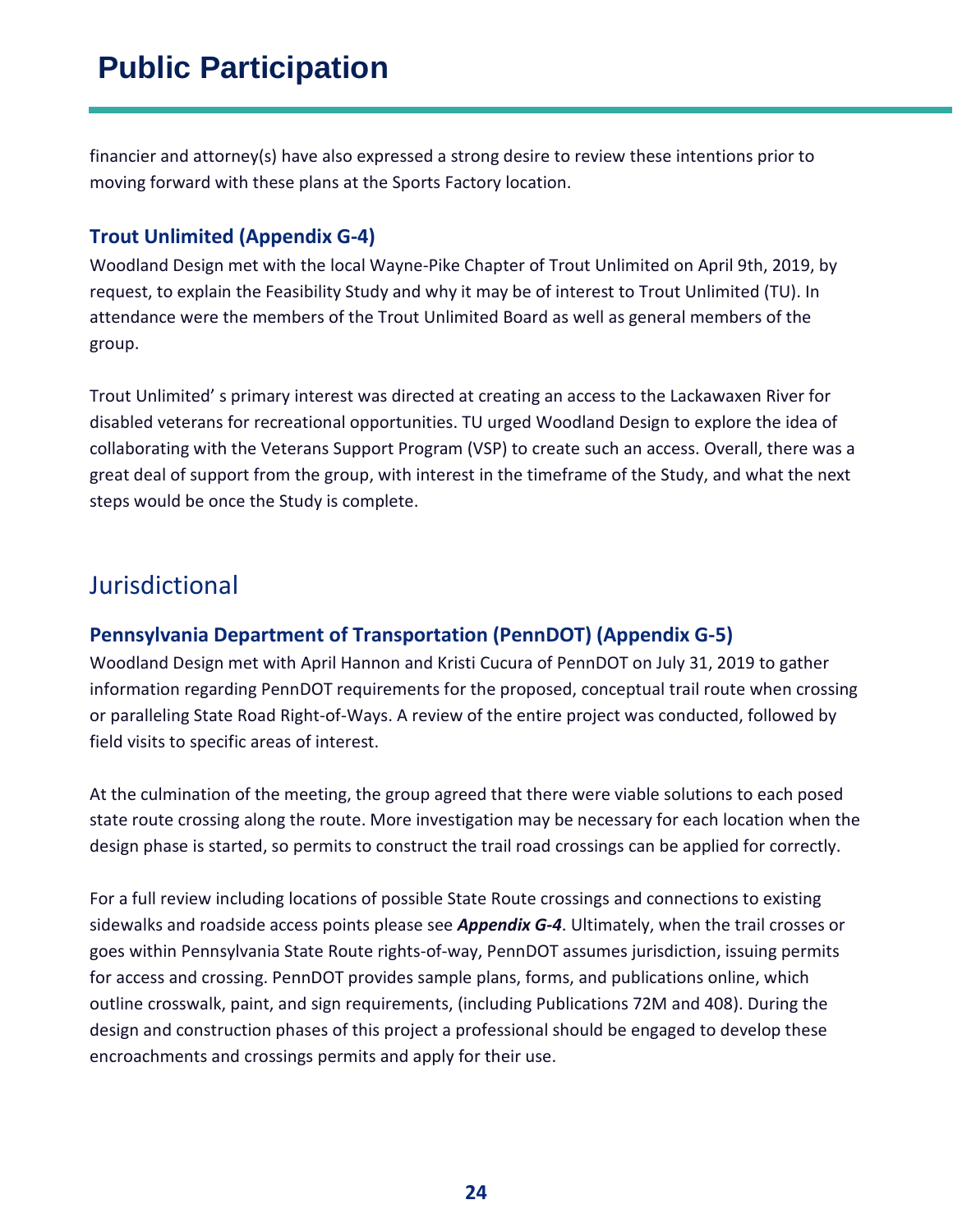#### **Public Utility Commission (PUC) (Appendix G-6)**

Woodland Design contacted the Pennsylvania Public Utility Commission (PUC) via phone and spoke with Rodney Bender, PUC Rail-Safety Engineering Manager, regarding the Feasibility Study and the PUCs applicable, jurisdictional requirements. The PUC's role in a project like this one, is to review trail portions which fall within their jurisdiction and provide mediator support between outside entities and the owner and operator of the railroad. The trail would come under jurisdictional review wherever it crosses the tracks or crosses a roadway parallel to the tracks. As the owner operator of the railroad has agreed to allow the Study the PUC would simply assist in conversations moving forward and review and drawings proposed. The PUC does not have standards for construction but requires a minimum horizontal clearance of 12' from the center of the tracks and a 22' vertical clearance when on the railroad right-of-way.

During the interview it was expressed that the PUC is specifically interested in making sure specific maintenance agreements are arranged between the PUC, the train owner, and the entity providing the crossings. The County prefers to take the lead regarding continued maintenance and installation. This can be further discussed during specific project phases, should portions of the project move to design and construction.

#### **Conservation District & PA Department of Environmental Protection (Appendix G-7)**

Woodland Design also spoke with the Wayne Conservation District (Jamie Knecht, Keith Pierson, and Colleen Campion) on August 8, 2019 to gather information regarding permitting requirements along the proposed trail route, as they pertain to both the County Conservation District and the Pennsylvania Department of Environmental Protection (PA DEP).

The Conservation District echoed strong support for the trail project and suggested permitting solutions for protecting and crossing wetlands and streams. Due to the linear nature of the project, and public funding, it is expected that the permitting for the project will be completed in phases, over a few years' timeframe. The Conservation District recommends attaining National Pollutant Discharge Elimination System (NPDES) permits for projects which have earth disturbance areas larger than one acre. Great care should be taken when crossing streams and wetlands and while working in drainage areas of streams which are designated as high-quality (HQ) or exceptional value (EV). In order to cross or place landings in streams and wetlands, various applicable SPGPs (State Programmatic General Permits) should attained in order to conduct work. Additional notes from this meeting are available in *Appendix G-7*.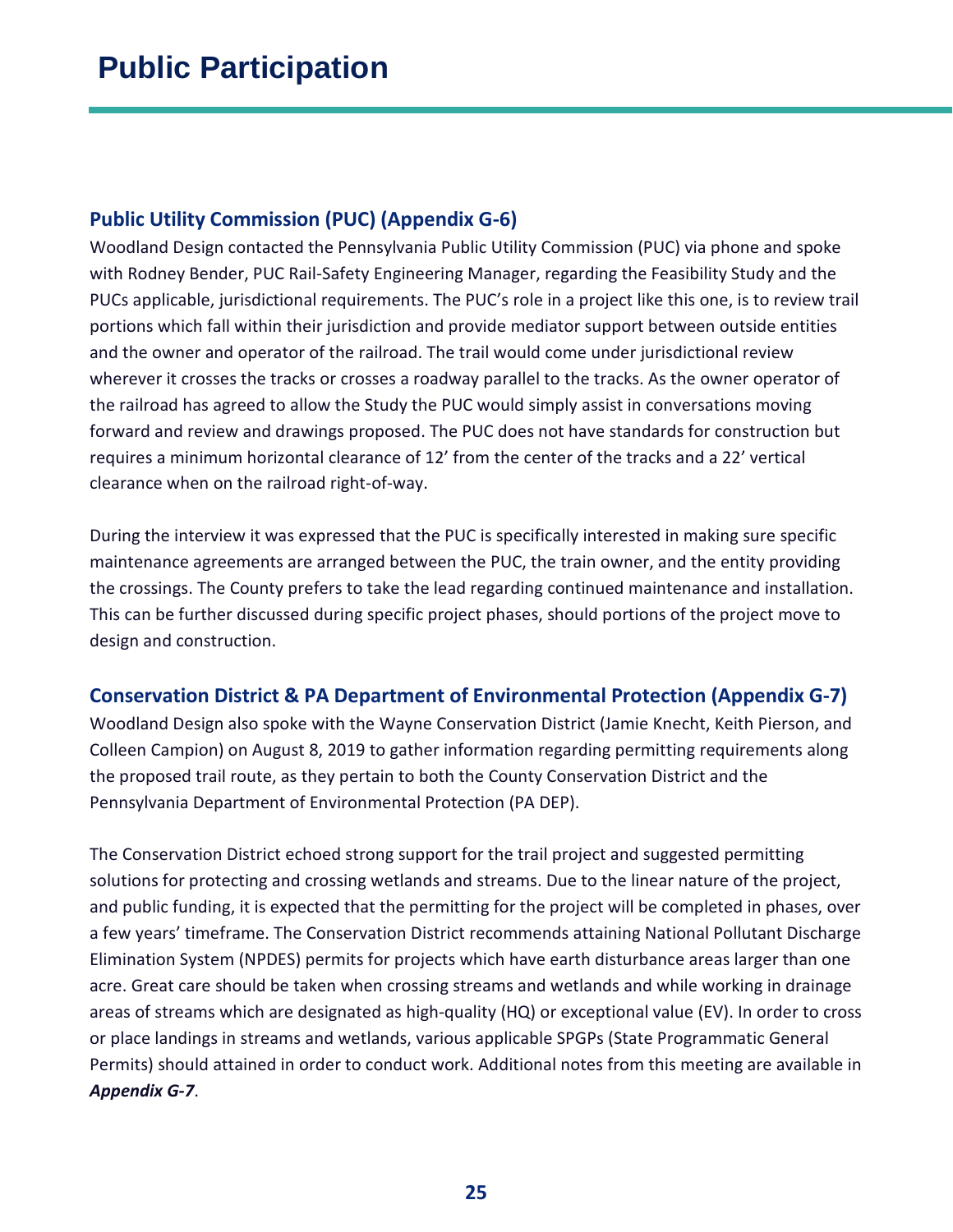#### **Honesdale Borough (Appendix G-8)**

On August 9th, 2019 Woodland Design met with Honesdale Borough officials to deliver a letter explaining the project and to briefly discuss the project's intent. It was explained that the Study Committee would like to connect the trail system through downtown Honesdale via existing sidewalks, crosswalks, and signage. This would likely benefit local businesses and the downtown area. Possible additions along the downtown sidewalks might include wayfinding signage, accesses to the Lackawaxen River, and additional updates to the existing PA Bike Route and North Main Street bike lanes. Small portions of new trail are proposed as well.

A copy of the letter explaining the project and a copy of the letter of support received from the Borough of Honesdale is included in *Appendix G-8*. It is important to note that the Borough is very interested in having the trail maintained by others to keep their maintenance costs low. They also hope to have stormwater flows considered where the trail would be proposed as the Borough currently has projects planned and is having issues with compounding water and misdirected flows.

#### **Hawley Borough (Appendix G-9)**

On August 12th, 2019 Woodland Design extended a letter to Hawley Borough through Borough Committee Chairman, Grant Genzlinger, explaining the Feasibility Study and the intent of the trail to connect with Hawley 's existing sidewalks, parks, trails, and local businesses. The letter was reviewed by municipal officials and Woodland Design received a letter of support from the Borough (*Appendix G-9*).

#### **Texas Township (Appendix G-10)**

On August 7th, 2019 Texas Township Supervisors were delivered a letter, attached as *Appendix G-10*, outlining the intentions of the potential trail within their jurisdiction. Texas Township voiced their support of the project and is open to discussing and negotiating how the trail may connect their property to the network in the future.

#### **Palmyra Township (Appendix G-11)**

On August 7th, 2019 Palmyra Township Officials were delivered a letter, attached as *Appendix G-11*, outlining the intentions of the potential trail within their jurisdiction. On November 7, 2019, Mr. Joseph Kmetz, Township Supervisor stated that the letter had been received and the topic discussed at their regular November 4, 2019 monthly meeting and documented in the meeting minutes. An email letter of support was received on December 11, 2019 and is included in Appendix H-10 as well.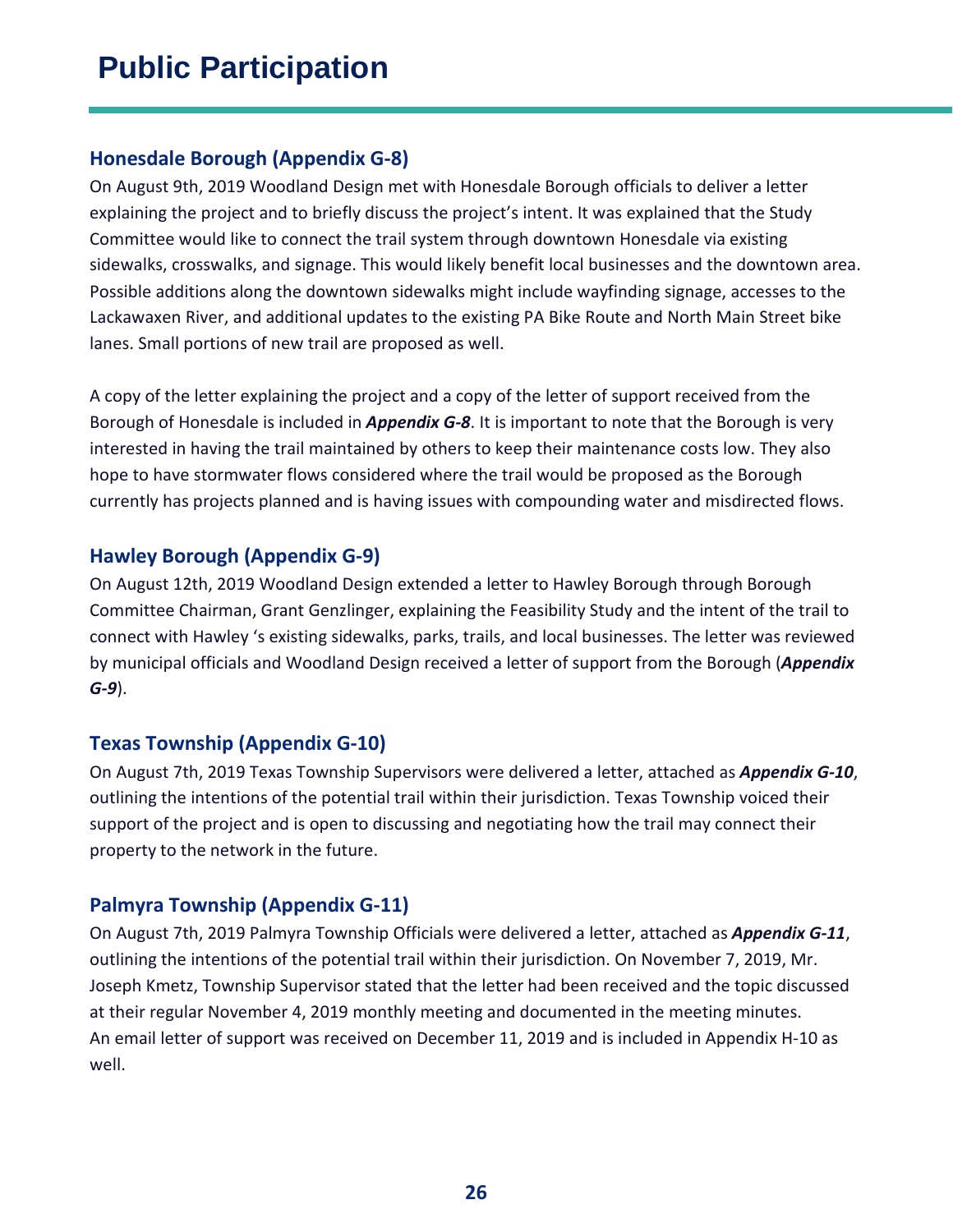## <span id="page-26-0"></span>Public Survey (Appendix H)

From November 13, 2018 to February 26, 2019 a Public Survey was posted online via the hosting site "*Surveymonkey.com*". This Public Survey was composed of ten (10) questions. The questions were developed, arranged, and worded by Woodland Design and the Study Committee in order to logically generate the most information possible. The questions ultimately focused on the opinions, needs, and desires an individual would have, if a trail were placed as described. Two of the questions intentionally provided space for written opinions, so those surveyed had very few limitations. This was done intentionally so that all thoughts and uses might be considered.

By posting the Survey online via "Surveymonkey.com", on the Wayne County website, Woodland Design's Facebook page, and various other willing group's websites provided ease of access. A link to the Survey was also able to be copied and shared online, providing even greater distribution. The survey was made available in hard copy and at the conclusion of the survey approximately 35 of these handwritten surveys were submitted. Woodland Design manually entered these written surveys digitally, so they were included in all final survey report graphs and data. There were 1,198 total responses collected through the survey process, including both digital and handwritten. All questions were optional and could be skipped. The total number of responders to each question is included in full summary found in *Appendix H*.

A list of the questions and a brief summary of results is provided below, the full data response can be found in Appendix H:

#### **1. Where do you live?**

State: State: County: County: Municipality:

This information was gathered for the Study Committee to confirm that information collected represented input from not only the four (4) municipalities included in the study area, but from the greater region. Most responders stated they lived within Pennsylvania, and more specifically in Wayne & Pike Counties, representing a large range of municipalities within and adjacent to the study area.

| Q2. What is your age?        |  |                 |              |  |                                               |  |
|------------------------------|--|-----------------|--------------|--|-----------------------------------------------|--|
| $\Box$ Under 18 $\Box$ 18-24 |  | $\square$ 25-34 | $\Box$ 35-44 |  | $\square$ 45-54 $\square$ 55-64 $\square$ 65+ |  |

The Study Committee selected this question to have a better understanding of the ages and activities of those responding to the survey. This question was compared against known Census data to assure the survey represented a wide range of users with like area demographics. Results showed a range of age from responders, but most responses came in from those over the age of 45.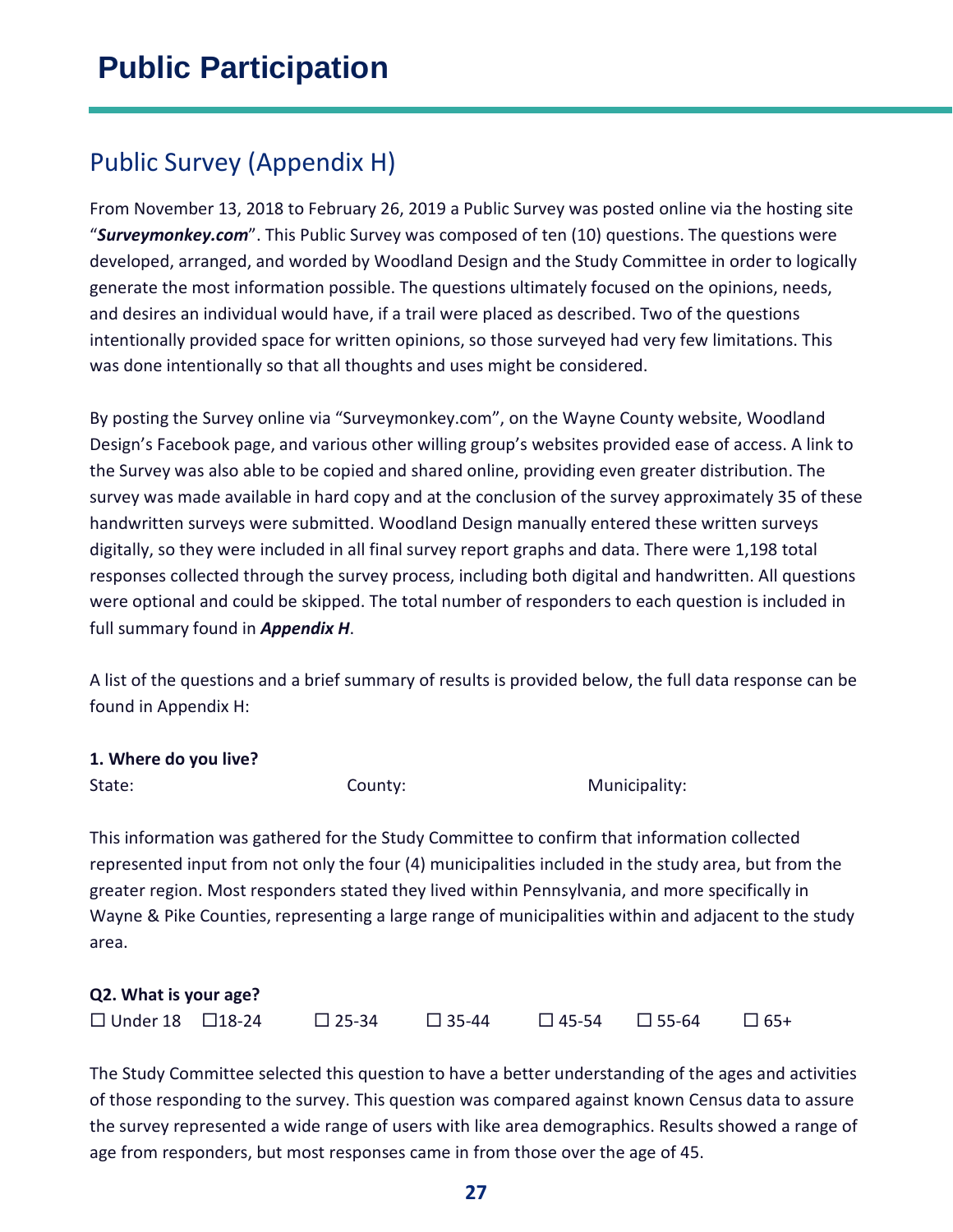#### **Q3. Please indicate your general interest for the development of a multi-use trail along the Lackawaxen River corridor connecting Honesdale & Hawley.**

- $\Box$  Yes, I think a multi-use trail would be a great addition.
- $\Box$  No, I do not think a multi-use trail would be appropriate.
- $\Box$  Maybe; I would like to know more.
- Comments:

The study committee wanted to include this question early in the survey process to get a feel for the general support of the idea of a multi-use trail in the community. 93% of those who responded to this question answered 'Yes, I think a multi-use trail would be a great addition'. As noted, there was a comment section to this question which collected 303 responses. These responses covered everything from complete support to specific concerns with the development of a multi-use trail. Refer to *Appendix H, pages 30-37,* for the complete list of comments.

#### **Q4. Of the following, what outdoor activities do you regularly participate in?**

 $\Box$  Walking/Hiking  $\Box$  Running  $\Box$  Bicycling  $\Box$  XC Skiing/Snowshoeing  $\Box$  Kayaking/Canoeing  $\square$  Wildlife Observation  $\square$  Horseback riding  $\square$  Photography  $\square$  Fishing

The Study Committee selected question 4 to start to address user's needs, wants, and desires for a multi-use trail in their community, specifically related to outdoor activities. Of those who responded to this question Walking/Hiking and Wildlife Observation were most selected. Horseback riding fell at the bottom of the list as it was only popular with 7% of responders. This question was used to guide physical design of the trail system to accommodate multiple uses desired by responders.

#### **5. Please rank the following uses of multi-use trail to your preference 1 (most preferred) – 4 (least preferred).**

Recreation **Health & Exercise** Commuting Time with family & friends

Question 5 addressed the needs, wants and desires of the community by having responder's prioritize general use and expectation of the trail. It was identified, through this question, that many responders viewed a multi-use trail as primarily an opportunity for recreation and health and exercise. Commuting was the least preferred option.

#### **6. If a multi-use trail were present along the Lackawaxen River corridor connecting Honesdale & Hawley, how often and when would you use it? (Choose all that apply)**

How often:  $\Box$  Less than 10 times a year  $\Box$  10-25 times a year (Monthly)  $\Box$  25+ times a year (Weekly) When:  $\Box$  Throughout the year  $\Box$  Seasonally (more often in the summer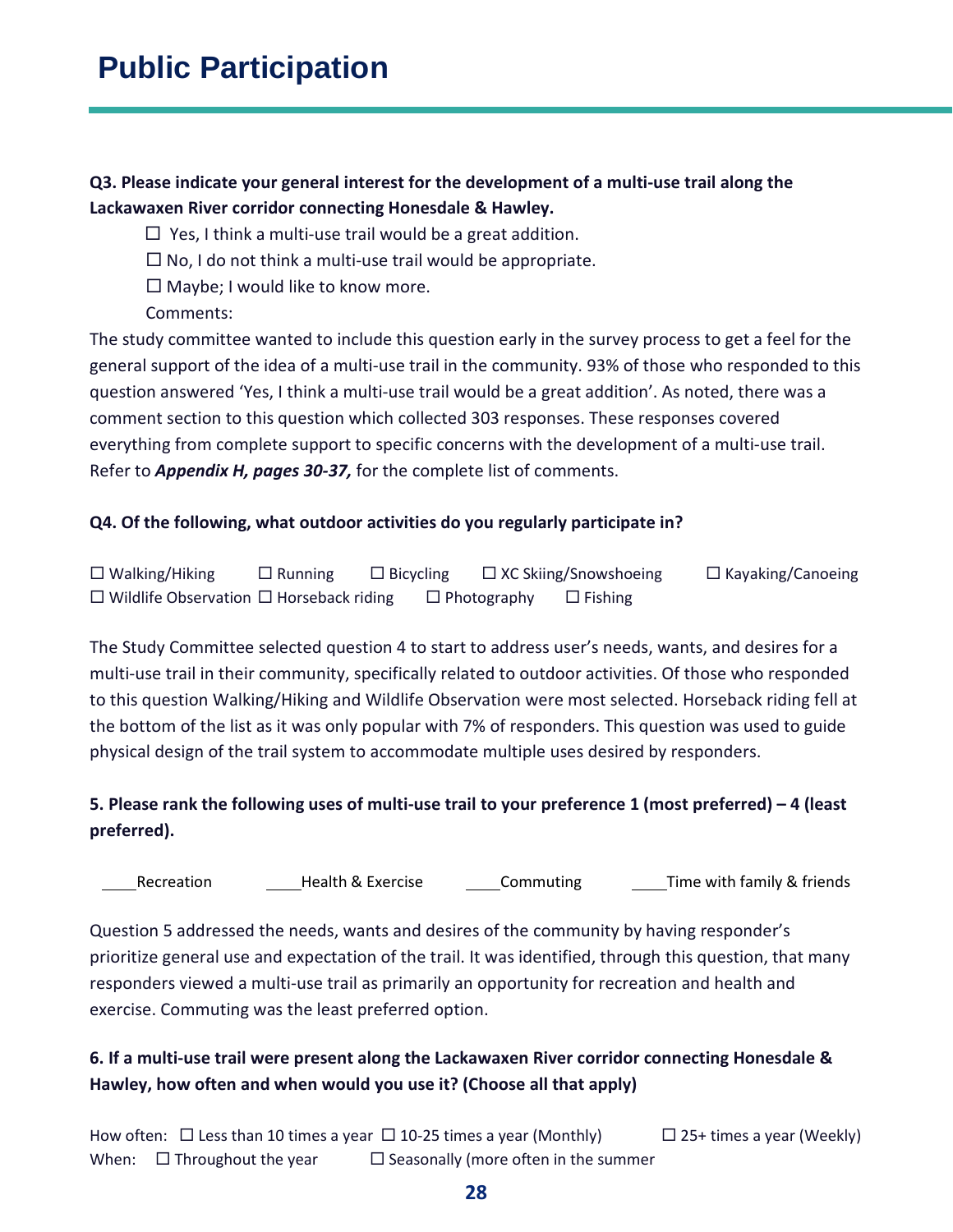The Study Committee used question 6 to focus in on the need of a trail system. By asking 'how often & when' the Study Committee was able to gather that most of the responders to this question could see themselves using the trail frequently and throughout the entire year. This response combined with the responses found in question 3, emphasized a great support and desire for the multi-use trail.

#### **7. Who do you believe would benefit from a multi-use trail along the Lackawaxen River Corridor connecting Honesdale & Hawley? (Choose all that apply)**

 $\square$  Families  $\square$  Children  $\square$  Young People  $\square$  Visitors  $\square$  Local Community  $\square$  Elderly  $\square$  Special Needs Groups  $\square$  Commuters  $\square$  Businesses  $\square$  Educational Groups  $\square$  Pet Owners

Question 7 was included in the survey to provide feedback on who the community felt would benefit from a proposed trail the most. This information provides a two-fold opportunity, first to identify who the public sees as the main benefit, and secondly to compare this information to the research conducted on trail benefits-- to the County can then work to educate the public on all the benefits a multi-use trail can provide across all user groups.

The results show that families, visitors, the local community, young people, and pet owners, in the eyes of those surveyed, would have the most from a multi-use trail. Business and commuters were selected the least.

#### **8. What general features / amenities do you believe a multi-use trail along the Lackawaxen River corridor connecting Honesdale & Hawley should include? (Choose all that apply)**

 $\Box$  Directional and way-finding marker  $\Box$  Interpretive signage at point of interest  $\Box$  River Access  $\Box$  Rest areas & seating  $\Box$  Picnic Areas  $\Box$  Access to drinking water  $\Box$  Toilet facilities  $\Box$  Parking  $\Box$  Exercise stations  $\Box$  Pet Areas  $\Box$  ADA accessibility

Question 8 what developed as the most specific question regarding amenities that could be incorporated into the trail system. In general, all the options except for one (1) were found to be an amenity more than 50% of survey responders wished to be a part of the multi-use trail: Exercise stations was selected by less than 25% of responders. Woodland Design notes that this is in line with recent trends in trail use.

This question also provided an "other" option where responders could manually input additional features. Noted features included in *Appendix H, pages 43-46,* are a nature preserve, trash & recycling receptacles, and shelters.

#### **9. Please provide any additional comments, questions, or concerns.**

While working through the selection of for this survey, the Study Committee decided that question 9 would be left with the ability for respondents to openly comment. All the comments are included in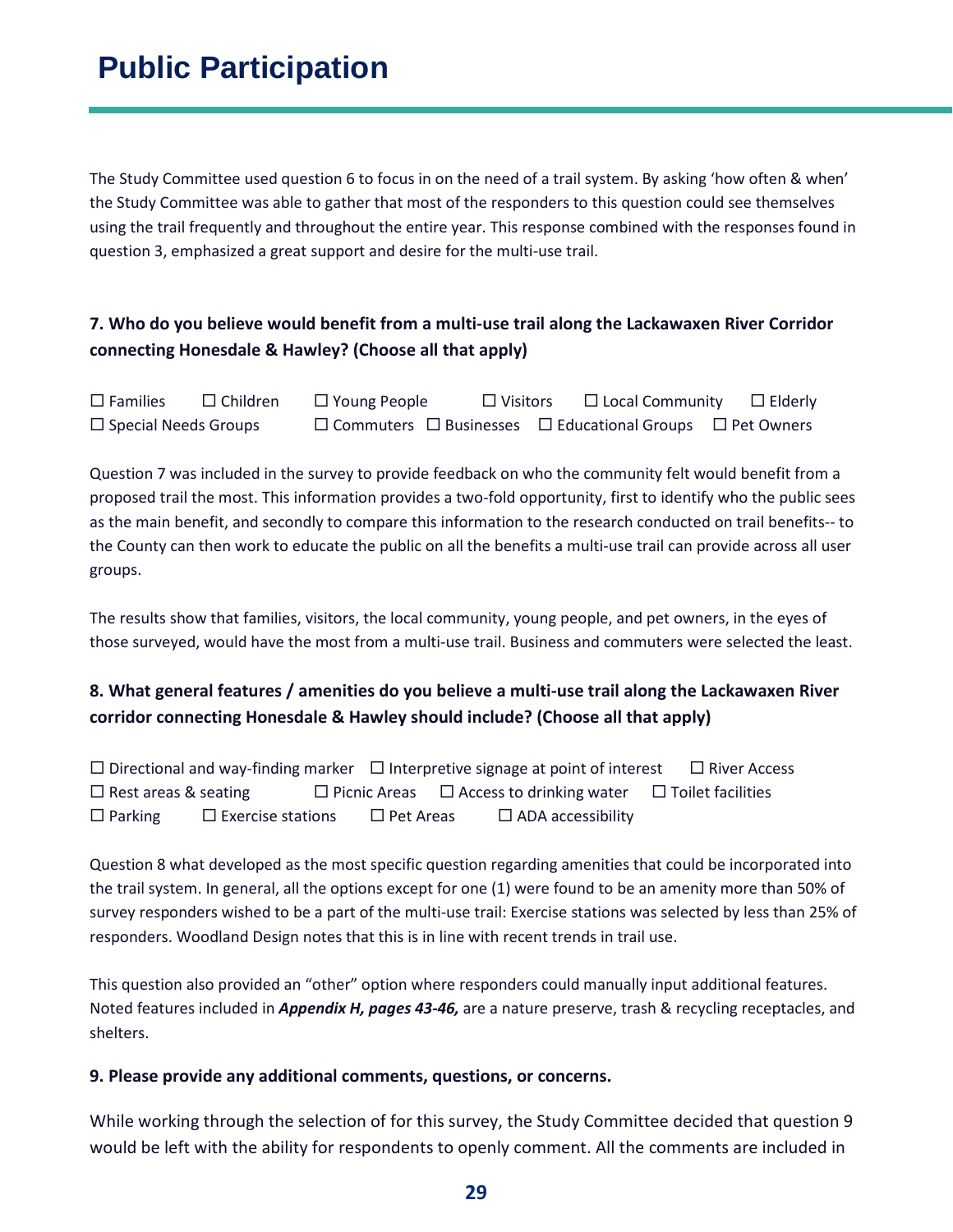*Appendix H, pages 47-61*. 354 comments were collected: each reflecting a wide range of support, questions, and concerns.

#### **10. If you would like to be kept informed about the multi-use trail or would like to volunteer in the future, please provide your contact information. (Name, Address, Email, Phone)**

*Appendix H, pages 62-71,* features a list of 754 citizens who contributed basic contact information and expressed their desire to be kept informed about the multi-use trail or to volunteer in the future. This list was used twice during the feasibility study to inform the interested citizens of public meetings.

### <span id="page-29-0"></span>Summary

In summary, the information gathered from the Public Survey, Public Hearings, and the Study Committee meetings showcased a strong desire for the regional trail system, as illustrated, in the coming section(s). Through phone calls and responses to the *landowner letters*, many community members voiced their opinion. Local Municipalities also quickly met with the Feasibility Design Team with a willingness to move forward. Those landowners and individuals who asked not to be included, were noted, and this was portrayed in the plans.

The most striking information given during this process was the need for a trail system which included *three elements*—a multi-use trail, a bike trail, and a paddle (water) trail. Each element connecting Honesdale and Hawley with as many other public path networks as possible. Further investigation would conclude that the Lackawaxen River is considered a "public highway", meaning that the area within its banks is public land. The railroad ROW which extends from Honesdale to Hawley was noted by the owner and the operator as willing to accommodate a multi-use trail along it. Lastly, a PA Bike Route currently exists, constructed to different degrees of safety, along State Route 191/U.S.6. The Design Team moved forward, under the guidance of the Design Charette, to mark how these two trail types could be strengthened within the corridor.

As the plans were further developed to avoid conflicts and honor the opinions received, the limits of the railroad right-of-way use was legally questioned by Bucks Cove Hunting Club.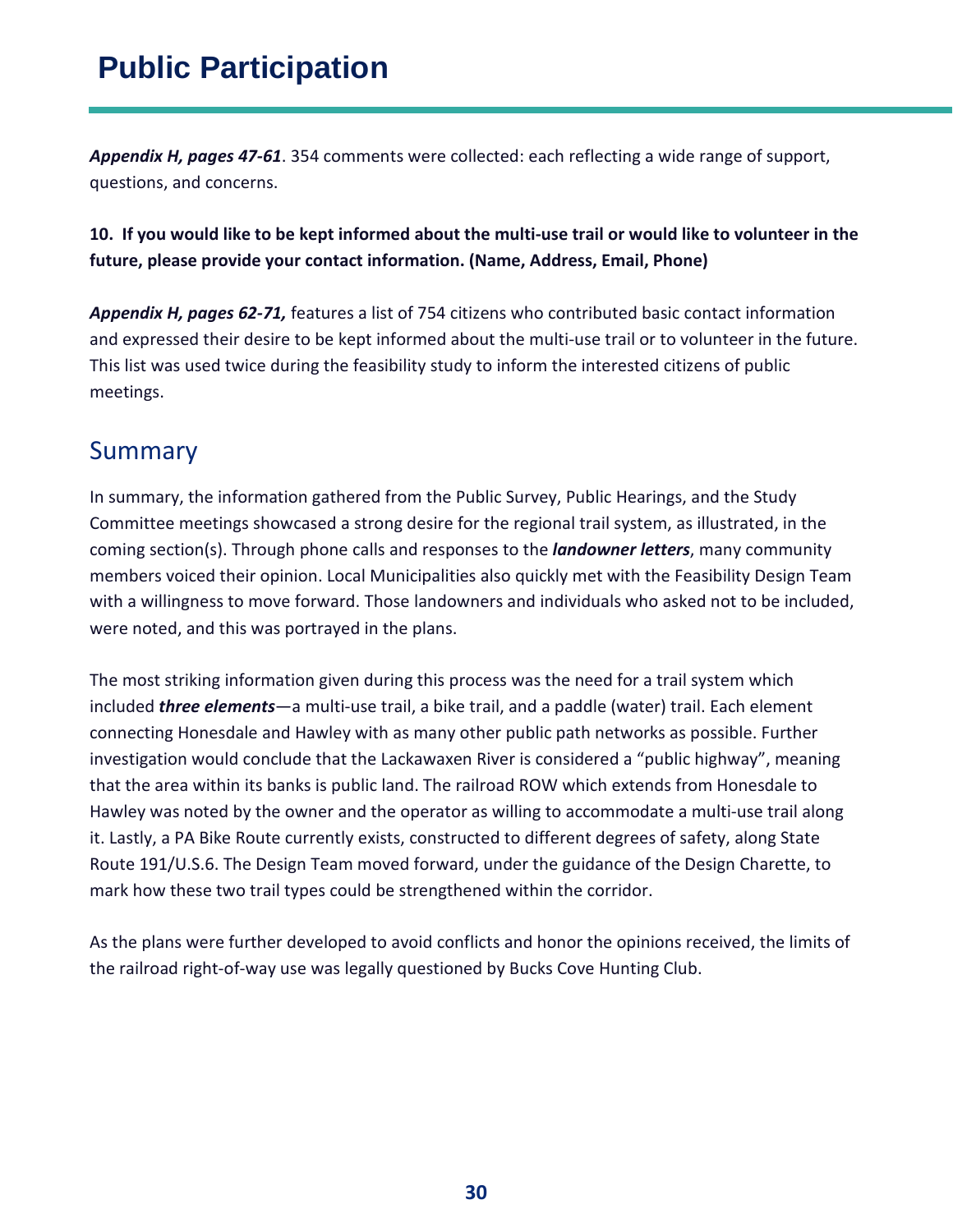## <span id="page-30-0"></span>**Legal Assessment**

As described in the previous section of the report, two trail types are desired for this Trail Feasibility Report: water (paddle, wade, access), and multi-use (hiking, biking, cross-country skiing, snowshoeing, etc.).

### <span id="page-30-1"></span>Biking/Hiking trail along U.S. Route 6

Pennsylvania State bike route Y (US Bike Route 36 (USBR36)) exists along U.S. Route 6 within the eastern edge of the delineated corridor, connecting both Boroughs**.** It extends 398 miles across the center of Pennsylvania, from Ohio to New York. It follows much of U.S. Route 6, which was one of the first highways used to move natural resources, people, and products across the country. As such, the route showcases U.S. industrial history, including the first underground mine, the first steam locomotive, and the first lighthouse on the Great Lakes. Cyclists along PA Bike Route Y/USBR 36 will also experience the Allegheny National Forest, Lake Erie, and the Pennsylvania Grand Canyon. Portions of bike lanes and travel ways in some areas accommodate bike traffic, and in others, do not. Legally, PennDOT, based on the Commonwealth's designation of Route 6 as a PA Bike Route, allow the use of bikes in the travel lanes of Route 6.

PA Department of Transportation (PennDOT) has begun development of a Master Plan for Bike Route Y/ USBR 36 including suggested improvements and wayfinding. In 2017, a design guide for the first 160 miles was released. This action and data provided to date, provide the opportunity for a potential acceleration of the bike trail project within the corridor when combined with action taken on this Feasibility Study, with the opportunity pursue grants and achieve requirements set by PennDOT.

In addition to biking, the Route 6 corridor within the study area can be used for hiking purposes within the road right of way as well. This provides for opportunities to avoid the multi-use trail area along the railroad right-of way during times such as rifle hunting seasons. For that same reason, Bucks Cove Road, a public road, owned and maintained by Texas Township, also becomes an alternate route.

### <span id="page-30-2"></span>Water trail on the Lackawaxen River

The Pennsylvania Department of Environment Protection (PADEP) has designated the Lackawaxen River, in the Study Area (Apple Grove Picnic Area to Hawley Borough), as a public highway (per the Public Highway Declaration Act and the List of Navigable Streams). This allows the public to use, travel, and move within its banks legally. This is further elaborated on under the PA Fish and Boat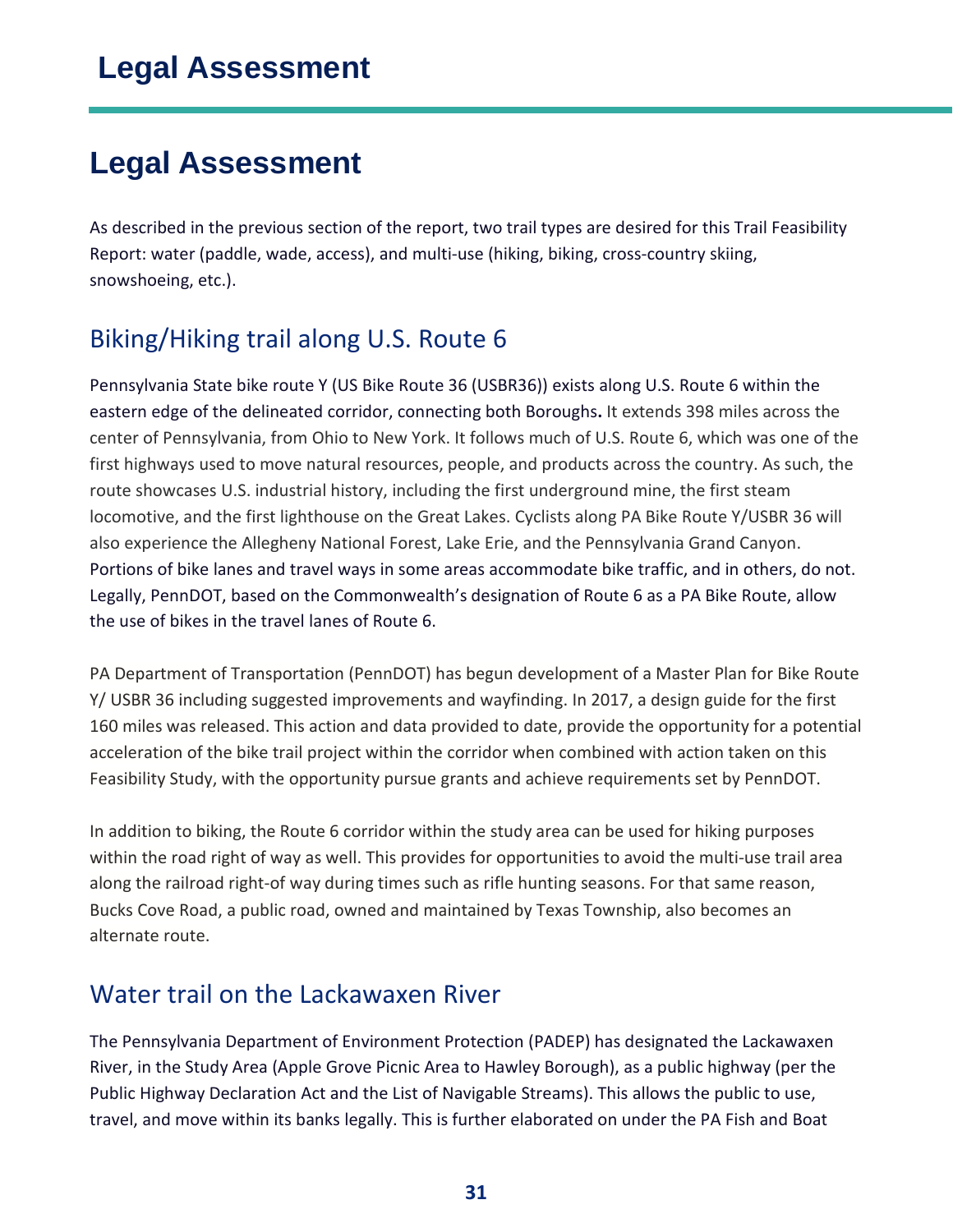## **Legal Assessment**

Commission's definition of navigable waterways/public waters, proposing recreation, fishing, floating, wading all as legal uses.

Additionally, DCNR has developed a program called the Water Trail Designation Program. This program works to designate water trails by first suggesting a feasibility study be completed then working through an application process to become formally designated. More information regarding the benefits and process of the Water Trail Designation Program can be found on DCNR's website at: **<https://www.dcnr.pa.gov/Communities/TrailDevelopment/WaterTrailDesignation/Pages/default.aspx>**

### <span id="page-31-0"></span>Multi-use trail within the Railroad Right of Way

A multi-use trail for hiking, biking, cross-country skiing, and snowshoeing has been identified through the feasibility design process. This portion of the trail heavily relies upon using the existing railroad right-of-way as a core pathway with spurs onto private land noted. The multi-use trail also will require the most construction to fully accomplish its goals.

## <span id="page-31-1"></span>Summary of Railroad Right-Of-Way Legal Findings (Appendix I)

The legality of using the railroad right-of-way as a trail, rather than strictly a railway was questioned by the Bucks Cove Hunting Club in a letter provided to the railway operator.

On June 12, 2019, John Feik, President of the Bucks Cove Hunting Club and a member of the Study Committee, provided to the Design Team a copy of a letter dated June 6, 2019 to the Myles Group (railroad owner/operator) from Attorney Lee C. Krause, representing Bucks Cove Hunting Club. In summary the legal opinion, based upon a deed from 1837, prohibits any use other than railroad. The letter is attached as **Appendix I-1**. The referenced deed was not attached.

The legal opinion presented was contradicted with the Design Team's cursory review of the January 28, 2003 Quitclaim deed from PennDOT **(Appendix I -2)** to a previous owner, the Lackawaxen-Honesdale Shipper Association, which includes a statement that it was "determined by the GRANTOR, in accordance with Section 7(a)(3) of the Rail Freight Preservation and Improvement Act, to be appropriate for sale for non-continued rail use.

Although it was specifically questioned within the Bucks Cove Hunting Club lands, the question applies to all private landowners who have a recorded easement for the railway to cross their property. Because this legal opinion was posed and the multi-use path along the railroad right-of-way is such a fundamental centerpiece of the trail network, the law firm of **SPALL, RYDZEWSKI, ANDERSON, LALLEY & TUNIS, P.C**, of Hawley PA was retained as part of the Design Team on August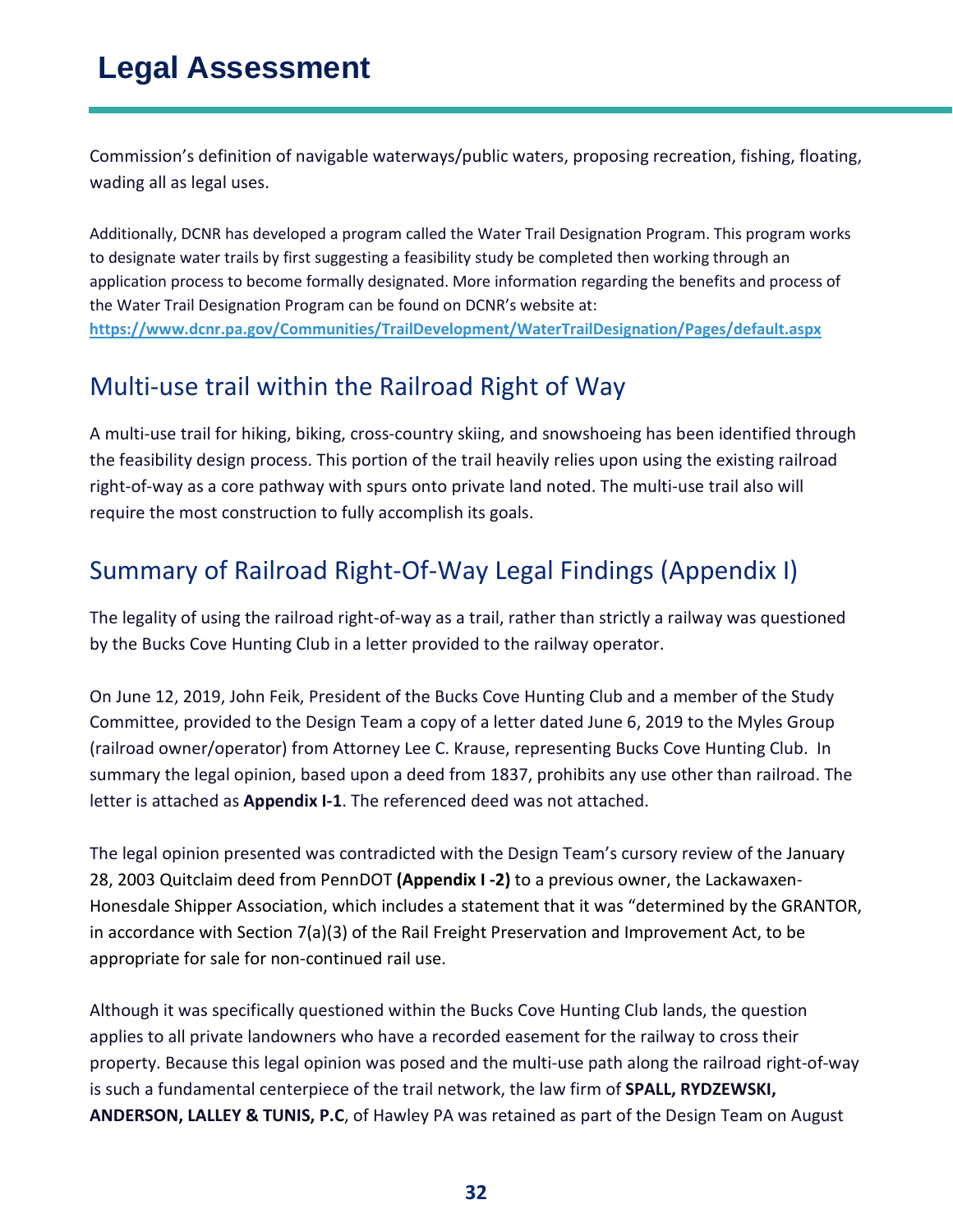## **Legal Assessment**

26, 2019, to investigate the legal use of the railroad right-of-way for a trail system and to provide a document outlining their findings.

On November 6, 2019, Michael Wood of the Design Team spoke by phone with Attorney Lee Krause regarding the referenced 1837 deed which was not attached to his letter of June 6, 2019. Mr. Krause stated that the letter referenced a deed for the Delaware and Hudson Canal rather than the railroad, so the Bucks Cove Hunting Club had moved forward to retain Attorney Alfred J. Howell, of Howell and Howell, Attorneys at Law, located in Honesdale, PA. Attorney Krause stated that Attorney Howell's legal opinion to the Bucks Cove Hunting Club was that they had no reversionary rights to the railroad property. A request was made to Mr. Feik, Club President by email dated November 25, 2019, with a phone call follow up on November 27, 2019, for a written copy of Attorney Howell's legal opinion to be included within the appendix of this study to document reasonable vetting of the issue. Mr. Feik stated that he would take that request before the Hunting Club Board of Directors at a meeting to be held on December 1, 2019. He indicated that he would respond to that request after a Board decision the week of December 1<sup>st</sup>. On, January 15, 2020, at the sixth meeting of the Study Committee, Mr. Feik, indicated that he spoke on behalf of Bucks Cove Hunting Club when stating that it was determined not to provide the legal opinion that they received from Attorney Howell, but he did publicly confirm that the Bucks Cove Hunting Club did not have reversionary rights to the railroad property.

On November 6, 2019, a legal opinion was provided to the Design Team by Attorney John Spall regarding the use of the railroad property for a multi-use trail (**Appendix I-3**). In summary, the opinion supports trail use by citing the language within the Quitclaim deed from 2003, as well as examination of property owner and railroad deeds indicating no reversionary rights to the railroad property.

### <span id="page-32-0"></span>Landowners

As part of the process of properly vetting the legal assessment of the proposed trail route, a total of forty-two (42) property parcels with a total of thirty-three (33) owners, were identified as potential lands for trail placement, as routed by the Study Committee (**Appendix J-1 through J-6**). The parcels were inventoried in **Appendix E-3** entitled the Landowner Chart. All landowners were sent via first class mail correspondence provided by the Design Team on behalf of Wayne County explaining this feasibility study and seeking a response of either yes or no as to whether the property owner to consider future cooperation with the County towards negotiating an easement for a multi-use trail (**See Appendix E-1**). Attached to each letter was an informational summary document entitled, "Pennsylvania' Recreational Use of Land and Water Act", 2011, updated 2014 by the Pennsylvania Land Trust Association (**See Appendix E-2**).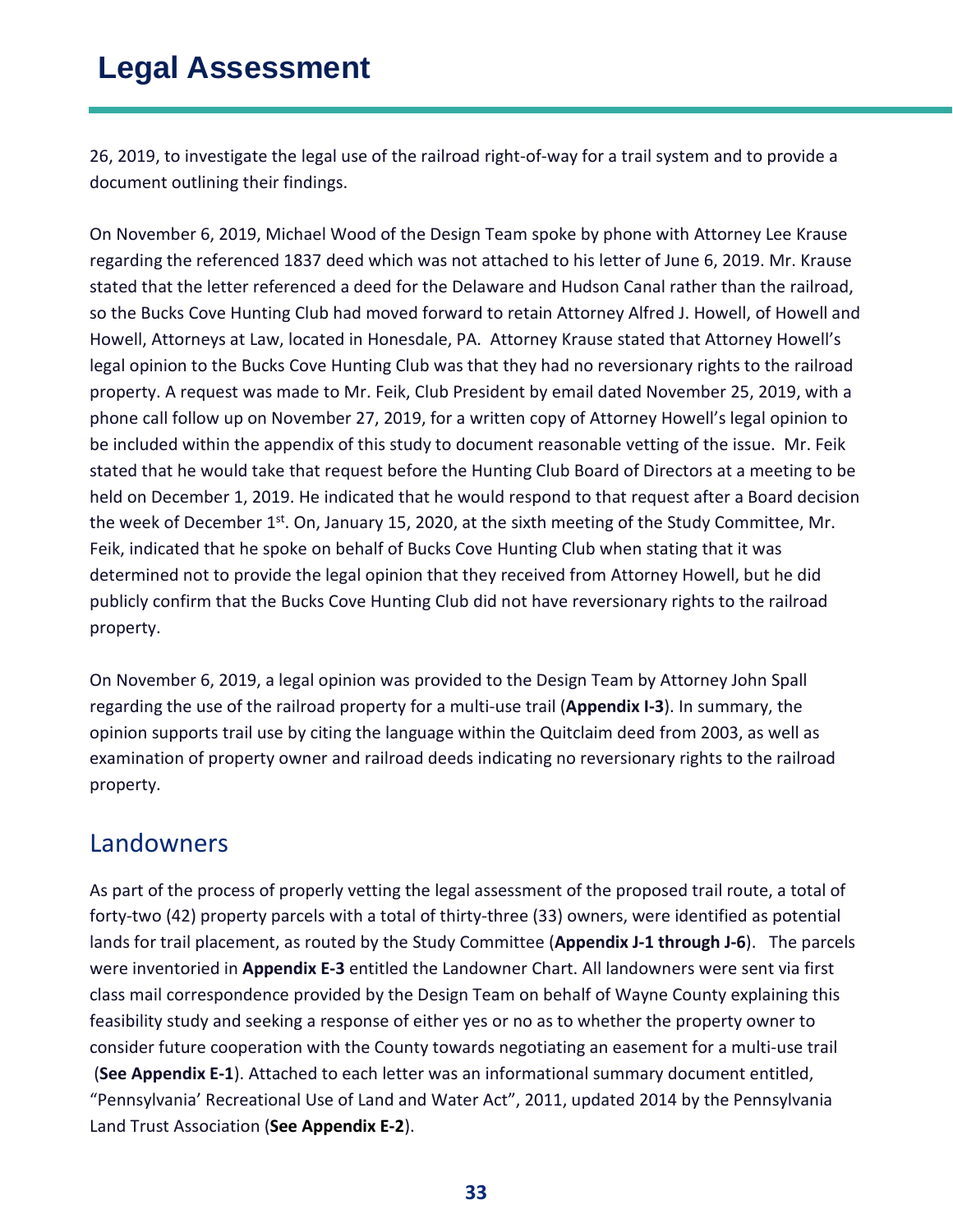**Appendix E-3** further documents the confirmation that the landowner was sent a letter and date, as well as confirming follow up phone conversations and verbal commitments, or the declining to participate. Of the thirty-three (33) landowners contacted, only four (4) outright declined either being adamantly opposed to the idea, or simply in the process of marketing the property for sale and indicating that the County should take up the conversation with the new owner later. Six (6) landowners were unable to be reached or simply have not responded to receipt of the letter or phone calls. These are indicated in yellow upon the chart and it is recommended that further investigation to the ability to contact the owners through more detailed research should be considered.

The ten (10) parcels cited above have been illustrated upon the Conceptual Trail Route Plan (Appendix J-1 through J-6) as currently a trail gap or have been eliminated due to their wish to be involved. It is recommended that the next action to be taken by the County is to secure trail easement agreements with the various landowners through further negotiations. It is imperative that the first landowner be the Stourbridge Railroad Company, owner of the railroad property. Second, it is recommended that TDRS Properties, LLC, owner of the lands in White Mills, PA, at the intersection of the rail line and for trail head and river access, be.

The document, **"Model Trail Easement Agreement with Commentary",** 4th Edition, produced by the Pennsylvania Land Trust Association, updated January 19, 2018. (**Appendix E-4**) has been included for the County's consideration and potential use. This model was provided to the County for legal review by their Solicitor. On May 21, 2019, the Solicitor provided a response indicating no issues with the model for potential utilization.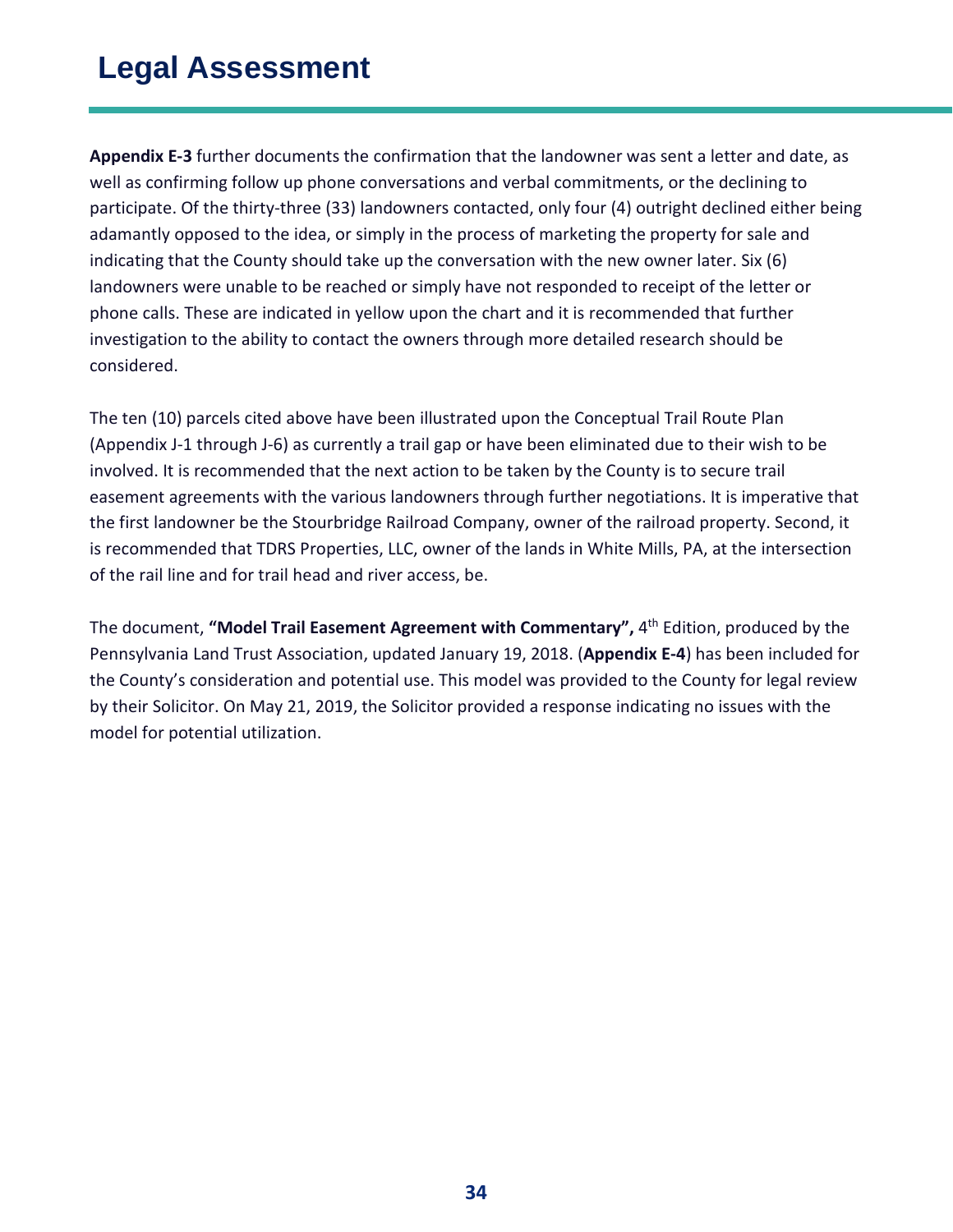## <span id="page-34-0"></span>**Feasibility Study Mapping**

## <span id="page-34-1"></span>Conceptual Design Plans (Appendix J-1 - J6)

Six (6) maps, included as *Appendix J-1 – J-6*, illustrate the Wayne County Trail Feasibility Study Area, from Apple Grove Picnic Area in Honesdale to Bingham Park in Hawley. These maps include all pertinent information gathered during multiple Study Committee and Public Hearings. Base information including property lines, aerial imagery, hydrology, roads, and topography were compiled from GIS information received from the Wayne County Tax Assessment Office, the Wayne County Planning & GIS Department, and Pennsylvania Spatial Data Access (PASDA) during this project. Over multiple site visits, specific limiting factors were documented using a hand-held Trimble GPS unit for location, field notes, and photos. All specific opportunities for the trail(s) are shown and all constraints numbered at their specific location, with notes in the summary chart. From this map, an inventory of parcels that would be affected by the desired trail placement, was gathered. Those landowners were contacted (*see Appendix E*). Landowners who wished not to allow the trail within their property were recorded and the maps updated to reflect these findings.

As the legend includes, desired parking areas, trail heads, and river accesses are proposed at various locations dictated by the Committee based on the opportunities provided over the course of the Study.

## <span id="page-34-2"></span>Renderings (Appendix J-7 – J-10)

Four (4) renderings are included. An enlargement plan *(Appendix J-7)* shows a conceptual parking area, river access, and trailhead plan (at the Sports Factory of NEPA River Access) and provides a schematic of what typical items should be provided (as determined by the Committee and outlined in the Public Survey) A rendering of this location is also included *(Appendix J-8).* A rendering of the typical trail along the rail tracks and a raised walk are also provided. This includes clearance distances and information provided by the train operator, the Public Utility Commission, the Wayne Conservation District, and requests from the Committee *(Appendix J-9*). Lastly, a rendering depicting the trail crossing a State Route while adjacent to the train tracks is provided; with key clearances and information to consider through construction documentation *(Appendix J-10)*.

## <span id="page-34-3"></span>Cost Estimate

The cost estimate information provided is based on 2019 estimated industry standard pricing; Pennsylvania prevailing wage rates for Municipal and State funded projects; and applicable fees. These costs are approximate and only for a 10-foot-wide, compacted gravel, multi-use trail, with signage and adequate stormwater drainage. These numbers can serve as a guide for grant funding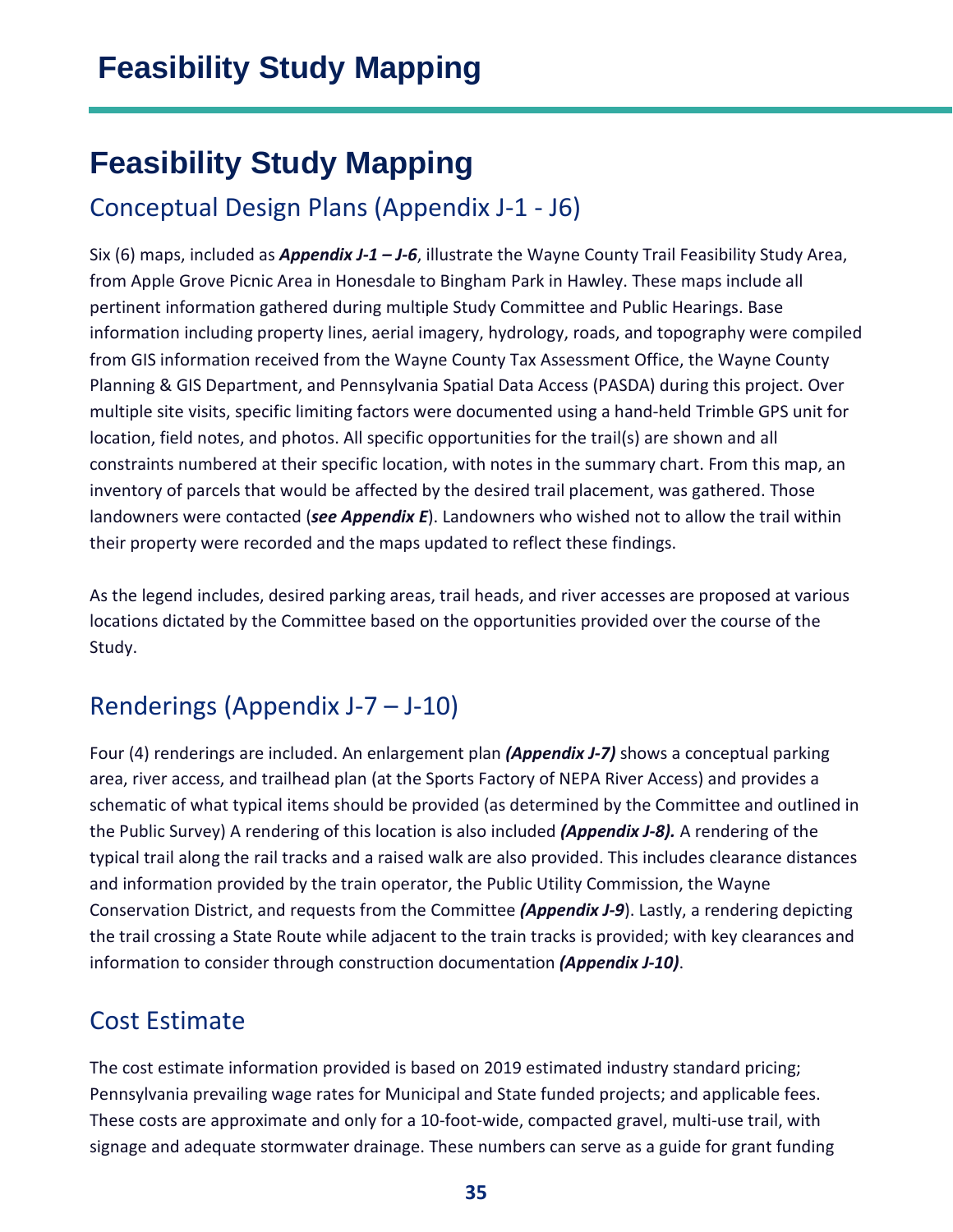applications, however, specific adjustments and inclusions through design development can greatly affect pricing. The following is a list of the various sections of the overall trail system, where the section is defined by a designated stop or start physical feature. There is no priority given to any of these sections, and the sections are compiled in a north to south location listing (*Appendix J-11*)

| $\bullet$ | Proposed trail section at Apple Grove (3,000 LF)                                             | \$294,000.00   |
|-----------|----------------------------------------------------------------------------------------------|----------------|
| $\bullet$ | Proposed trail section from Main Street to Future Trail to Seeleyville (1,700 LF)            | \$166,600.00   |
| $\bullet$ | Proposed trail sections from Hospital to YMCA on both sides of River (2,500 LF)              | \$245,000.00   |
| $\bullet$ | Proposed trail section along Riverside Drive up to Irving Cliff (5,700 LF)                   | \$558,600.00   |
| $\bullet$ | Proposed trail section along rail right-of-way (ROW) from 4th Street to Brown St. (3,200 LF) | \$313,600.00   |
| $\bullet$ | Proposed trail section from 4th St. to Brown St. on the east side of River (1,700 LF)        | \$166,600.00   |
| $\bullet$ | Proposed trail section from Texas Township Building to Route 6 Plaza (3,000 LF)              | \$294,000.00   |
| $\bullet$ | Proposed trail section at the Route 6 Plaza (3,000 LF)                                       | \$294,000.00   |
| $\bullet$ | Proposed trail section along rail ROW from Brown St. to W. Mills (& spurs) (30,000 LF)       | \$2,940,000.00 |
| $\bullet$ | Proposed trail section along rail ROW from W. Mills to Hawley (& spurs) (20,000 LF)          | \$1,960,000.00 |
|           | <b>Approximate subtotal:</b>                                                                 | \$7,232,400.00 |

The following is a list of the proposed pedestrian bridges, from north to south along the main trail corridor, with no priority given, as keyed by number in *Appendix J1 - J6*:

|                                       | <b>Approximate subtotal:</b> | \$1,114,000.00 |
|---------------------------------------|------------------------------|----------------|
| 64 Lock 31 Museum Connection          | 125-foot span                | \$213,000.00   |
| 35 Route 6 Plaza Connection           | 200-foot span                | \$340,000.00   |
| 25 Texas Township Building Connection | 150-foot span                | \$255,000.00   |
| 5 Park Street Complex Connection      | 180-foot span                | \$306,000.00   |

The following is a list of the proposed trailheads (vehicular parking and toilet facilities (composting) to be provided along the trail core route where none currently exist as either part of an already established recreational site:

|                                                   | <b>Approximate subtotal:</b> | \$502,000.00 |
|---------------------------------------------------|------------------------------|--------------|
| <b>Bucks Cove/Erie St River/Trail Head</b>        |                              | \$134,000.00 |
| Route 6 River/Trail Head (parking already exists) |                              | \$100,000.00 |
| White Mills River/Trail Head                      |                              | \$134,000.00 |
| Lock 31 River/Trail Head                          |                              | \$134,000.00 |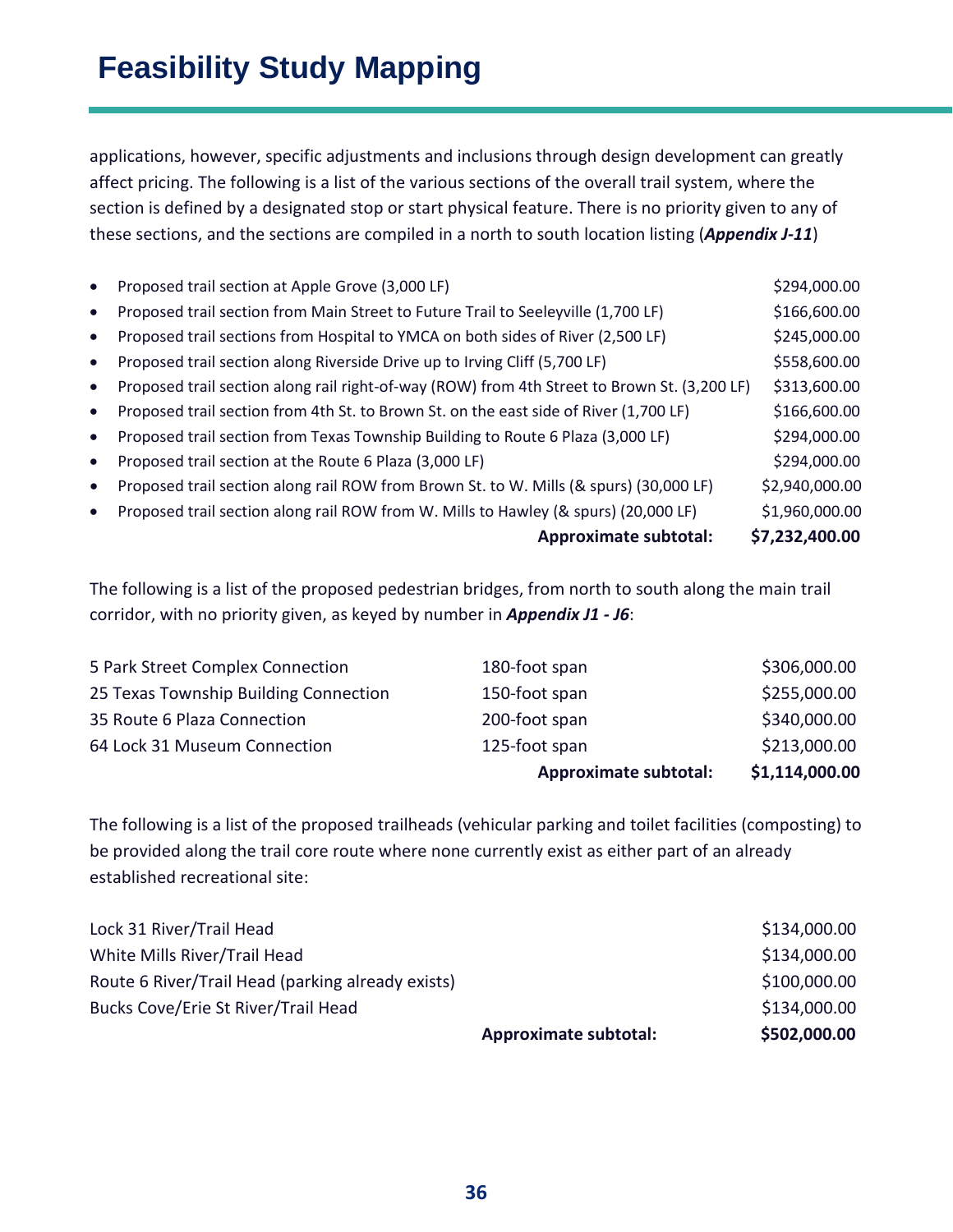## **Feasibility Study Mapping**

\*Please note numbers do not include maintenance costs. All linear feet (LF) are approximate and should be verified. Cost is based upon a typical construction cost of \$98 per linear foot for new trail construction complete obtained from detailed analysis by this Consultant, of a Historic Unit Cost Report for "trail" search of bid activities within the state of Pennsylvania on January 29, 2020, by PennBid Program website (pennbidprocureware.com). The evaluation was for those projects within 2019.

Bridge cost per linear foot is \$1,700 determined by a combination of the source above from PennBid along with information provided by Wayne Memorial Health System, John Conte, Facility Services Director, for total costs of installation of a 150 feet span pedestrian bridge within the trail corridor in 2003, adjusted to anticipated 2020 costs. 149 sources were provided by PennBid, but only those costs provided for 2019 were evaluated.

Trail heads are for a minimum of 12 parking spaces, crushed stone base at a lump sum cost of \$15,000: with 2 paved ADA accessible parking spaces and 25-foot paved access route at a lump sum cost of \$19,000. Toilet facilities are a dry composting double unit as manufactured by Clivus Multrum, Inc., or equal at the site delivered and installed price (prevailing wage rates) of \$95,000/unit. A \$5,000 allotment provided for incidental signage, and site accessories. Prices were determined by a combination Penn Bid Historic Unit Cost Report and documentation on file by the design Consultant for similar scope of work within 25-mile radius of the proposed site for projects utilizing PA DCNR funding in 2019.

All cost data resources are on file at the office of the Consultant and are subject to change over time.

A project total construction cost of \$8,848,400.00, with an additional design and administrative cost of \$752,000.00 (8.5% of total construction costs) brings the grand total to approximately \$9,600,000.00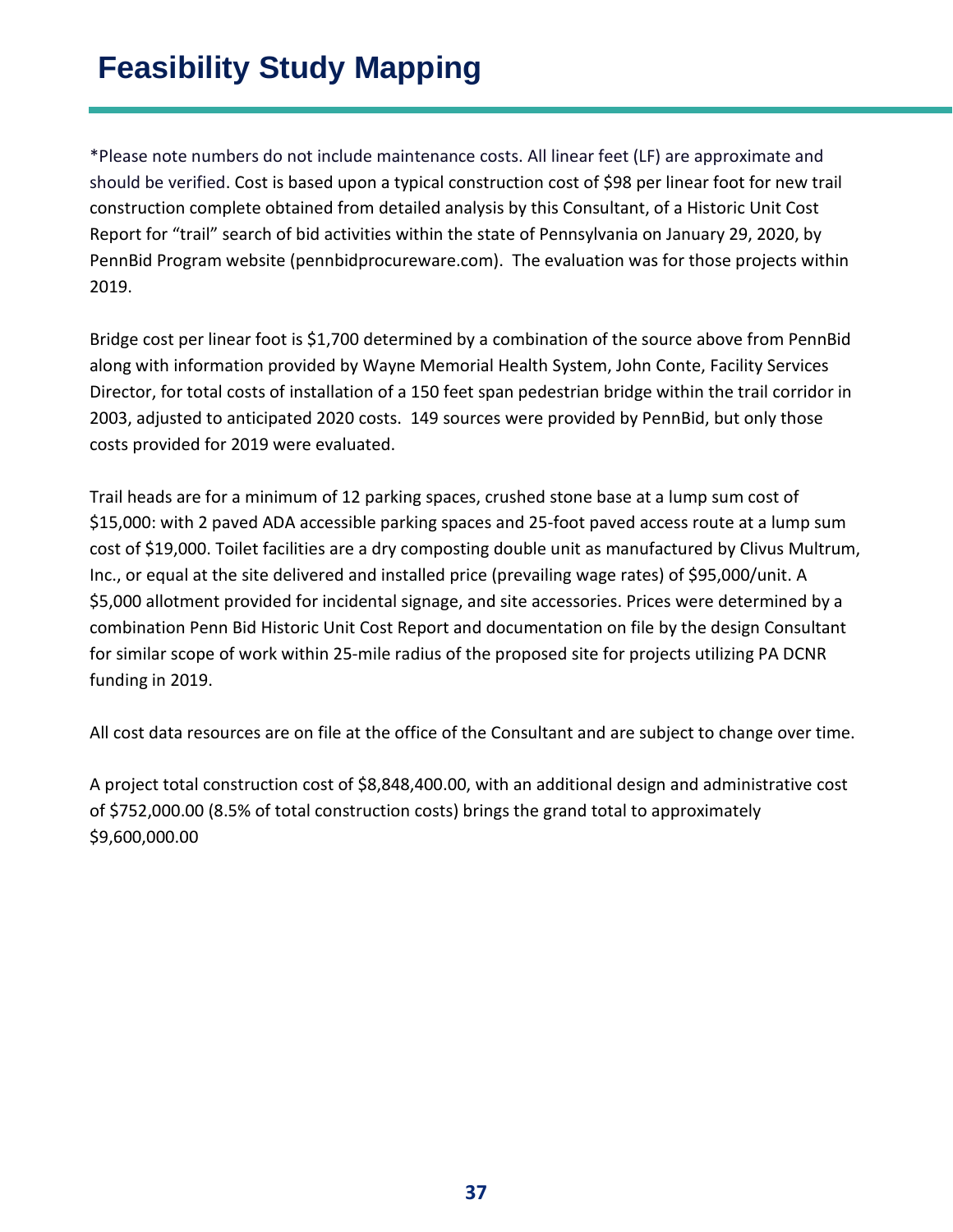## **Feasibility Study Mapping**

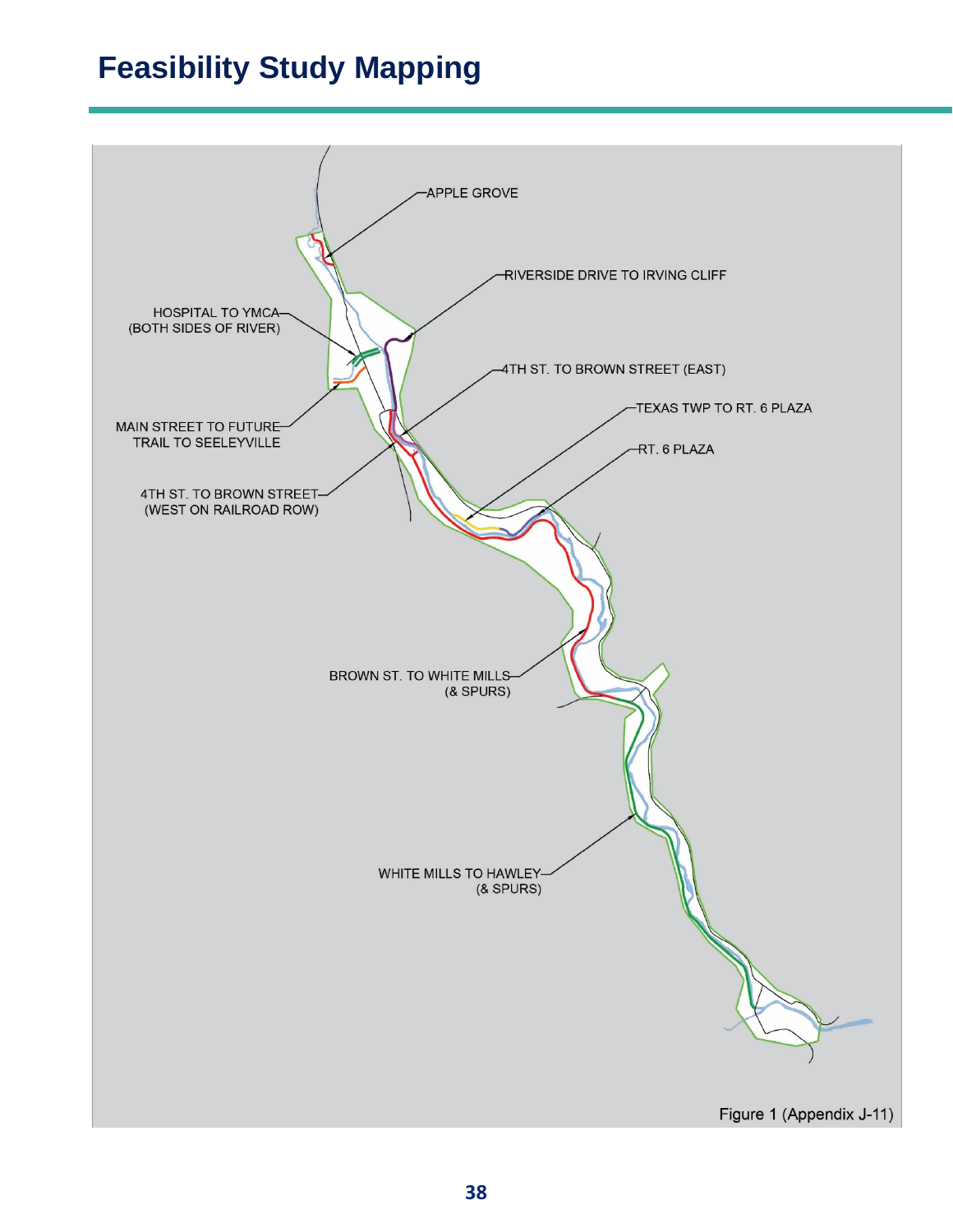## **Trail Management, Operation, Maintenance, & Fiscal Feasibility**

## <span id="page-38-0"></span>**Trail Management, Operation, Maintenance, & Fiscal Feasibility**

Trail management, operation, and maintenance involves both the day-to-day and seasonal operations of the entire trail system, including maintenance tasks, safety, and risk management.

### <span id="page-38-1"></span>Maintenance tasks, costs, and responsibility

The responsibility of trail maintenance will fall primarily on the County and/or volunteer organizations which take on an active role. A written maintenance plan should be created and followed throughout the course of the year. Having a written plan will save the County and/or volunteer organizations time and money as well as track hours devoted to each task. A recent study conducted in June 2015 by the Rails to Trails Conservancy & PA DCNR found that "60 percent of railtrails do not have organized maintenance plans". Having a trail maintenance plan creates an organized list of tasks to be completed throughout a year as well as demonstrates exercised responsibility to keep the trail safe for users while assuring safe and functional facilities. Tasks specified within the maintenance plan will include restroom and fence maintenance, trash cleanup/receptacle emptying, removing downed trees, stormwater maintenance, vegetation pruning, invasive species management, and mowing. Seasonally, clearing the trailheads of snow will allow visitors access to the trail while eliminating the need to groom the entire trail as at grade trails experience many cross-country skiers. Also included will be maintenance of any damage to the wayfinding or trailhead signage, such as vandalism.

During the study, several organizations and groups offered their continued support for trail maintenance and trash cleanup: including local chapters of the Boy Scouts, the National Audubon Society, the local chapter of Trout Unlimited and other local trail groups. Another group recommended to contact for possible involvement by the Study Committee is the newly formed *"Keep Hawley-Honesdale Beautiful",* which frequently conducts roadside litter pick-up along U.S. Route 6 primarily in the study corridor. The volunteer work that these groups can provide can lower the incurred costs of trail cleanup throughout the year and increase public support for the trail system through community involvement. Many documents are available providing maintenance and operation costs for Pennsylvania Trails; as there are many ways to build, operate, and maintain one; for a multitude of uses. The documents **"PA Trail Design and Development Principles [2013]", "Maintenance Practices and Costs of Rail-Trails [2015]" and "Rail-Trail Maintenance and Operation [2005]"** by the Rails to Trails Conservancy, as well as **"Construction and Maintenance for Trails [2007]**" by AmericanTrails.org were used to generate approximate costs. Improvements like paving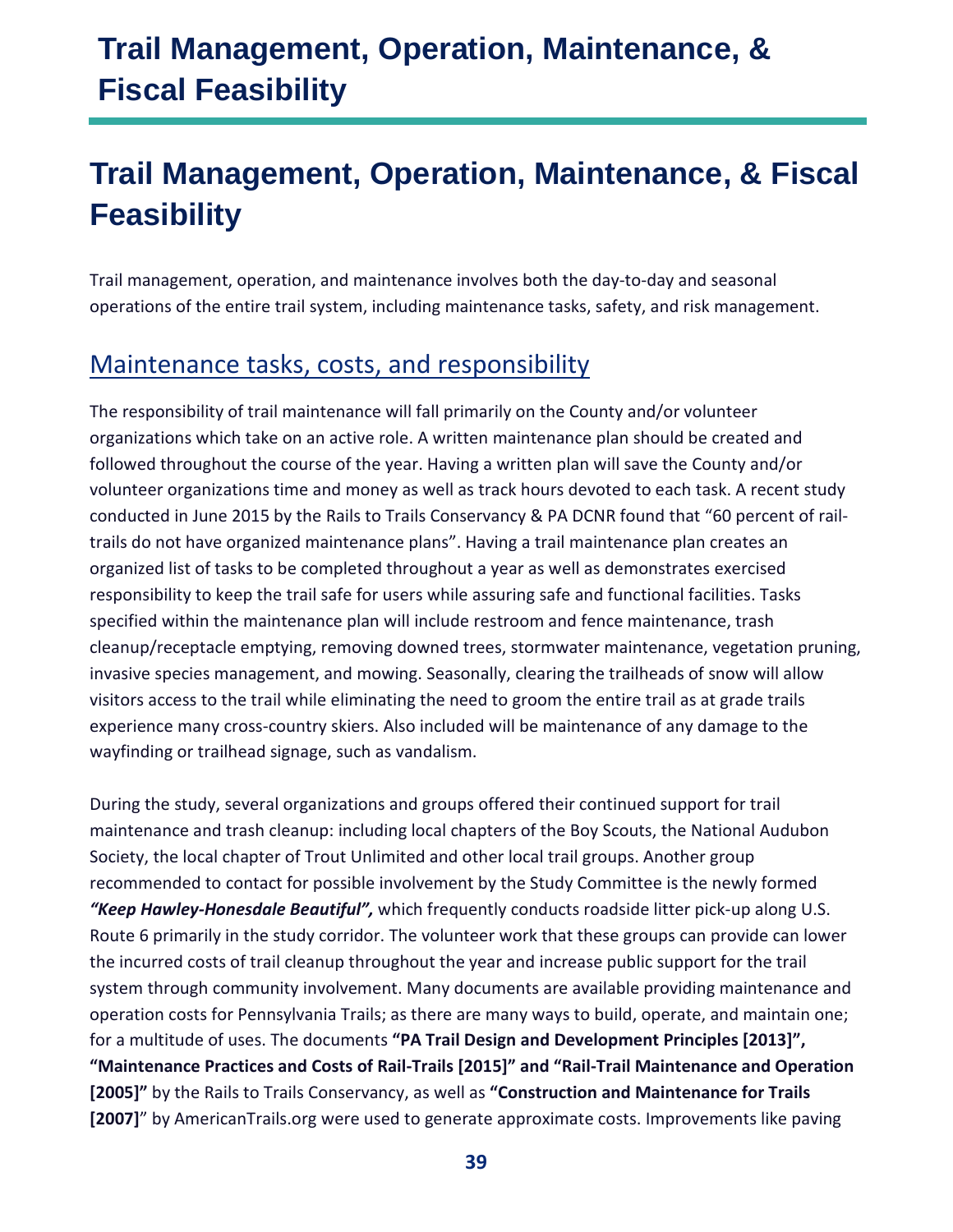## **Trail Management, Operation, Maintenance, & Fiscal Feasibility**

and the frequency of mowing can greatly affect these costs. During final design County maintenance personnel should provide input regarding preferred maintenance and equipment availability to achieve desired operation while remaining within the available budget.

#### **Approximate maintenance cost per mile annually [2019]: \$1,500.00-\$2,600.00 Total yearly maintenance cost [2019] for total trail length: \$21,000.00 - \$36,400.00**

It should not be over-looked that along with Wayne County, four municipalities (Honesdale and Hawley Boroughs, as well as Texas and Palmyra Townships) have proposed trail sections within their jurisdiction. It is recommended that Wayne County make efforts to engage these host municipalities in taking an active role in contributing toward the construction and maintenance of the trails proposed. These communities will gain both financially to their tax base and recreationally for their citizens. These municipalities can qualify on their own for grant opportunities through many of the same opportunities found later in the study.

### <span id="page-39-0"></span>Maintenance schedule

Maintenance of the trail, as detailed above, will be a joint effort by the County and each respective volunteer group and municipality. It is generally assumed that a crushed stone trail will need to be resurfaced about every ten years. This task will not be considered as part of the regular seasonal maintenance of the trail and should be planned for at the onset of trail implementation. Regular, weekly maintenance is recommended with an in-depth maintenance review twice a year, to ensure winterization and spring opening.

### <span id="page-39-1"></span>Trail Operational Revenue

Revenue via trail fees is not an anticipated income stream as part of this project and continued trail operation. However, it is expected that businesses along the trail corridor between Hawley and Honesdale will benefit from trail implementation due to store and restaurant patronage by trail users. This economic impact will not be immediately evident until the full length of the trail has been implemented and in place long enough for residents and visitors to utilize it on a regular basis. If desired, a parks or trails membership card and fee can be established to assure revenue and ongoing support. Donations for maintenance from the private sector as well as yearly financial support from the County and host municipalities are other sources to be explored.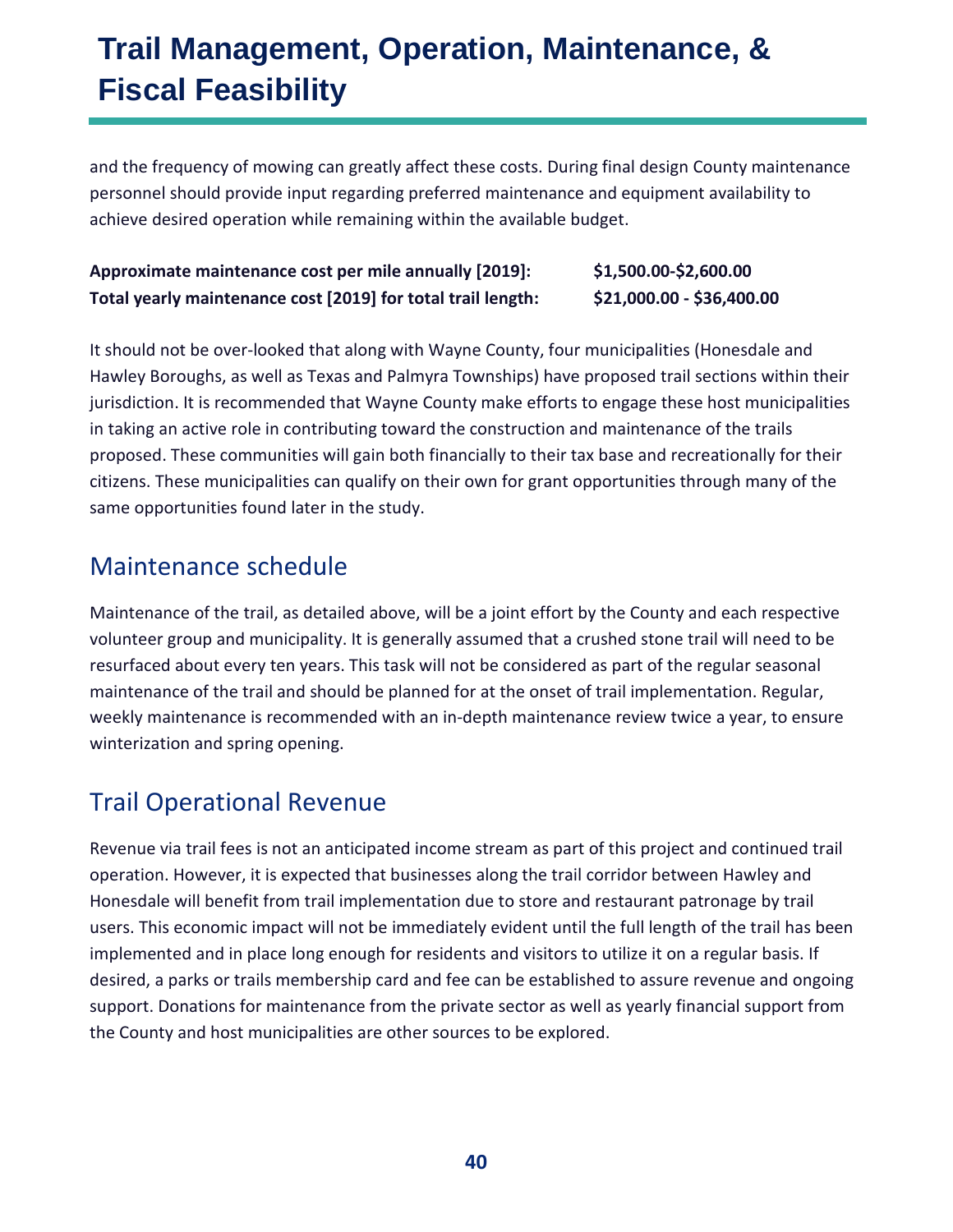## **Trail Management, Operation, Maintenance, & Fiscal Feasibility**

## <span id="page-40-0"></span>Trail / Risk Management

Public recreational opportunities and liability come hand in hand. Liability associated with proximity to a public trail was one concern raised by landowners adjacent to the trail during the first public meeting. Having an organized maintenance plan will lessen the likelihood of accidents or injuries occurring on the trail as a result of poor trail conditions. Public recreation locations are covered from a liability standpoint under the PA Recreational Use of Land and Water Act. Damage accrued from frequent use of the trail (degrading) and vandalism can be limited through the inclusion of vandalism deterrent paint and selecting materials that withstand frequent use; however, these items will have to be reviewed on a case by case basis. Opportunities for citizens to notify the County or municipality of an issue currently exist and the trail should be inventoried and assessed annually by maintenance personnel to assure upkeep.

## <span id="page-40-1"></span>Fiscal Feasibility

Multiple grant opportunities exist to fund the three portions of the public trail. Over the course of the Feasibility Study, many groups came forward, including the Local History Round Table, Keep Hawley-Honesdale Beautiful, and the Wayne and Pike Trails Alliance; all offering grant pursuit abilities and volunteer maintenance. By gaining grants, donations, and sweat equity from volunteer groups and host municipalities for construction and maintenance, trail construction and upkeep costs are kept fiscally responsible.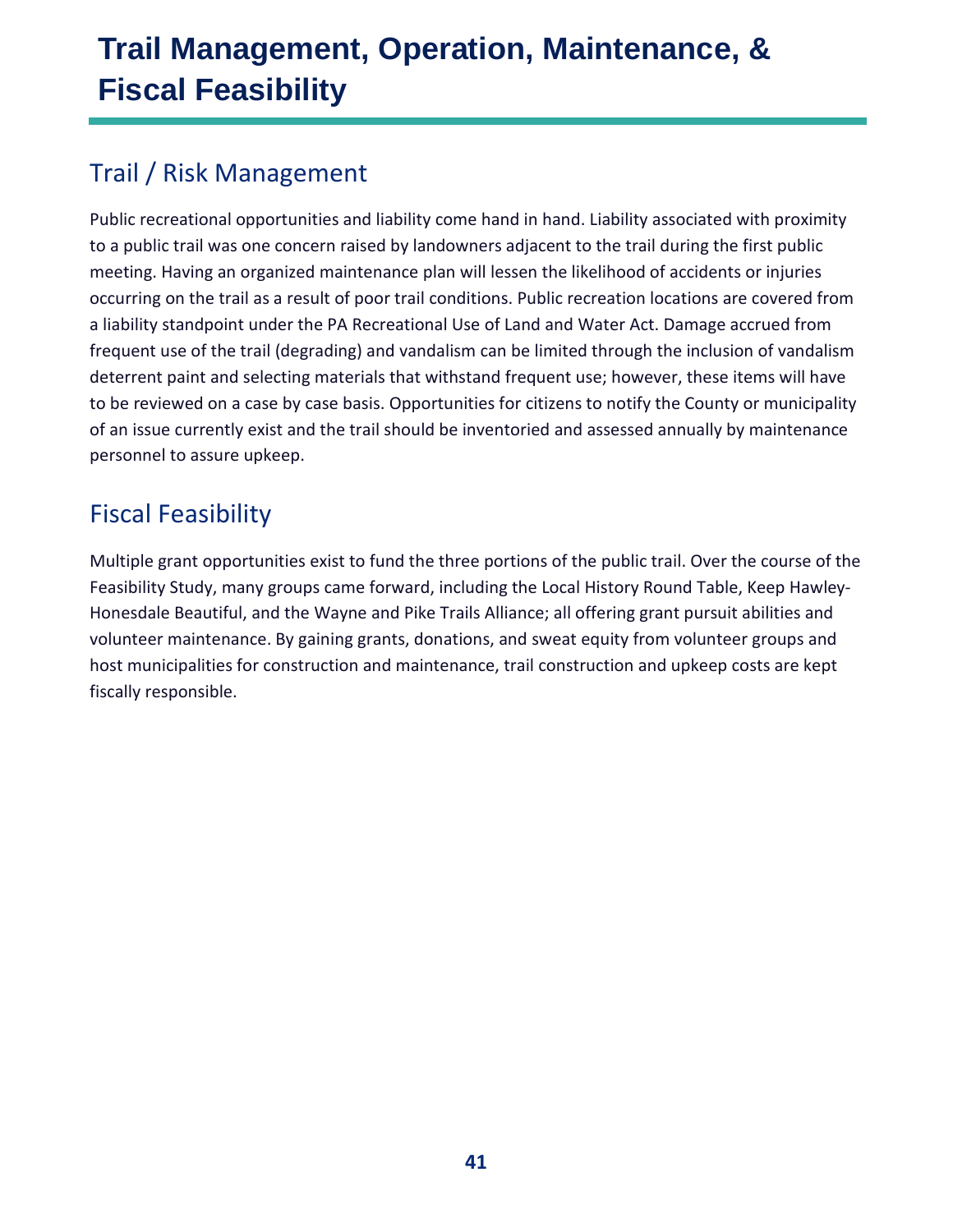## <span id="page-41-0"></span>**Recommendations & Approach**

#### <span id="page-41-1"></span>Where to Start

This Feasibility Study does not recommend any specific geographic phasing of the project although the project will be required to be executed over several years. The main reason for this recommended approach is the result of having identified several leads in moving forward by groups identified in the process. It is clear that the host municipalities: Texas and Palmyra Townships, as well as the Boroughs of Honesdale and Hawley, all have the independent means of executing portions of this project within their jurisdiction via a combination of grant funding and other municipal and private sources and should be encouraged to do so. Groups such as the Wayne Pike Trails and Waterways Alliance, having been successful both financially and volunteer wise and helping to identify specific projects such as river access development can subsequently engage the municipalities as vehicles for matching funds to successfully obtain available grants.

The request for proposal made by the County, and subsequently included within the study tasks, asked for a recommended section of the trail which could be constructed first, jumpstarting the realized portion of the project. This would be a project with Wayne County as the lead. The Committee and County are especially interested in a recommended approach to fund, design, and construct the trail system. The County hopes to approach the trail systems construction logically; through phasing and hope to minimize any unnecessary trail gaps.

It is recommended that the multi-use trail section from 4th Street (at the end of Main St. Honesdale) to Brown Street be funded and constructed first. This will immediately connect the Park Street Complex and North Main Street, through downtown Honesdale along the rail right-of-way to Brown Street.

From the "Cost Estimate" section above: Proposed trail section along rail ROW from 4th Street to Brown Street (3,200 LF) \$313,600.00

In doing this selected section first, many choices and issues will be worked out in this "pilot" approach. For example: signage selection, the creation of a maintenance plan, experience through the funding and construction process, and the experience of running a joint municipality trail will all be gained by the team members creating this trail portion. All these selections and choices can be applied to the subsequent sections being designed and built, saving time and money.

After the trail section from 4th Street to Brown Street is completed, the next section(s) of the trail recommended would be to fund, design and construct the trail from Brown Street, along the rail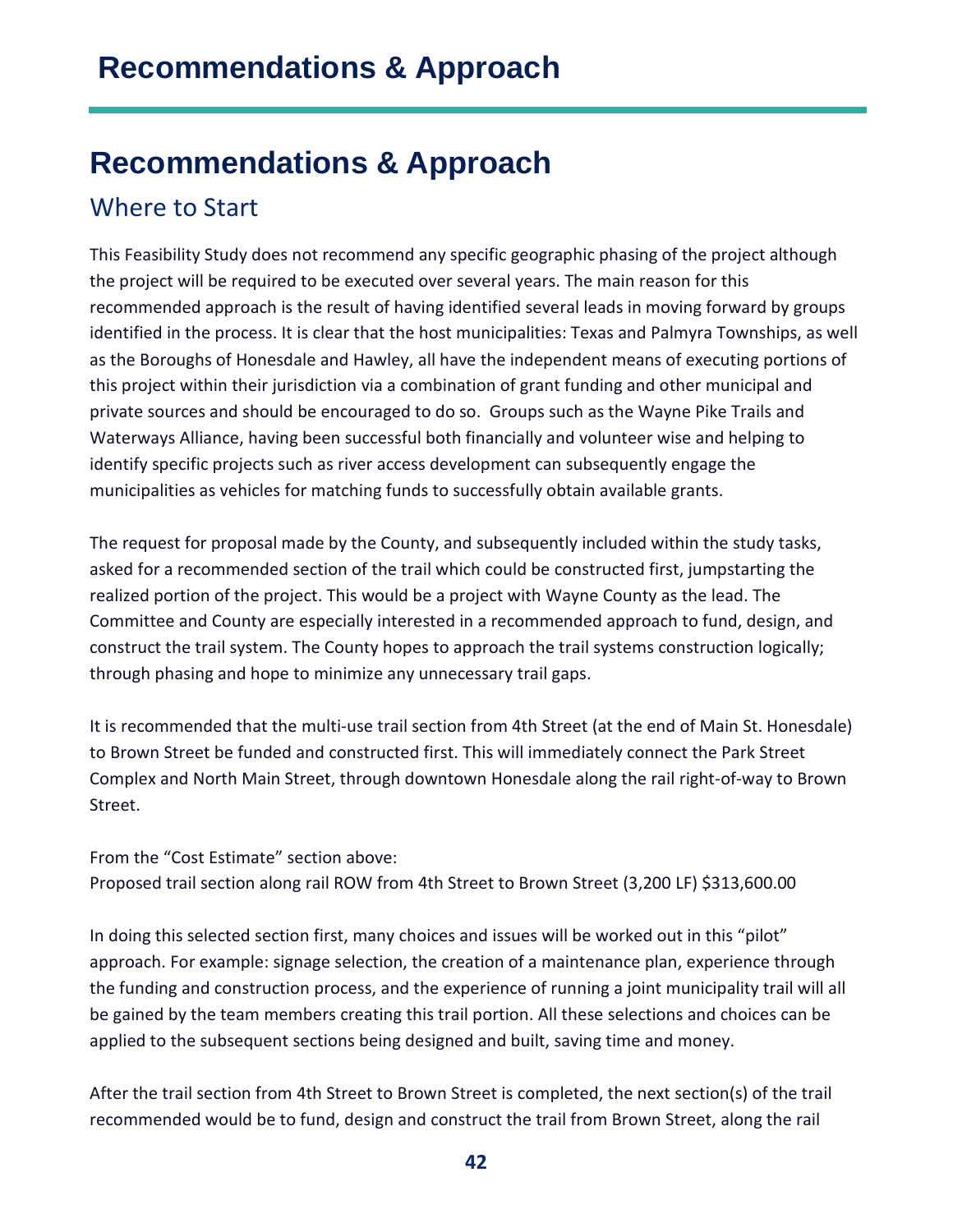right-of-way all the way down to Hawley. By having this major corridor constructed, spurs, bridges, and connections out to other public trails and land, that were noted in the study, can be pursued methodically. These secondary spurs, accesses, bridges, and crossings can be funded separately under many different programs while the overall core of the trail system remains open to the public.

A list of grants for which this project may apply, with tentative application dates are provided below in the "Grants" section of this report.

### <span id="page-42-0"></span>Grants

#### **Pennsylvania Department of Community and Economic Development (DCED)**

The Pennsylvania Department of Community and Economic Development offers *the Greenways, Trails, and Recreation Program (GTRP)*, among others. Act 13 of 2012 establishes the Marcellus Legacy Fund and allocates funds to the Commonwealth Financing Authority to provide matching funds for the "planning, acquisition, development, rehabilitation and repair of recreation trails, open space and parks." Projects which provide river conservation are also desired. Municipalities, businesses, institutions, and authorized organizations can apply. Grants of up to \$250,000 are awarded and a 15 percent match of the project cost is required. *Grant Round: February 1st – May 31st; annually.* 

DCED also offers the *Multimodal Transportation Fund* which focuses on alternative forms of transportation and is specifically for projects over \$100,000. Funds may be used for the development, rehabilitation, and enhancement of transportation assets to existing communities, streetscape, lighting, sidewalk enhancement, pedestrian safety, connectivity of transportation assets and transitoriented development. Municipalities, Councils of Governments, businesses, economic development organizations, ports and rail/freight are eligible. Grants of this type do not exceed \$3,000,000. 30 percent matching is typically required. The Fund is separate from PennDOT's Multimodal Program. *Grant Round: March 1st – July 31st; annually.* 

DCED is also the administrative authority for the Monroe County Local Share Account (LSA). This grant is provided under Act 71 (the Gaming Act). These funds may be used for economic development, community development, and public interests' projects in Monroe, Carbon, Lackawanna, Northampton, Pike and Wayne Counties. This grant has no maximum and no match required.

*Grant Round: July 1st – September 30th; annually.*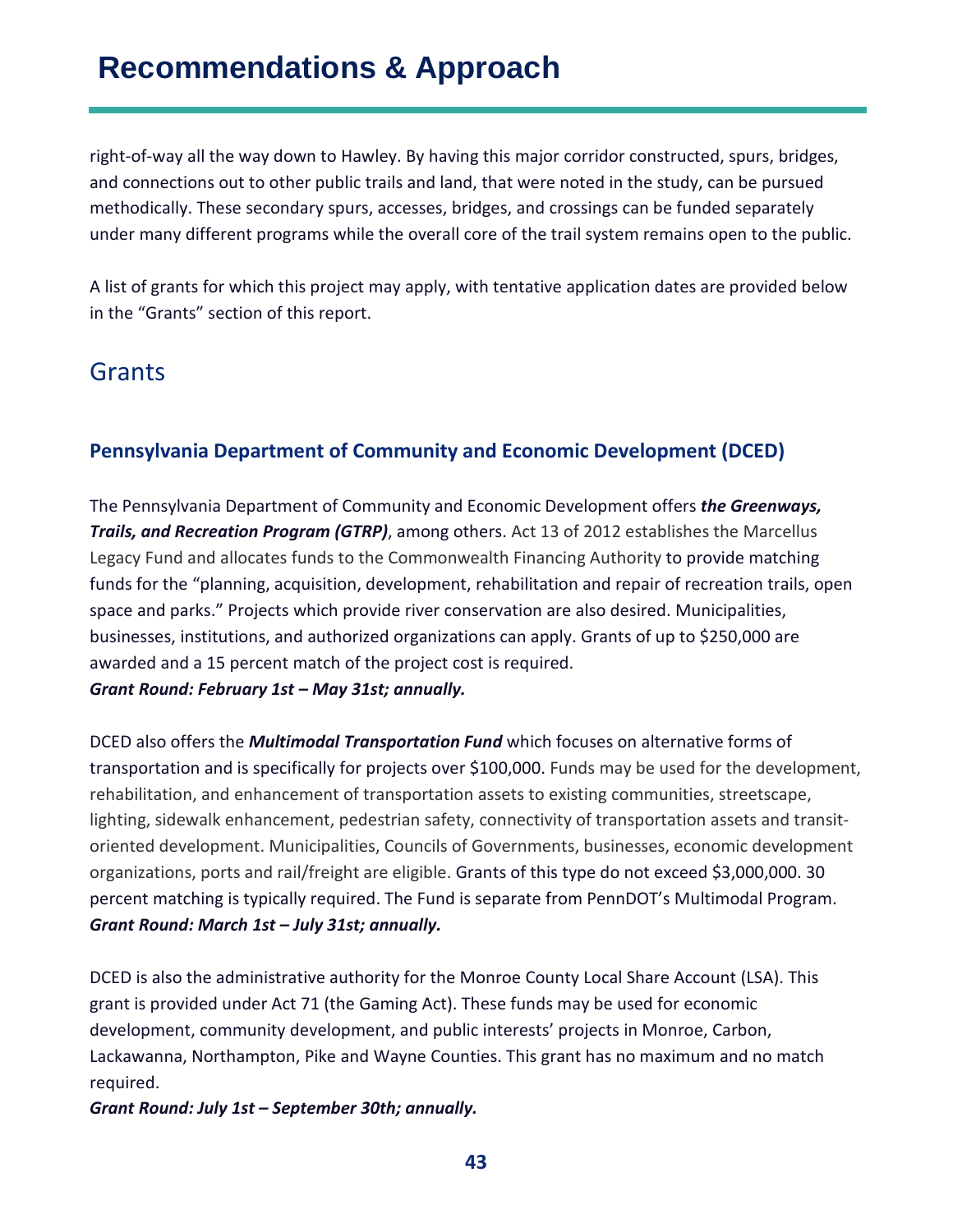DCED is also the administer of the *Community Development Block Grant (CDBG).* This is provided as identified under the Pennsylvania Act of 179 of 1984 as amended, for any eligible community development activities. Funding uses include housing rehabilitation, public services, community facilities infrastructure improvement, development, and planning. Wayne County is currently eligible through the entitlement program which provides annual funding to designated municipalities. 75% of each entitlement grant must be used for activities that benefit low- and moderate-income persons. For projects of this nature, funding would be specific to American Disabilities Act requirements. *Grant Round: Annually, each year has a specific application period designed by the Wayne County.*

### **Recreational Trails Program (RTP) via the United States Department of Transportation**

This program provides funds to states to develop and maintain recreation trails and trail related facilities for both nonmotorized and motorized recreational trails. The Department may fund up to 80 percent of the total eligible project cost. Minimum match requirement is set at 20 percent of the total eligible project cost. Maximum grant amounts of \$200,000 for working capital projects are awarded. *Grant Round: Jan. 15th– Apr. 22nd; annually.*

#### **Pennsylvania Department of Natural Resources (DCNR)**

Pennsylvania Department of Natural Resources provides a variety of funds towards motorized and non-motorized trails under their *Recreational Trails Program (RTP)*. Their *Non-motorized Trail Grant Program* opens in January each year. These grants typically require a 50 percent match; however, non-cash matching options are available. To gain more information regarding non-cash matching options and grant funding limits, applicants are encouraged to reach out to their PA DCNR Regional Advisor.

#### *Grant Round: Jan. 22nd – Apr. 22nd; annually.*

Pennsylvania Department of Natural Resources provides a variety of funds towards motorized and non-motorized trails under their *Community Conservation Partnership Program (C2P2) Grant Program* for park rehabilitation and development, trail development, and land acquisition. opens in January each year. These grants typically require a 50 percent match; however, non-cash matching options are available. There is no maximum dollar amount. There is however a \$500,000 cap on preconstruction funds. To gain more information regarding non-cash matching options and grant funding requirements, applicants are encouraged to reach out to their PA DCNR Regional Advisor. *Grant Round: Jan. 15th – Apr. 22nd; annually.*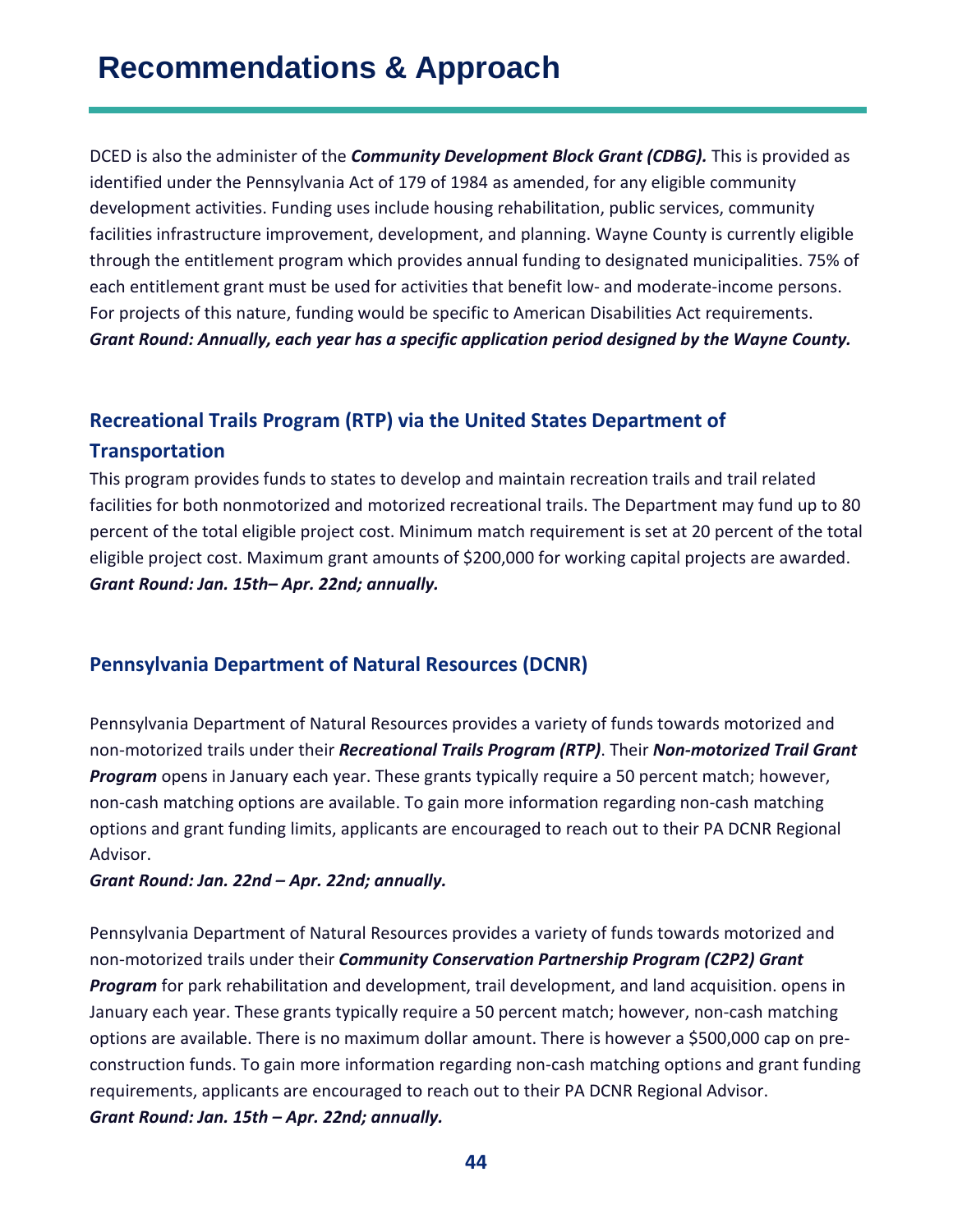#### **Pennsylvania Department of Transportation (PennDOT)**

The *PennDOT Transportation Alternatives Set-Aside Program (TAP)* provides funds to develop and construct non-driver access to public transportation, trails, bicycle facilities, etc. This program is funded through the Transportation Alternative Set-Aside of the Surface Transportation Block Grant Program. Project construction costs for this grant are for at least \$50,000 and do not exceed \$1,000,000.

\*Rails with trails projects, adjacent to active (not abandoned) lines" directly qualify for Eligibility under Appendix A of PennDOT's Transportation Alternatives Set-Aside Program Guidance Procedures. This should be confirmed with the PennDOT TA-Set Aside Grant Coordinator. *Grant Round: All submitted information is due between July through September, on a two-year cycle. This should be confirmed with the PennDOT TA-Set Aside Grant Coordinator.* 

The *PennDOT Multimodal Transportation Fund (MTF)* provides funds to develop and construct projects which provide access to or additional types of transportation. This includes, but is not limited to greenways, bicycle facilities, crosswalks, traffic lights, transit stops, upgrades, signage, and improving transportation connectivity. Grants are available for projects with a total cost of \$100,000 or more. Grant amounts normally do not exceed \$3,000,000 for any project. Local match is not less than 30% of the amount awarded.

*Grant Round: All submitted information is typically due to PennDOT by November 1st, annually. This should be confirmed with the PennDOT TA-Set Aside Grant Coordinator.* 

#### **Penn State Extension's Dirt and Gravel Roads Program**

The purpose of this program is to create a better public road system with a reduced environmental impact. Focuses of the program are to reduce the impact of road runoff and sediment into local streams and to reduce long term maintenance costs of the gravel roadways. Any state or local public entity that owns and maintains public roads is eligible to apply. The portion of this trail that proposes navigating along Bucks Cove Road would be an excellent candidate for this grant program to create a walkable/bikeable lane on the road while better managing the stormwater runoff into the Lackawaxen River. Monies are made available through an on-going application process at the local Conservation District. Application, contract, and other funding forms are available at the dirtandgravel.psu.edu website. This grant is a 50 percent matching grant.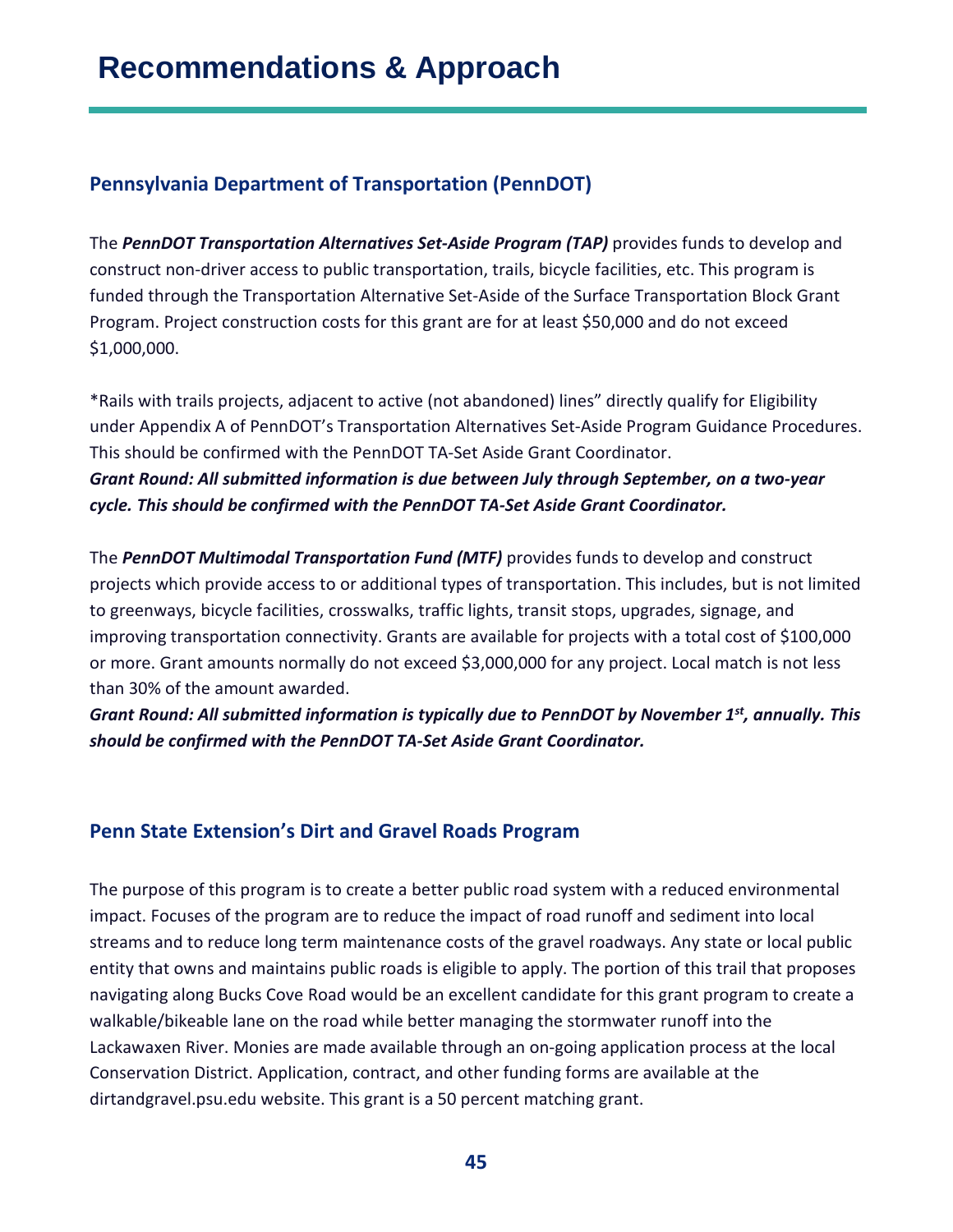#### **Pennsylvania Fish & Boat Commission (PAF&BC)**

The PAF&BC commission provides funds to develop and construct boating facilities to public entities, including townships, boroughs, municipal and county governments as well as non-profit groups that have or will have the capability to provide boat access facilities that are open and available for general public use. This grant can cover up to 50% of costs for land acquisition, project design and engineering, development, expansion, and construction of public recreational boat access facilities.

The PAF&BC periodically issues calls for projects, it is important to check their website for updates.

### <span id="page-45-0"></span>Signage (Wayfinding and Rules)

Over the course of the Feasibility Study a variety or requests and comments were made pertaining to the two variety of signs which exist on multi-use trail systems throughout the state. It is recommended that wayfinding signage in the forms of mile markers, trail head name and mapping, and arrow signage, all match and are coordinated. This will assure ease of reproduction and replacement; as well as provide a uniform design as the trail system grows and expands. Secondly, through Committee and public comment, a variety of concerns were voiced; including but not limited to: trash accumulation, times of operation, staying within the boundaries of the trail, conflict with hunting seasons and adjoining properties, trail uses, vehicles remaining in parking lots overnight, and Americans with Disabilities Act Access.

At a minimum, signage at trail heads should be provided which state the name of the trail, provide a map of the trail route with distances and surrounding public focal points, and outline the following rules and regulations:

#### **Trail Rules and Regulations**

- 1. Trail use is from dawn until dusk.
- 2. Trail use is for pedestrians, bicyclists, pets on leashes, cross country skiing, and snow shoeing. No motorized vehicles are permitted.
- 3. All trail users are to remain on the trail pathway, river accesses, or designated recreational areas. Please enjoy the surroundings without damaging them or trespassing.
- 4. No littering or dumping. Those found in violation will be subject to Pennsylvania Littering and Illegal Dumping Laws (PA Vehicle Code, Title 75 Chapter 49).
- 5. Please follow all signage rules and regulations. Portions of this trail are closed during different dates and times throughout the year.
- 6. No hunting is permitted.
- 7. Alcohol is prohibited on this trail system and in parks statewide.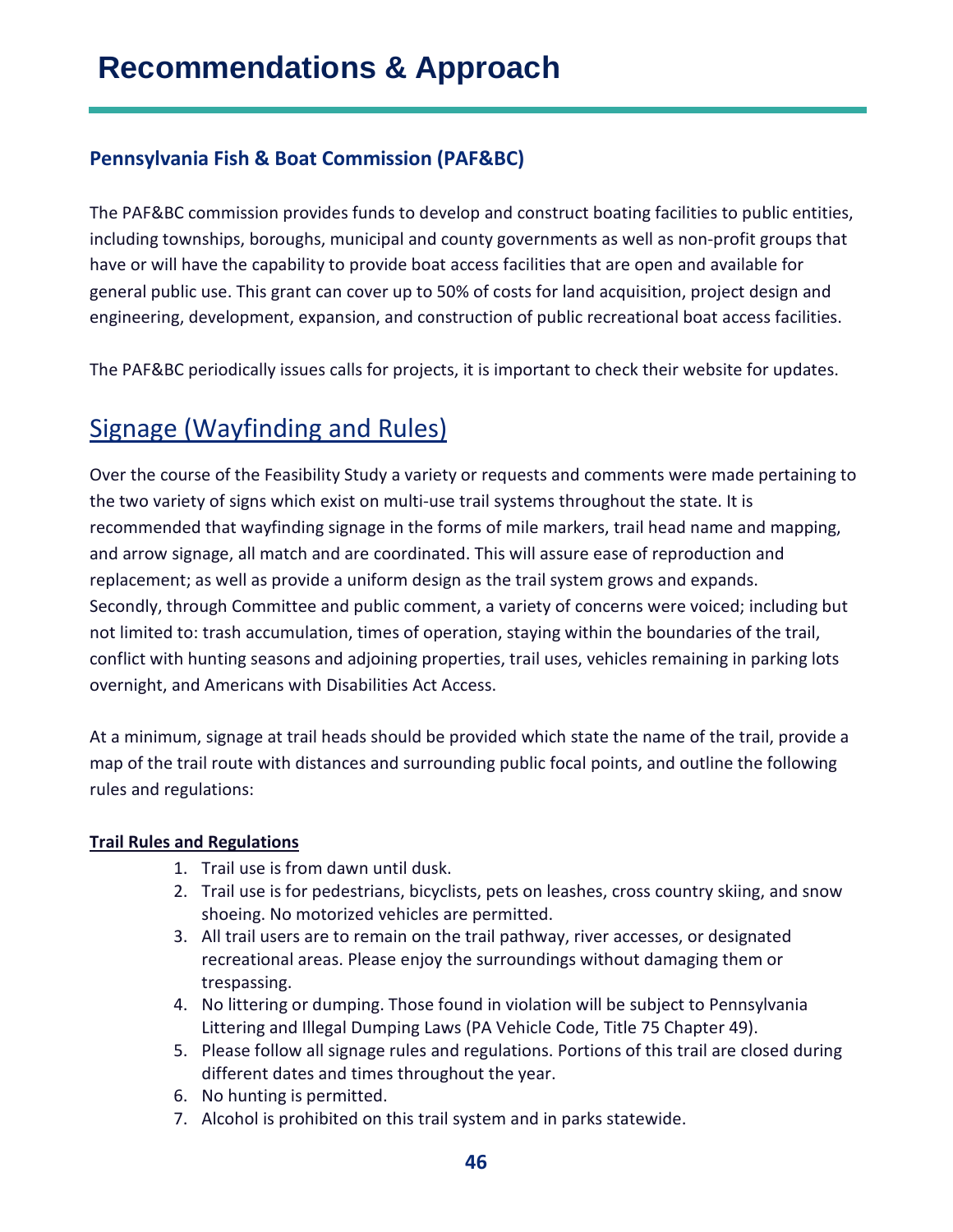- 8. Fires are prohibited. Might eliminate this and ask the committee its thoughts
- 9. All weapons are prohibited.
- 10. No camping or overnight activities are permitted.

"Engaging in activity prohibited…constitutes a summary offense under section 7506 of the Crimes Code (regarding conduct on Commonwealth property."

#### *-PA DCNR. Title 17 Rules and Regulations. Subpart B: State Parks. Chapter 11. General Provisions. Page 24-25.*

PA DCNR State Parks offer a variety of signage with rules and regulations. These signs include laws conveying the ticketing, towing, and prosecution which may result if regulations are not followed. It is recommended that signage be like those PA DCNR provides.

### <span id="page-46-0"></span>Recommendations

As part of the study process, the Wayne County Commissioners ask the Study Committee to formalize a list of recommendations addressing implementation of the trail project. At the January 15, 2020 meeting of the Committee the following was presented:

- Enter into an easement agreement with the owner of the Railroad for trail use within the rail right-of-way, the core of the trail can be created and opened to the public.
- Enter into an easement agreement with landowners for trail use on their property, large portions of the trail can be finalized and opened to the public.
- Develop working relationships with property owners adjoining the railroad right of way to address concerns regarding trespassing, littering, conflict with neighboring land use such as hunting and privacy, by utilizing solutions already in existence at other well-established trail routes, such as volunteer policing, and alternative routing or closure during rifle big game hunting seasons.
- Develop grants may be applied for acquisition grants for properties to be used along the trail corridor are particularly beneficial to the creation of the trail network.
- Coordinate support with each Municipality to attain fiscal, operational, and legal support.
- Having the County enter into a contract agreement with the Wayne & Pike Trails & Waterways Alliance would be very helpful. The Alliance can then provide day to day operations, maintenance, matching funds, enforcement of trail rules, and public outreach for the trail.
- The Wayne & Pike Trails & Waterways Alliance can be designated to work with landowners to address their continued concerns; such as: trespassing, littering, safety during rifle hunting seasons, designations of river accesses, and displaying of signage (rules and regulations).